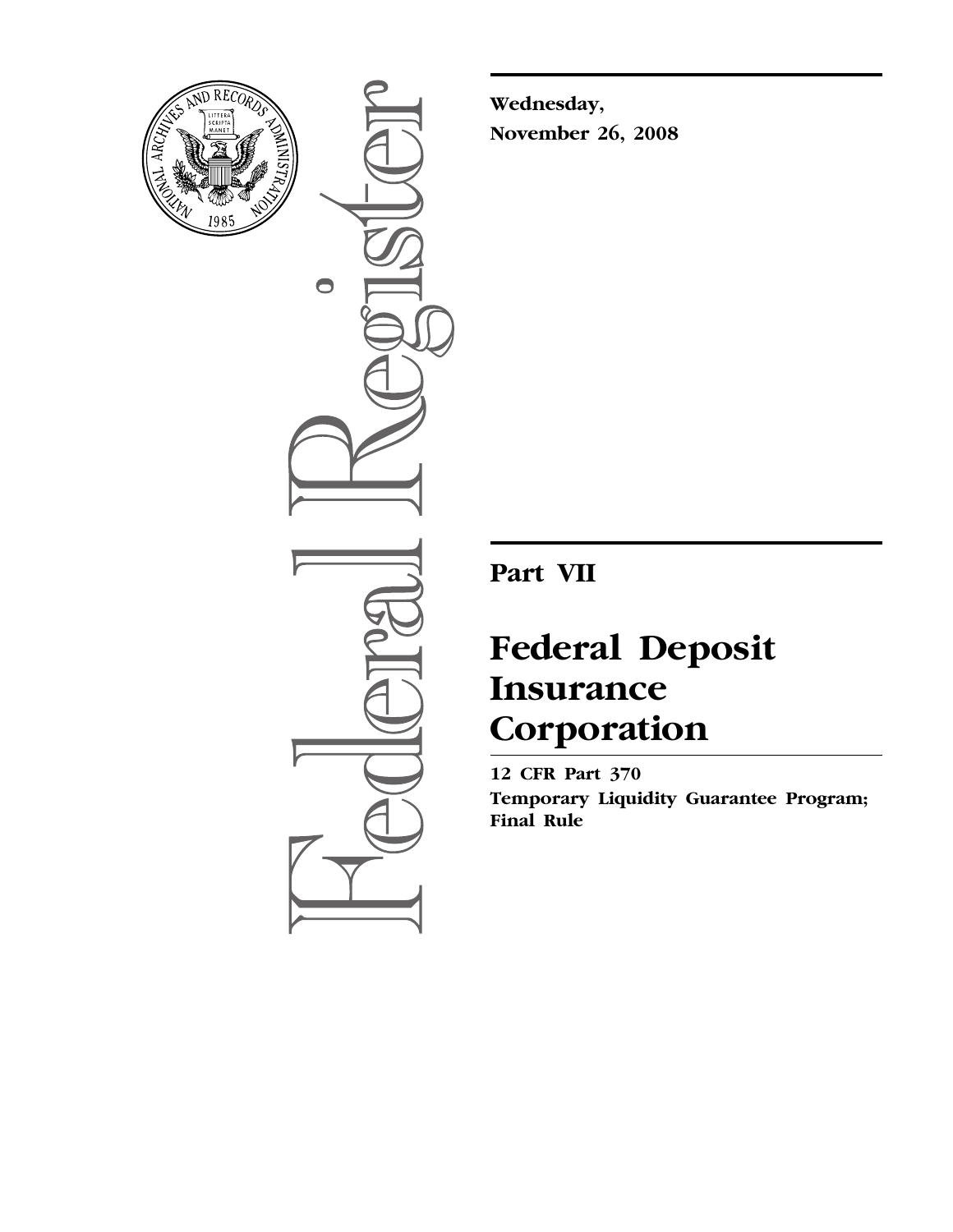# **FEDERAL DEPOSIT INSURANCE CORPORATION**

# **12 CFR Part 370**

**RIN 3064–AD37** 

# **Temporary Liquidity Guarantee Program**

**AGENCY:** Federal Deposit Insurance Corporation (FDIC). **ACTION:** Final rule.

**SUMMARY:** The FDIC is adopting a Final Rule to implement its Temporary Liquidity Guarantee Program. The Temporary Liquidity Guarantee Program, designed to avoid or mitigate adverse effects on economic conditions or financial stability, has two primary components: The Debt Guarantee Program, by which the FDIC will guarantee the payment of certain newlyissued senior unsecured debt, and the Transaction Account Guarantee Program, by which the FDIC will guarantee certain noninterest-bearing transaction accounts.

**DATES:** *Effective Date:* The Final Rule becomes effective on November 21, 2008, except that § 370.5(h)(2), (h)(3), and (h)(4) are effective December 19, 2008.

**FOR FURTHER INFORMATION CONTACT:**  Munsell W. St. Clair, Section Chief, Division of Insurance and Research, (202) 898–8967 or *[mstclair@fdic.gov](mailto:mstclair@fdic.gov)*; Lisa Ryu, Section Chief, Division of Insurance and Research, (202) 898–3538 or *[LRyu@fdic.gov](mailto:LRyu@fdic.gov)*; Richard Bogue, Counsel, Legal Division, (202) 898–3726 or *[rbogue@fdic.gov](mailto:rbogue@fdic.gov)*; Robert Fick, Counsel, Legal Division, (202) 898–8962 or *[rfick@fdic.gov](mailto:rfick@fdic.gov)*; A. Ann Johnson, Counsel, Legal Division, (202) 898–3573 or *[aajohnson@fdic.gov](mailto:aajohnson@fdic.gov)*; Gail Patelunas, Deputy Director, Division of Resolutions and Receiverships, (202) 898–6779 or *[gpatelunas@fdic.gov](mailto:gpatelunas@fdic.gov)*; John Corston, Associate Director, Large Bank Supervision, Division of Supervision and Consumer Protection, (202) 898– 6548 or *[jcorston@fdic.gov](mailto:jcorston@fdic.gov)*; Serena L. Owens, Associate Director, Supervision and Applications Branch, Division of Supervision and Consumer Protection, (202) 898–8996 or *[sowens@fdic.gov](mailto:sowens@fdic.gov)*; Donna Saulnier, Manager, Assessment Policy Section, Division of Finance, (703) 562–6167 or *[dsaulnier@fdic.gov](mailto:dsaulnier@fdic.gov)*; Michael L. Hetzner, Senior Assessment Specialist, Division of Finance, (703) 562–6405 or *[mhetzner@fdic.gov.](mailto:mhetzner@fdic.gov)* 

# **SUPPLEMENTARY INFORMATION:**

## **I. Background**

On November 21, 2008, the Board of Directors (Board) of the Federal Deposit

Insurance Corporation (FDIC) adopted a Final Rule relating to the Temporary Liquidity Guarantee Program (TLG Program). The TLG Program was announced by the FDIC on October 14, 2008, as an initiative to counter the current system-wide crisis in the nation's financial sector. It provided two limited guarantee programs: One that guaranteed newly-issued senior unsecured debt of insured depository institutions and most U.S. holding companies (the Debt Guarantee Program), and another that guaranteed certain noninterest-bearing transaction accounts at insured depository institutions (the Transaction Account Guarantee Program).

The FDIC's establishment of the TLG Program was preceded by a determination of systemic risk by the Secretary of the Treasury (after consultation with the President), following receipt of the written recommendation of the Board on October 13, 2008, along with a similar written recommendation of the Board of Governors of the Federal Reserve System (FRB).

The recommendations and eventual determination of systemic risk were made in accordance with section 13(c)(4)(G) to the Federal Deposit Insurance Act (FDI Act), 12 U.S.C. 1823(c)(4)(G). The determination of systemic risk allowed the FDIC to take certain actions to avoid or mitigate serious adverse effects on economic conditions and financial stability. The FDIC believes that the TLG Program promotes financial stability by preserving confidence in the banking system and encouraging liquidity in order to ease lending to creditworthy businesses and consumers. The FDIC anticipates that the TLG Program will favorably impact both the availability and the cost of credit. As a result, on October 23, 2008, the FDIC's Board authorized publication in the **Federal Register** and requested comment regarding an Interim Rule designed to implement the TLG Program. The Interim Rule with request for comments was published on October 29, 2008, and provided for a 15 day comment period.1

Later, the FDIC amended its Interim Rule. The Amended Interim Rule became effective on November 4, 2008, and was published in the **Federal Register** on November 7, 2008. It made three limited modifications to the Interim Rule. In the Amended Interim Rule, the FDIC extended the opt-out deadline for participation in the TLG Program from November 12, 2008 until December 5, 2008; extended the

deadline for complying with specific disclosure requirements related to the TLG Program from December 1, 2008 until December 19, 2008; and established assessment procedures to accommodate the extended opt-out period. Additionally, in issuing the Amended Interim Rule, the FDIC requested comment on three additional questions relating to the TLG Program.

The FDIC received over 700 comments on the Interim Rule and the Amended Interim Rule and, after consideration of those comments, issues the Final Rule that follows.

#### **II. The Interim Rule**

The Interim Rule permitted the following eligible entities to participate in the TLG Program: FDIC-insured depository institutions, any U.S. bank holding company or financial holding company, and any U.S. savings and loan holding company that either engaged only in activities permissible for financial holding companies to conduct under section (4)(k) of the Bank Holding Company Act of 1956 (BHCA) or had at least one insured depository institution subsidiary that was the subject of an application that was pending on October 13, 2008, pursuant to section 4(c)(8) of the BHCA. To be considered an ''eligible entity'' under the Interim Rule, both bank holding companies and savings and loan holding companies were required to have at least one chartered and operating insured depository institution within their holding company structure The Interim Rule permitted other affiliates of insured depository institutions to participate in the program, with the permission of the FDIC, granted in its sole discretion and on a case-by-case basis, after written request and positive recommendation by the appropriate Federal banking agency. In making this determination, the FDIC would consider such factors as (1) the extent of the financial activity of the entities within the holding company structure; (2) the strength, from a ratings perspective, of the issuer of the obligations that will be guaranteed; and (3) the size and extent of the activities of the organization.

The TLG Program became effective on October 14, 2008. The Interim Rule provided that from October 14, 2008, all eligible entities would be covered under both components of the TLG Program for the first 30 days of the program unless they opted out of either component of the Program before then. Under the Interim Rule, the guarantees provided by the TLG Program under either the Debt Guarantee Program or the Transaction Account Guarantee Program would be offered at no cost to

<sup>1</sup> 73 FR 64179 (Oct. 29, 2008).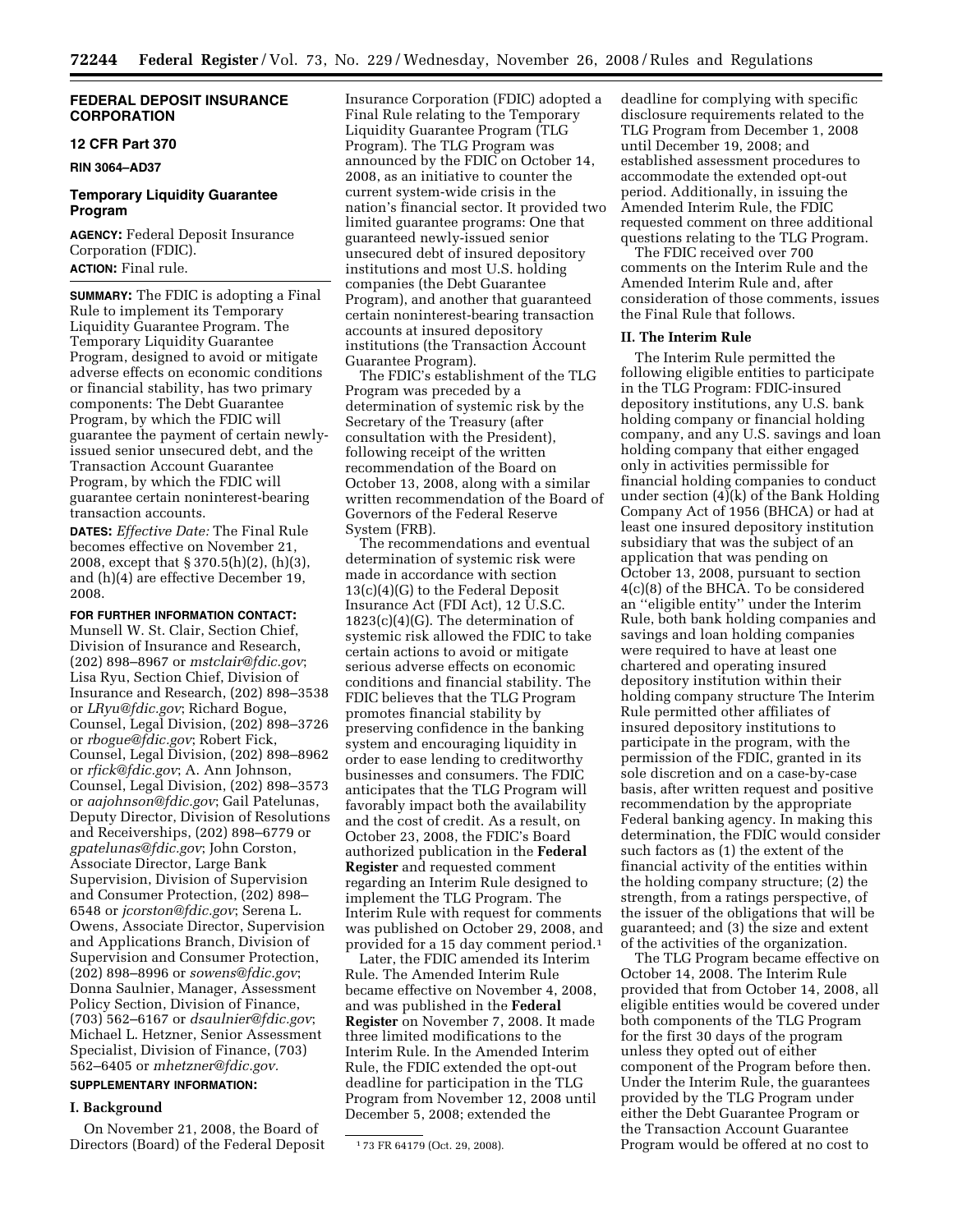eligible entities until November 13, 2008. The Interim Rule provided that by 11:59 p.m., Eastern Standard Time (EST) on November 12, 2008, eligible entities were required to inform the FDIC whether they intended to opt-out of one or both components of the TLG Program. (The Interim Rule also permitted eligible entities to notify the FDIC before that date of their intent to participate in the program.) An eligible entity that did not opt-out of either or both programs became a participating entity in the program, according to the Interim Rule. Eligible entities that did not opt-out of the Debt Guarantee Program by the opt-out date of November 12, 2008, were not permitted to select which of their newly-issued senior unsecured debt would be guaranteed; the Interim Rule provided that all senior unsecured debt issued by a participating entity up to a limit of 125 percent of all senior unsecured debt outstanding on September 30, 2008, and maturing by June 30, 2009, would be considered guaranteed debt when issued. The Interim Rule allowed a participating entity to make a separate election and pay a nonrefundable fee to issue non-guaranteed senior unsecured debt with a maturity date after June 30, 2012, prior to reaching the 125 percent debt guarantee limit.

The Interim Rule permitted an eligible entity to opt-out of either the Debt Guarantee Program or the Transaction Account Guarantee Program or of both components of the TLG Program, but required all eligible entities within a U.S. Banking Holding Company or a U.S. Savings and Loan Holding Company structure to make the same decision regarding continued participation in each component of the TLG Program or none of the members of the holding company structure were considered eligible for participation in that component of the TLG Program.

The Interim Rule required an eligible entity's opt-out decision(s) to be made publicly available. In the Interim Rule, the FDIC committed to maintain and post on its website a list of entities that opted out of either or both components of the TLG Program. The Interim Rule required each eligible entity to make clear to relevant parties whether or not it chose to participate in either or both components of the TLG Program.

According to the Interim Rule, if an eligible entity remained in the Debt Guarantee Program of the TLG Program, it was required to clearly disclose to interested lenders and creditors, in writing and in a commercially reasonable manner, what debt it was offering and whether the debt was guaranteed under this program.

Similarly, the Interim Rule provided that an eligible entity had to prominently post a notice in the lobby of its main office and at all of its branches disclosing its decision on whether to participate in, or opt-out of, the Transaction Account Guarantee Program. These disclosures were required to be provided in simple, readily understandable text, and, if the eligible entity decided to participate in the Transaction Account Guarantee Program, the Interim Rule required the notice to state that noninterest-bearing transaction accounts were fully guaranteed by the FDIC. The Interim Rule provided that if the institution used sweep arrangements or took other actions that resulted in funds in a noninterest-bearing transaction account being transferred to or reclassified as an interest-bearing account or a nontransaction account, the institution also must disclose those actions to the affected customers and clearly advise them in writing that such actions would void the transaction account guarantee. The Interim Rule required the described disclosures to be made by December 1, 2008.

## *A. The Debt Guarantee Program*

The Debt Guarantee Program, as described in the Interim Rule, temporarily would guarantee all newlyissued senior unsecured debt up to prescribed limits issued by participating entities on or after October 14, 2008, through and including June 30, 2009. The guarantee would not extend beyond June 30, 2012. The Interim Rule explained that, as a result of this guarantee, the unpaid principal and contract interest of an entity's newlyissued senior unsecured debt would be paid by the FDIC if the issuing insured depository institution failed or if a bankruptcy petition were filed by the respective issuing holding company.

In the Interim Rule, senior unsecured debt included, without limitation, federal funds purchased, promissory notes, commercial paper, unsubordinated unsecured notes, certificates of deposit standing to the credit of a bank, bank deposits in an international banking facility (IBF) of an insured depository institution, and Eurodollar deposits standing to the credit of a bank. Senior unsecured debt was permitted to be denominated in foreign currency. For purposes of the Interim Rule, the term ''bank'' in the phrase ''standing to the credit of a bank'' meant an insured depository institution or a depository institution regulated by a foreign bank supervisory agency. To be eligible for the Debt Guarantee Program, senior unsecured debt was

required to be noncontingent. Finally, the Interim Rule required senior unsecured debt to be evidenced by a written agreement, contain a specified and fixed principal amount to be paid on a date certain, and not be subordinated to another liability.

The preamble to the Interim Rule explained that the purpose of the Debt Guarantee Program was to provide liquidity to the inter-bank lending market and promote stability in the unsecured funding market and not to encourage innovative, exotic or complex funding structures or to protect lenders who make risky loans. Thus, as explained in the Interim Rule, for purposes of the Debt Guarantee Program, some instruments were excluded from the definition of senior unsecured debt. Some of these exclusions from that definition were, for example, obligations from guarantees or other contingent liabilities, derivatives, derivative-linked products, debt paired with any other security, convertible debt, capital notes, the unsecured portion of otherwise secured debt, negotiable certificates of deposit, and deposits in foreign currency and Eurodollar deposits that represent funds swept from individual, partnership or corporate accounts held at insured depository institutions. Also excluded from the definition of ''senior unsecured debt'' were loans from affiliates, including parents and subsidiaries, and institution-affiliated parties.

The Interim Rule explained that debt eligible for coverage under the Debt Guarantee Program had to be issued by participating entities on or before June 30, 2009. The FDIC agreed to guarantee such debt until the earlier of the maturity date of the debt or until June 30, 2012. The Interim Rule provided an absolute limit for coverage: coverage would expire at 11:59 p.m. EST on June 30, 2012, whether or not the liability had matured at that time. In order for the newly-issued senior unsecured debt to be guaranteed by the FDIC, the Interim Rule required the debt instrument to be clearly identified as ''guaranteed by the FDIC.''

As explained in the Interim Rule, absent additional action by the FDIC, the maximum amount of senior unsecured debt that could be issued pursuant to the Debt Guarantee Program was equal to 125 percent of the par or face value of senior unsecured debt outstanding as of September 30, 2008, that was scheduled to mature on or before June 30, 2009. The Interim Rule provided that the maximum guaranteed amount would be calculated for each individual participating entity within a holding company structure. In the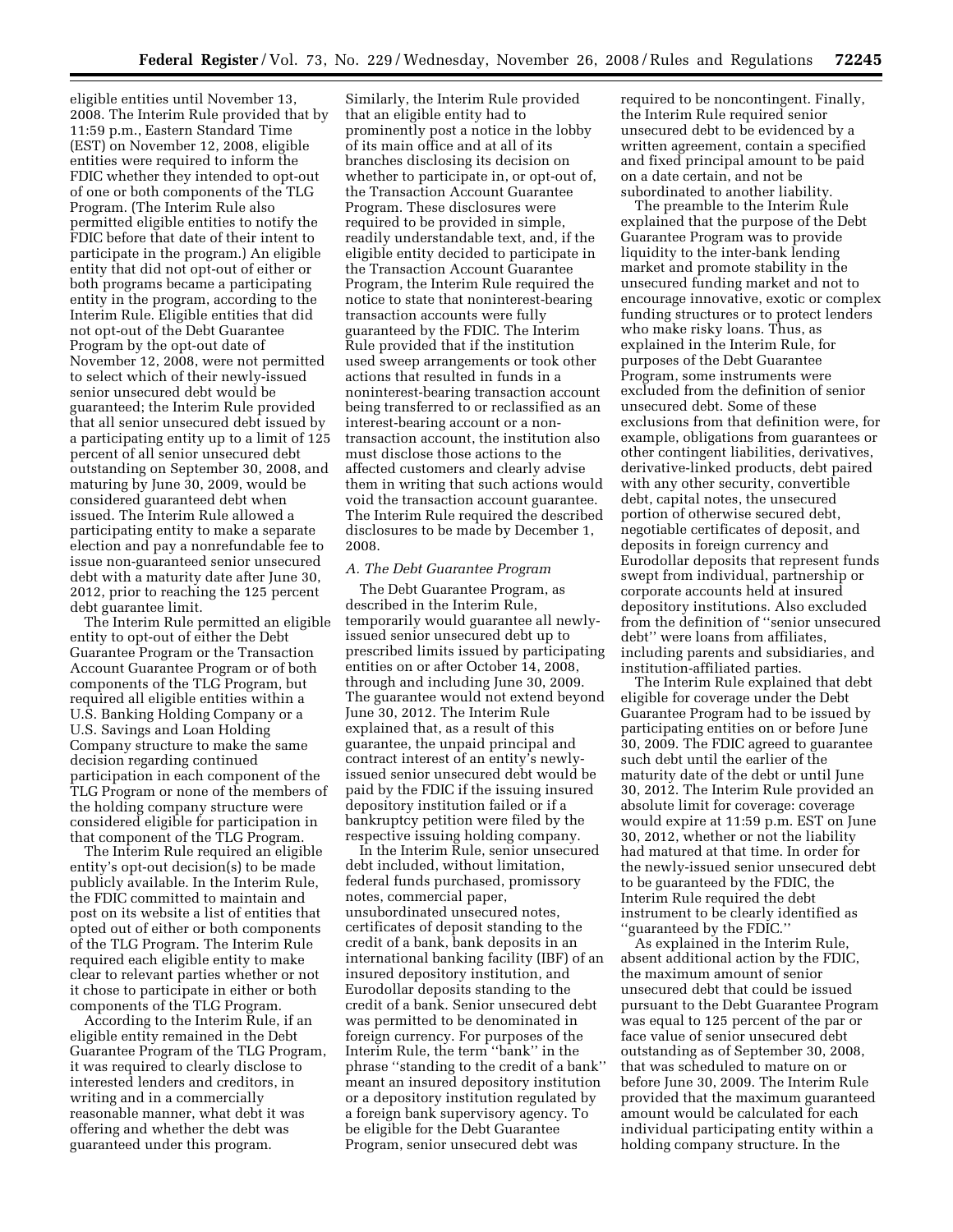Interim Rule, the FDIC outlined procedures that required each participating entity to calculate its outstanding senior unsecured debt as of September 30, 2008, and to provide that information—even if the amount of the senior unsecured debt was zero—to the FDIC.

The 125 percent limit described in the Interim Rule could be adjusted for participating entities if the FDIC, in consultation with any appropriate Federal banking agency, determined it was necessary. Additionally, the Interim Rule provided that, after written request and positive recommendation by the appropriate Federal banking agency, the FDIC, in its sole discretion and on a case-by-case basis, may allow an affiliate of a participating entity to take part in the Debt Guarantee Program. Factors that would be relevant to this determination are (1) the extent of the financial activity of the entities within the holding company structure; (2) the strength, from a ratings perspective, of the issuer of the obligations that will be guaranteed; and (3) the size and extent of the activities of the organization.

The Interim Rule also stated that, again, on a case-by case basis, the FDIC could authorize a participating entity to exceed the 125 percent limitation or limit its participation to less than 125 percent.

A participating entity was prohibited by the Interim Rule from representing that its debt was guaranteed by the FDIC if it did not comply with the rules governing the Debt Guarantee Program. If the issuing entity opted out of the Debt Guarantee Program, the Interim Rule provided that it could no longer represent that its newly-issued debt was guaranteed by the FDIC. Similarly, once an entity has reached its 125 percent limit, it was prohibited from representing that any additional debt was guaranteed by the FDIC, and was required to specifically disclose that such debt was not guaranteed.

After consultation with a participating entity's appropriate Federal banking agency, the Interim Rule provided that the FDIC, in its discretion, could determine that a participating entity should not be permitted to continue to participate in the TLG Program. The FDIC explained that termination of an entity's participation in the Program would have only a prospective effect, and the FDIC required the entity to notify its customers and creditors that it was no longer issuing guaranteed debt.

Under the Interim Rule, entities that chose to participate in the Debt Guarantee Program and to issue guaranteed debt had to agree to supply information requested by the FDIC, as

well as to be subject to periodic FDIC on-site reviews as needed after consultation with the appropriate federal banking agency to determine compliance with the terms and requirements of the TLG Program. Participating entities also would be bound by the FDIC's decisions, in consultation with the appropriate Federal banking agency, regarding the management of the TLG Program. If an entity participated in the Debt Guarantee Program, the Interim Rule provided that it was not exempt from complying with federal and state securities laws and with any other applicable laws.

# *B. The Transaction Account Guarantee Program*

The Transaction Account Guarantee Program as described in the Interim Rule, provided for a temporary full guarantee by the FDIC for funds held at FDIC-insured depository institutions in noninterest-bearing transaction accounts above the existing deposit insurance limit. This coverage became effective on October 14, 2008, and would continue through December 31, 2009 (assuming that the insured depository institution does not opt-out of this component of the TLG Program).

Under the Interim Rule, a ''noninterest-bearing transaction account'' was defined as a transaction account with respect to which interest is neither accrued nor paid and on which the insured depository institution does not reserve the right to require advance notice of an intended withdrawal. This definition was designed to encompass traditional demand deposit checking accounts that allowed for an unlimited number of deposits and withdrawals at any time and official checks issued by an insured depository institution. The definition contained in the Interim Rule specifically did not include negotiable order of withdrawal (NOW) accounts or money market deposit accounts (MMDAs).

The Interim Rule recognized that depository institutions sometimes waive fees or provide fee-reducing credits for customers with checking accounts and stated that such account features do not prevent an account from qualifying under the Transaction Account Guarantee Program, if the account otherwise satisfies the definition.

The Interim Rule clarified that the guarantee provided for noninterestbearing transaction accounts is in addition to and separate from the general deposit insurance coverage provided for in 12 CFR Part 330. The FDIC stated that although the unlimited coverage for noninterest-bearing transaction accounts under the TLG Program is intended primarily to apply to transaction accounts held by businesses, it also applies to all such accounts held by any depositor.

The Interim Rule included a provision relating to sweep accounts. Under this provision, the FDIC stated that it would treat funds in sweep accounts in accordance with the usual rules and procedures for determining sweep balances at a failed depository institution. Under these procedures, funds may be swept or transferred from a noninterest-bearing transaction account to another type of deposit or nondeposit account, and the FDIC stated that it would treat the funds as being in the account to which the funds were transferred. The Interim Rule provided an exception for funds swept from a noninterest-bearing transaction account to a noninterest-bearing savings account: 2 such swept funds would be treated as being in a noninterest-bearing transaction account. As a result of this treatment, the Interim Rule provided that funds swept into a noninterestbearing savings account would be guaranteed under the Transaction Account Guarantee Program.

# *C. Fees for the TLG Program*

The Interim Rule provided for fees related to both components of the TLG Program. It provided that, beginning on November 13, 2008, any eligible entity that had not opted out of the Debt Guarantee Program would be assessed fees for continued coverage. According to the Interim Rule, all eligible debt issued by such entities from October 14, 2008 (and still outstanding on November 13, 2008), through June 30, 2009, would be charged an annualized fee equal to 75 basis points multiplied by the amount of debt issued, and calculated for the maturity period of that debt or June 30, 2012, whichever was earlier. (The Interim Rule explained that a deduction from this calculation would be made for the first 30 days of the program, for which no fees would be charged.) The Interim Rule further provided that if any participating entity issued eligible debt guaranteed by the Debt Guarantee Program, the participating entity's assessment would be based on the total amount of debt issued and the maturity date at issuance and that if the guaranteed debt was ultimately retired before its scheduled

<sup>2</sup>For purposes of this rule, ''savings account'' is a type of ''savings deposit'' as defined in Regulation D issued by the Board of Governors of the Federal Reserve System, 12 CFR 204.2(d).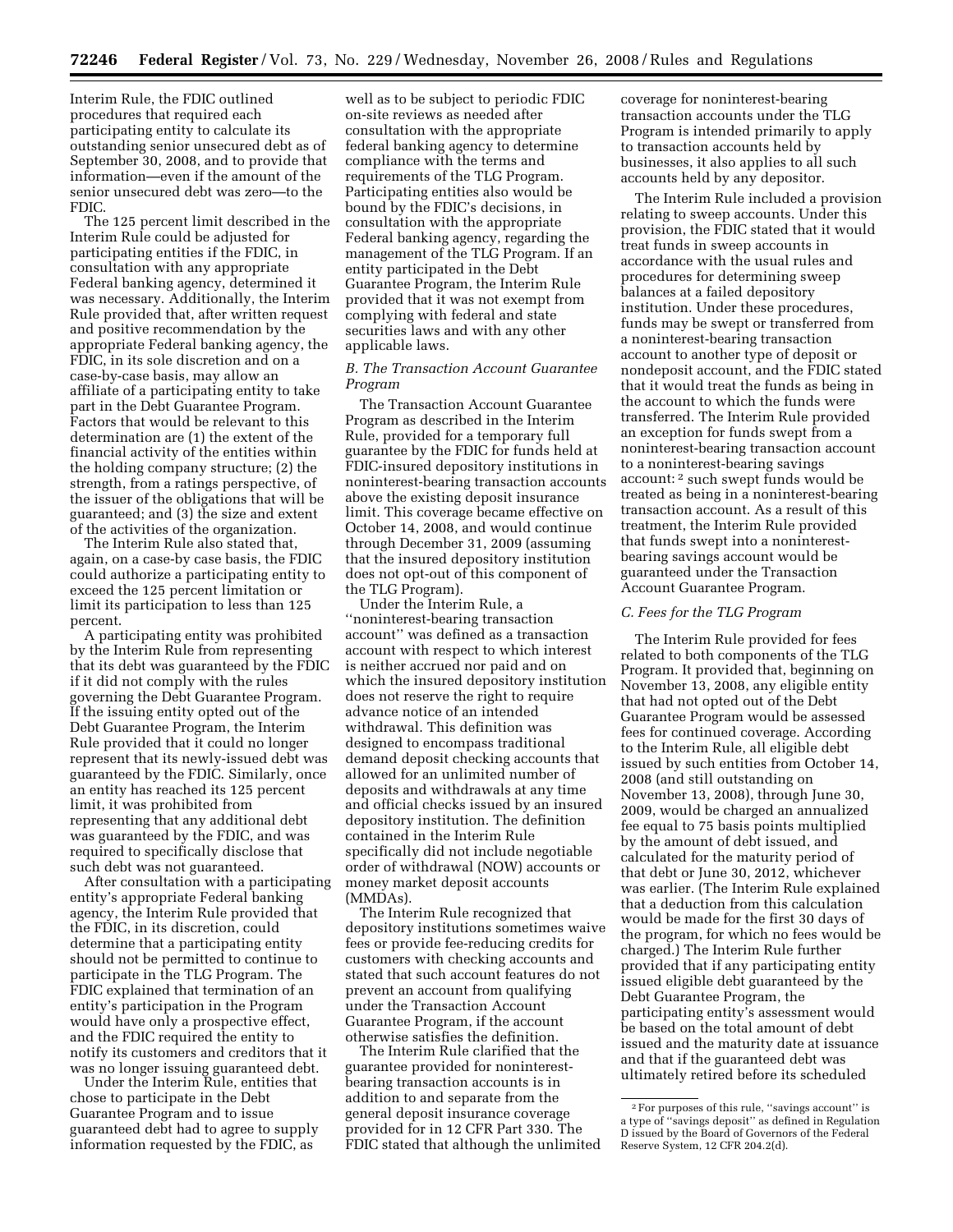maturity, there would be no refund of pre-paid fees.

If an eligible entity did not opt-out, the Interim Rule indicated that all newly-issued senior unsecured debt up to the maximum amount would become guaranteed as and when issued. Participating entities were prohibited from issuing guaranteed debt in excess of the maximum amount for the institution and also were prohibited from issuing non-guaranteed debt until the maximum allowable amount of guaranteed debt had been issued.

The Interim Rule permitted one exception to the prohibition against issuing non-guaranteed debt until the maximum allowable amount of guaranteed debt had been issued. A participating entity could issue nonguaranteed debt with maturities beyond June 30, 2012, at any time, in any amount, and without regard to the guarantee limit only if the entity informed the FDIC of its election to do so. This election was required to be made through FDIC*connect* on or before11:59 pm EST on November 12, 2008, and any party exercising this option was required to pay a nonrefundable fee. This non-refundable fee equaled 37.5 basis points times the amount of the entity's senior unsecured debt with a maturity date on or before June 30, 2009, outstanding as of September 30, 2008.

If a participating entity nonetheless issued debt identified as ''guaranteed by the FDIC'' in excess of the FDIC'S limit, according to the Interim Rule, the participating entity would have its assessment rate for guaranteed debt increased to 150 basis points on all outstanding guaranteed debt. For this violation (and for other violations of the TLG Program), a participating entity and its institution-affiliated parties will be subject to enforcement actions under section 8 of the FDI Act (12 U.S.C. 1818), including, for example, assessment of civil money penalties under section 8(i) of the FDI Act (12 U.S.C. 1818(i)), removal and prohibition orders under section 8(e) of the FDI Act  $(12 \text{ U.S.C. } 1818(e))$ , and cease and desist orders under section 8(b) of the FDI Act (12 U.S.C. 1818(b)). The violation of any provision of the program by an insured depository institution also constitutes grounds for terminating the institution's deposit insurance under section 8(a)(2) of the FDI Act (12 U.S.C. 1818(a)(2)). The appropriate Federal banking agency for the participating entity will consult with the FDIC in enforcing the provisions of this part. The appropriate Federal banking agency and the FDIC also have enforcement authority under section  $18(a)(4)(C)$  of the FDI Act (12

U.S.C.  $1828(a)(4)(C)$  to pursue an enforcement action if a person knowingly misrepresents that any deposit liability, obligation, certificate, or share is insured when it is not in fact insured. Moreover, a participating entity's default in the payment of any debt may be considered an unsafe or unsound practice and may result in enforcement action.

The Interim Rule recognized that much of the outstanding debt as of September 30, 2008, which was not guaranteed, would be rolled over into guaranteed debt only when the outstanding debt matured. The Interim Rule stated that the nonrefundable fee would be collected in six equal monthly installments. The Interim Rule provided that an entity electing the nonrefundable fee option also would be billed as it issued guaranteed debt under the Debt Guarantee Program, and that the amounts paid as a nonrefundable fee were to be applied to offset these bills until the nonrefundable fee was exhausted. Thereafter, according to the Interim Rule, the institution would be required to pay additional assessments on guaranteed debt as it issued the debt.

Under the Transaction Account Guarantee Program described in the Interim Rule, the FDIC committed to provide a full guarantee for deposits held at FDIC-insured institutions in noninterest-bearing transaction accounts. This coverage became effective on October 14, 2008, and would expire on December 31, 2009 (assuming the insured depository institution did not opt-out of the Transaction Account Guarantee Program). The Interim Rule provided that all insured depository institutions were automatically enrolled in the Transaction Account Guarantee Program for an initial thirty-day period (from October 14, 2008, through November 12, 2008) at no cost.

Beginning on November 13, 2008, if an insured depository institution did not opt-out of the Transaction Account Guarantee Program, it would be assessed on a quarterly basis an annualized 10 basis point assessment on balances in noninterest-bearing transaction accounts that exceed the existing deposit insurance limit of \$250,000, according to the Interim Rule. In the Interim Rule, the FDIC stated its intent to collect such assessments at the same time and in the same manner as it collects an institution's quarterly deposit insurance assessments under existing part 327, although the assessments related to the Transaction Account Guarantee Program would be in addition to an institution's risk-based assessment imposed under that part.

The Interim Rule also required the FDIC to impose an emergency systemic risk assessment on insured depository institutions if the fees and assessments collected under the TLG Program proved insufficient to cover losses incurred as a result of the program. In addition, if at the conclusion of these programs there were any excess funds collected from the fees associated with the TLG Program, the Interim Rule provided that the funds would remain as part of the Deposit Insurance Fund.

# *D. Payment of Claims by the FDIC Pursuant to the Transaction Account Guarantee Program*

The Interim Rule established a process for payment and recovery of FDIC guarantees of ''noninterest-bearing transaction accounts.'' In the Interim Rule, the FDIC stated that its obligation to make payment, as guarantor of deposits held in noninterest-bearing transaction accounts, arose upon the failure of a participating federally insured depository institution. The Interim Rule also noted that the payment and claims process for satisfying claims under the Transaction Account Guarantee Program generally would follow the procedures prescribed for deposit insurance claims pursuant to section 11(f) of the FDI Act, 12 U.S.C. 1821(f), and that the FDIC would be subrogated to the rights of depositors against the institution pursuant to section 11(g) of the FDI Act, 12 U.S.C. 1821(g).

The FDIC stated that it would make payment to the depositor for the guaranteed amount under the Transaction Account Guarantee Program or would make such guaranteed amounts available in an account at another insured depository institution when it fulfilled its deposit insurance obligation under Part 330. The Interim Rule provided that the payment made pursuant to the Transaction Account Guarantee Program would be made as soon as possible after the FDIC, in its sole discretion, determined whether the deposit was eligible and what amount would be guaranteed. In the preamble to the Interim Rule, the FDIC stated its intent to make the entire amount of a qualifying transaction account available to the depositor on the next business day following the failure of an institution that participated in the Transaction Account Guarantee Program. If there is no acquiring institution for a transaction account guaranteed by the Transaction Account Guarantee Program, in the preamble to the Interim Rule, the FDIC also stated its intent to mail a check to the depositor for the full amount of the guaranteed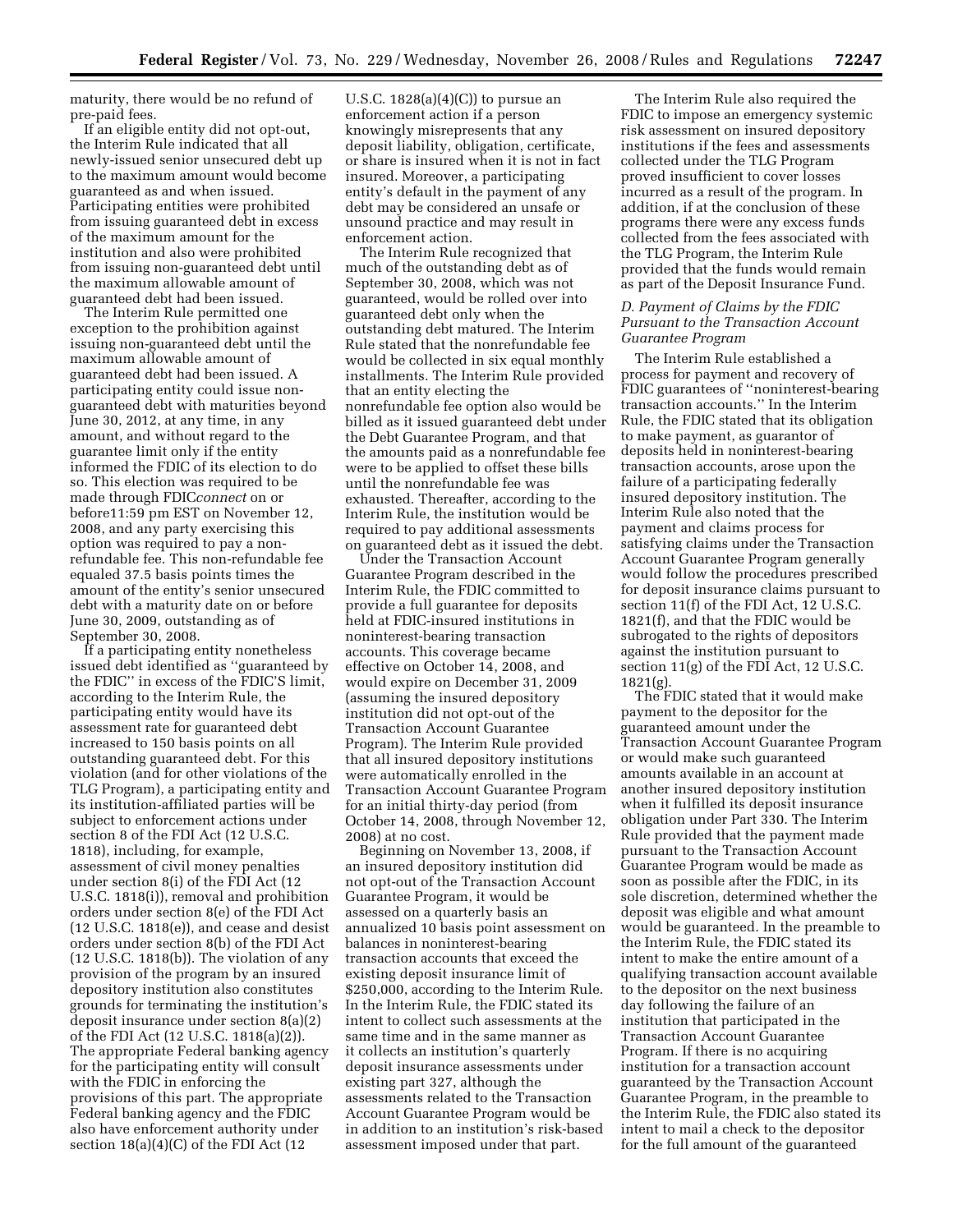account within days of the insured depository institution's failure.

The Interim Rule provided that the FDIC would be subrogated to all rights of the depositor against the institution with respect to noninterest-bearing transaction accounts guaranteed by the Transaction Account Guarantee Program, and the preamble explained that this included the right of the FDIC to receive dividends from the proceeds of the receivership estate of the institution. The preamble to the Interim Rule also explained that the FDIC, as manager of the Deposit Insurance Fund, would be entitled to receive dividends in the deposit class for that portion of the account and that the FDIC would be entitled to receive dividends from the receiver for assuming its obligation with regard to the uninsured portion of the guaranteed transactional deposit accounts.

The Interim Rule provided that claims related to noninterest-bearing transaction accounts would be paid in accordance with 12 U.S.C. 1821(f) and 12 CFR 330. The preamble to that rule provided that in paying such claims, the FDIC would rely on the books and records of the insured depository institution to establish ownership and that the FDIC could require a claimant to file a proof of claim (POC) in accordance with section 11(f)(2) of the FDI Act, 12 U.S.C. 1821(f)(2). The Interim Rule provided that the FDIC's determination of the guaranteed amount would be final and would be considered a final administrative determination subject to judicial review in accordance with Chapter 7 of Title 5. The Interim Rule permitted a noninterest-bearing transaction account depositor to seek judicial review of the FDIC's determination on payment of the guaranteed amount in the United States district court for the federal judicial district where the principal place of business of the depository institution is located within 60 days of the date on which the FDIC's final determination is issued.

# *E. Payment of Claims by the FDIC Pursuant to the Debt Guarantee Program: Insured Depository Institution Debt*

The Interim Rule indicated that, with respect to debt issued by an insured depository institution, the FDIC's obligation to make payment is triggered by the failure of a participating insured depository institution and that the FDIC would use its established receivership claims process to process guarantee requests. The Interim Rule required claimants under the Debt Guarantee Program to present their claims within

90 days of the publication of the claims notice by the receiver for the failed institution. In the preamble to the Interim Rule, the FDIC projected that many debtholders, particularly sellers of federal funds, would be paid on the next business day immediately following the failure of an insured depository institution, but that, in all instances, the FDIC would commit to pay claims expeditiously and strive to make payment on the business day following the establishment of the validity of the claim. The Interim Rule also provided that the FDIC would be subrogated to the rights of any creditor paid under this aspect of the Debt Guarantee Program.

## *F. Payment of Claims by the FDIC Pursuant to the Debt Guarantee Program: Holding Company Debt*

Under the Interim Rule, for senior unsecured debt of holding companies eligible for payment based on the Debt Guarantee Program, the FDIC's obligation to make payment would be triggered on the date of the filing of a bankruptcy petition involving a participating holding company. The Interim Rule also provided that the FDIC would pay the debtholder the principal amount of the debt and contract interest to the date of the filing of the bankruptcy petition and that the FDIC would pay interest on a claim for debt until paid at the 90-day T-bill rate in effect when the bankruptcy petition was filed if payment for the claim were delayed beyond the next business day after the filing of the bankruptcy petition.

As with claims for debt issued by insured depository institutions, in the Interim Rule, the FDIC committed to expedite the claims payment process related to guaranteed debt, but the FDIC stated that it would not be required to make payment on the guaranteed amount for a debt asserted against a bankruptcy estate, unless and until the claim for the unsecured senior debt has been determined to be an allowed claim against the bankruptcy estate and such claim was not subject to reconsideration under 11 U.S.C. 502(j).

The Interim Rule required the holder of eligible debt to file a timely claim against a participating holding company's bankruptcy estate and to submit evidence of the timely filed bankruptcy POC to the FDIC within 90 days of the published bar date of the bankruptcy proceeding. In the preamble to the Interim Rule, the FDIC explained that it could also consider the books and records of the holding company and its affiliates to determine the holder of the unsecured senior debt and the amount

eligible for payment under the Debt Guarantee Program.

The Interim Rule required the holder of the senior unsecured debt to assign its rights, title and interest in the unsecured senior debt to the FDIC and to transfer its allowed claim in bankruptcy to the FDIC to receive payment under the Debt Guarantee Program. The Interim Rule explained that this assignment included the right of the FDIC to receive principal and interest payments on the unsecured senior debt from the proceeds of the bankruptcy estate of the holding company. The assignment, as explained in the preamble to the Interim Rule, would entitle the FDIC to receive distributions from the liquidation or other resolution of the bankruptcy estate in accordance with 11 U.S.C. 726 or a confirmed plan of reorganization or liquidation in accordance with 11 U.S.C. 1129. The Interim Rule also provided that if the holder of the senior unsecured debt received any distribution from the bankruptcy estate prior to the FDIC's payment under the guarantee, the guaranteed amount paid by the FDIC would be reduced by the amount the holder received in the distribution from the bankruptcy estate.

#### **III. The Amended Interim Rule**

The Interim Rule established an optout deadline of November 12, 2008, and a deadline of November 13, 2008, for submitting comments to the FDIC relating to the Interim Rule. The FDIC intended to issue a final rule only after the expiration of the comment period and consideration of comments related to the Interim Rule. In order to provide eligible entities an opportunity to review the final rule before they were required to decide whether or not to opt-out of the TLG Program, the FDIC amended its Interim Rule. The Amended Interim Rule differs from the Interim Rule in three ways: It extended the opt-out date for participation in the TLG Program from November 12, 2008, until December 5, 2008; extended the deadline for complying with specific disclosure requirements related to the TLG Program from December 1, 2008 until December 19, 2008; and established some changes to the previously announced assessment procedures to accommodate the extended opt-out period. Apart from these and other related conforming technical modifications, as well as a few grammatical changes, the Amended Interim Rule made no other modifications to the text of the Interim Rule.

When establishing December 5, 2008, as the new opt-out deadline, the FDIC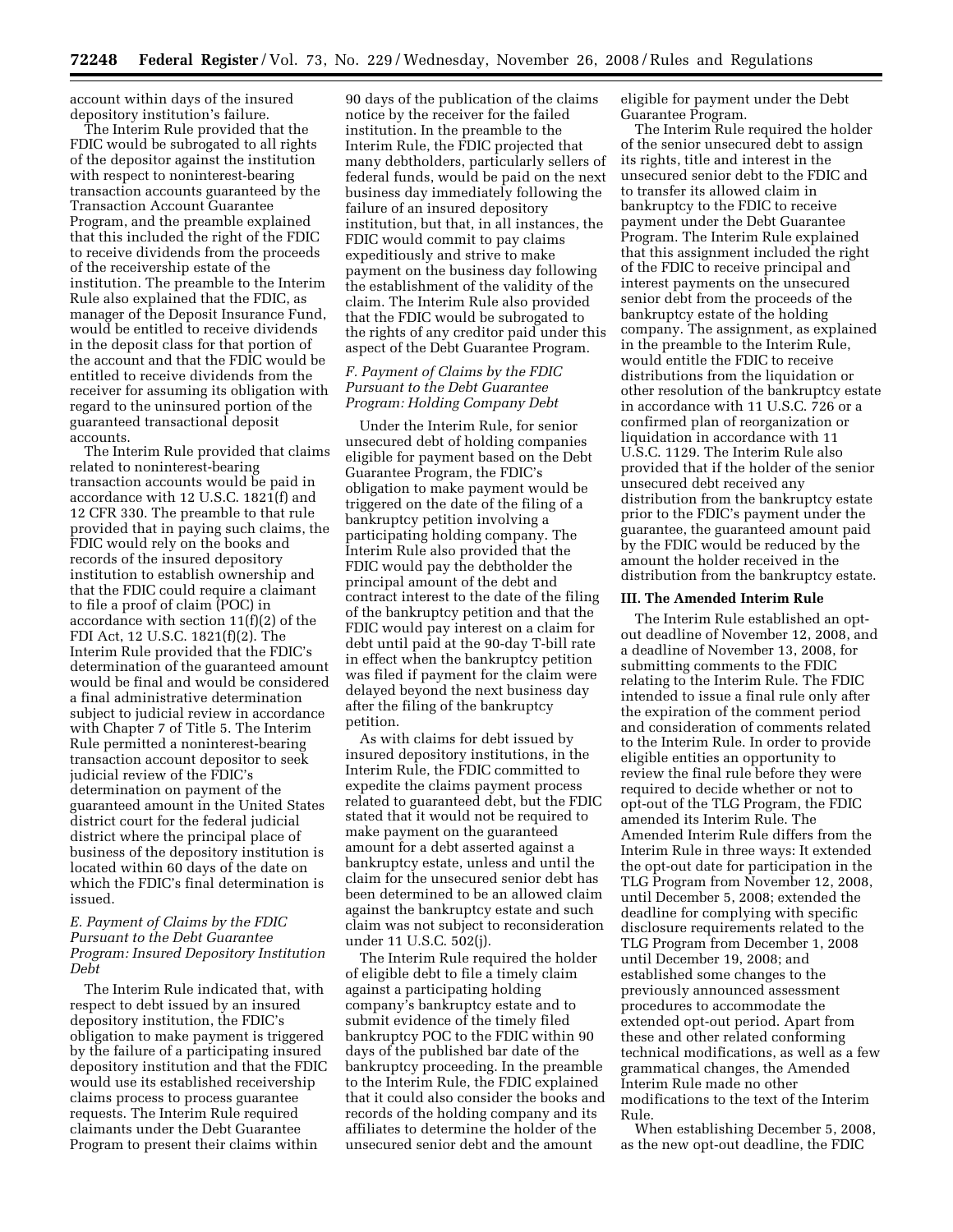amended the Interim Rule to make conforming modifications to part 370 that referred to or were based upon the previous opt-out deadline of November 12, 2008. These amendments were considered technical. As evidenced by the discussion that follows, other changes in the Amended Interim Rule that related to assessments under the Debt Guarantee Program and the Transaction Account Guarantee Program could be considered more substantive.

According to the Interim Rule, eligible entities were not required to pay any assessment associated with the Debt Guarantee Program for the period from October 14, 2008, through November 12, 2008. The Amended Interim Rule retained this provision. In addition, the Amended Interim Rule provided that if an eligible entity opted out of the Debt Guarantee Program by the extended deadline of December 5, 2008, the entity would not be required to pay any assessment under the program.

The Interim Rule also contained notice and certification requirements for eligible entities that issue guaranteed debt under the Debt Guarantee Program for the period from October 14, 2008 through November 12, 2008, and for the period after November 12, 2008, respectively. Although the notification and certification requirements did not change in the Amended Interim Rule, the references in those sections to the former opt-out deadline of November 12, 2008, were changed to reflect the new opt-out deadline of December 5, 2008.

Regarding the initiation of assessments related to the Debt Guarantee Program, the Interim Rule provided that beginning on November 13, 2008, any eligible entity that had chosen not to opt-out of this aspect of the TLG Program would be charged assessments as provided in part 370. The Interim Rule did not distinguish between overnight debt instruments and other types of newly-issued senior unsecured debt. Although the manner of calculating assessments did not change in the Amended Interim Rule, the revisions relating to the initiation of assessments reflected two modifications. The first change reflected the newly extended opt-out deadline, and the second change differentiated between overnight debt instruments and other newly-issued senior unsecured debt and explained how assessments would be treated for overnight debt instruments as compared with other newly-issued senior unsecured debt.

The Amended Interim Rule provided that assessments would accrue, with respect to each eligible entity that did not opt-out of the Debt Guarantee

Program on or before December 5, 2008: (1) Beginning on November 13, 2008, on all senior unsecured debt, other than overnight debt instruments, issued by it on or after October 14, 2008, that was still outstanding on November 13, 2008; (2) beginning on November 13, 2008, on all senior unsecured debt, other than overnight debt instruments, issued by it on or after November 13, 2008, and before December 6, 2008; and (3) beginning on December 6, 2008, on all senior unsecured debt issued by it on or after December 6, 2008. According to the Amended Interim Rule, calculations related to both overnight debt instruments and other newly-issued unsecured debt continue to be made in accordance with the Interim Rule.

According to the Interim Rule, eligible entities were not required to pay an assessment associated with the Transaction Account Guarantee Program from the period from October 14, 2008, through November 12, 2008. To this, the Amended Interim Rule added that if an eligible entity opted out of the Transaction Account Guarantee Program by the extended opt-out deadline of December 5, 2008, then it would not be responsible for paying any assessment under the program.

Regarding the initiation of assessments for the Transaction Account Guarantee Program, the Interim Rule provided that for the period beginning on November 13, 2008, and continuing through December 31, 2009, any eligible entity that did not notify the FDIC that it had opted out of this component would be charged an assessment for its participation in the Transaction Account Guarantee Program. The Amended Interim Rule reflected the newly-extended opt-out date. The Amended Interim Rule provided that beginning on November 13, 2008, an eligible entity that had not opted out of the Transaction Account Guarantee Program on or before December 5, 2008, would be required to pay the FDIC assessments on all deposit amounts in noninterest-bearing transaction accounts. The Amended Interim Rule also indicated that calculations related to the amount of assessments for the Transaction Account Guarantee Program would continue to be made in accordance with the Interim Rule.

#### **IV. Comments on the Interim Rule and the Amended Interim Rule**

The FDIC received over [700] comments on the Interim Rule and the Amended Interim Rule

The FDIC invited general comments on all aspects of the Interim Rule and sought comments from the public for

suggestions as to its implementation. In addition, the FDIC raised specific questions regarding the possibility of more expeditious processing of claims under the Debt Guarantee Program: Whether coverage for certain NOW accounts should be provided under the Transaction Account Guarantee Program; whether the disclosures required in the Interim Rule were beneficial in light of the potential costs in providing them; and the general administrative cost of the Interim Rule. In the Amended Interim Rule, the FDIC sought comment on three additional areas of interest: Suggested rates for short-term borrowings versus longer term borrowings; the possibility of combining holding company and bank debt (without exceeding their combined guaranteed debt limit); and suggestions for establishing a guaranteed debt limit for those institutions that had no senior unsecured debt outstanding as of September 30, 2008.

Some of the comments received by the FDIC were equally applicable to both components of the TLG Program; others related specifically to either the Transaction Account Guarantee Program or the Debt Guarantee Program. A summary of the collective comments received in response to the Interim Rule and the Amended Interim Rule (as well as the FDIC's response to those comments) follows.

# *General Comments Regarding the TLG Program*

The FDIC received a number of comments that expressed general support of the FDIC's efforts to establish and implement the TLG Program. These commenters stated their belief that the TLG Program could help ease the strains in the credit markets, improve the access of financial institutions to liquidity, mitigate systemic risks in the financial system, and preserve public confidence in banks and other financial institutions.

However, the FDIC also received some comments from community bankers stating that, while they appreciate the efforts being made to strengthen confidence in the banking system, they have not been experiencing capital or liquidity problems and, therefore, do not see the need for the TLG Program and, in fact, consider the TLG Program's potential to raise their cost of funds detrimental. In particular, the commenters raised the possibility that if they choose to opt-out of the Debt Guarantee Program they may have to pay more for correspondent banking services and may be stigmatized. As discussed below, the Final Rule excludes short-term senior unsecured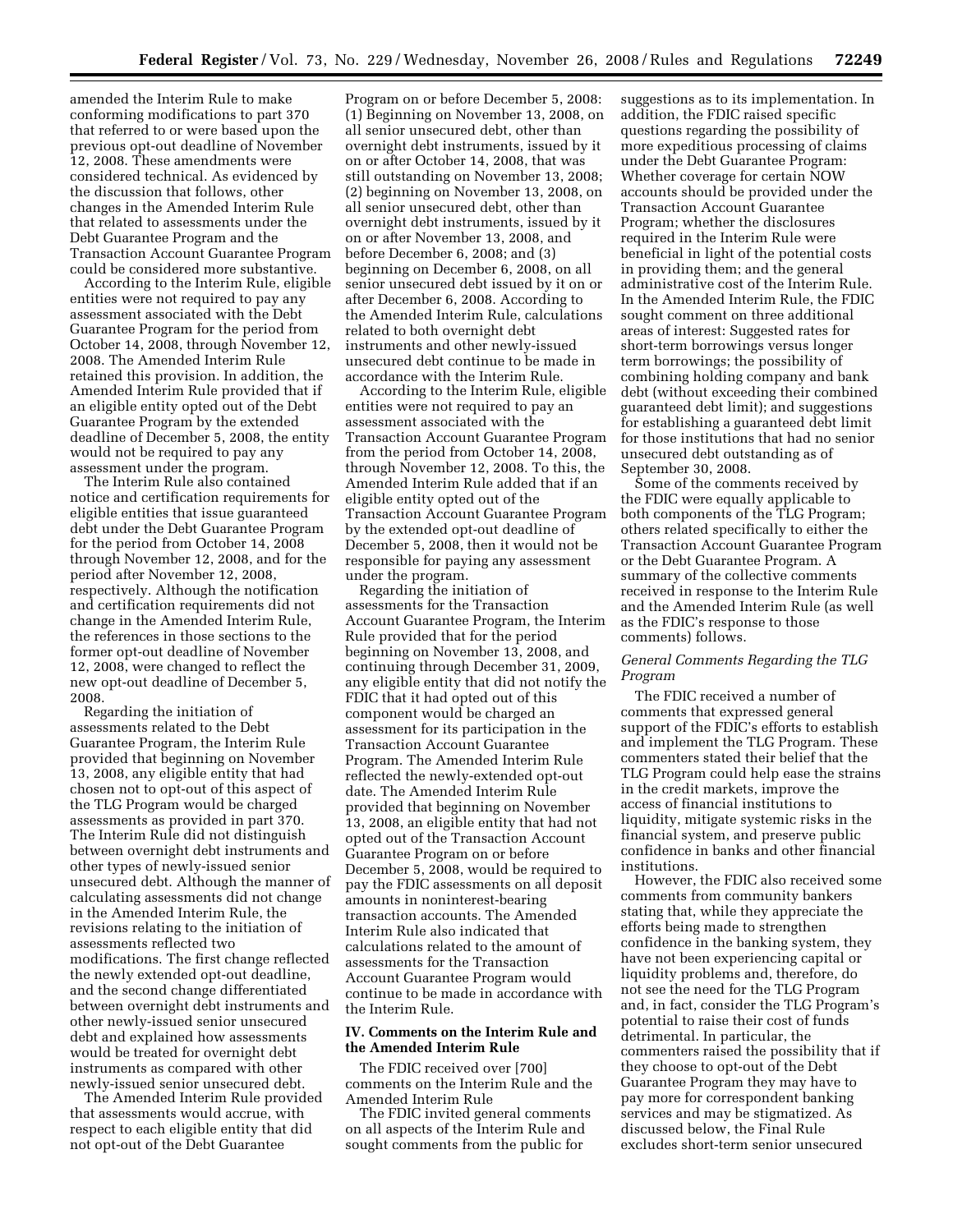debt with a maturity of thirty days or less from the Debt Guarantee Program, which should ease the concerns of these commenters, since the comments raised questions primarily about overnight funding.

One commenter observed that the Debt Guarantee Program may pose adverse selection risks where only weak institutions participate in the Debt Guarantee Program and strong institutions opt-out. While acknowledging the concerns raised by the commenter, the FDIC is confident that the benefits of the program, coupled with the revisions made to the Final Rule in response to industry comments will ensure that the majority of strong institutions will participate. In addition, working with the other primary federal regulators, the FDIC's supervisory staff will also closely monitor and limit, as appropriate, use by weaker institutions.

A banking trade association emphasized the FDIC's need to retain flexibility to adjust the program and quickly correct problems. In the commenter's view, this flexibility would include both the flexibility to change the elements of the guarantee (including debt covered, pricing, and terms) and the ability of banks to participate or not in the program. The FDIC believes that the changes it is making in the rule and the discretion it retains in implementing the rule are the most appropriate means of addressing these concerns.

# Competitive Issues and Potential Effects on Other Entities

A number of commenters indicated that differences between the FDIC's Debt Guarantee Program and the debt guarantee programs in other countries could create competitive disparities. These commenters specifically recommended that the FDIC emphasize that its guarantee is backed by the full faith and credit of the federal government and that the FDIC revise the program to guarantee timely payment of principal and interest. The FDIC agrees with these comments and has revised the nature of the guarantee to cover timely payment of principal and interest as discussed below. Also, the disclosure required by the Final Rule for debt issued under the Debt Guarantee Program includes the statement that the debt is backed by the full faith and credit of the United States.

A comment from one of the regulators of a Government Sponsored Enterprise (GSE) and an insurer of that GSE's bonds warned of potential disruptions, dislocations, and investor confusion in the debt markets due to the FDIC's debt guarantee that may disadvantage the GSEs. These two commenters neither

supported nor opposed the Amended Interim Rule and noted that these potential unintended consequences are mitigated by the fact that the program is temporary. The FDIC agrees that this temporary program should not significantly affect the GSE debt markets. In addition, this program has the potential to lower the funding costs of most of the major mortgage originators, which may have a beneficial impact on mortgage availability and costs.

One commenter noted that the Debt Guarantee Program will reduce secured borrowing and harm the earnings of Federal Home Loan Banks, which are owned by insured institutions. In the FDIC's view, Federal Home Loan Banks function well under ordinary circumstances, when market failures have not prevented healthy institutions from borrowing on an unsecured basis. The Debt Guarantee Program is a timelimited program intended to restore normal functioning to the market; and, therefore, it should not materially affect the Federal Home Loan Banks.

# Extending the Opt-Out Deadline

The FDIC also received several comments requesting that the opt-out deadline established in the Interim Rule be extended until the Final Rule was announced to permit eligible entities sufficient time to review the Final Rule and make a more informed decision regarding their participation in the TLG Program. Recognizing these concerns, in its Amended Interim Rule, the FDIC extended the opt-out deadline from November 12, 2008 until December 5, 2008, and made corresponding changes to other dates affected by the revised opt-out deadline.

#### Systemic Risk Assessment

A few commenters raised the issue of the systemic risk assessment. The Amended Interim Rule provides that, if the assessments for the TLG Program are insufficient to cover the expenses related to the program, an emergency special assessment will be made on all insured depository institutions. While acknowledging that section  $13(c)(4)(G)(ii)$  of the FDI Act, 12 U.S.C. 1823(c)(4)(G)(ii), requires the FDIC to levy a systemic risk assessment against all insured depository institutions, the commenters suggested that such an assessment be levied against all entities that participate in the TLG Program, not against those insured depository institutions that opt-out. Another trade association commenter requested that the FDIC levy a special assessment to entities owned by holding companies with significant non-bank subsidiaries

in proportion to program losses generated by such entities. Absent legislative changes, however, the FDIC has no authority to alter the statutory requirements of the systemic risk assessment provision and must levy the assessment on all insured depository institutions (and only insured depository institutions), in accordance with the statute.

The Board of Governors of the Federal Reserve System (Federal Reserve Board), as primary supervisor of bank holding companies (BHCs), strongly supports including BHCs in the TLG Program. Indeed, Federal Reserve Board staff has warned that not including BHCs ''would pose significant risks to individual insured depository institutions (IDIs) and the banking system as a whole.'' 3 The rationale for guaranteeing holding company debt is to promote liquidity in the banking industry, since bank and thrift holding companies, rather than banks and thrifts themselves, issue most senior unsecured debt in many holding company structures. The holding companies, in turn, provide liquidity to their bank and thrift subsidiaries. The FDIC expects its Debt Guarantee Program to yield more revenue than costs. Further, the FDIC is modifying the fee structure for the Debt Guarantee Program to impose modestly higher fees on holding companies whose insured depository institutions present less than 50 percent of consolidated assets. Guaranteeing BHC debt is not without risks to the Deposit Insurance Fund (DIF), though the Federal Reserve Board has provided strong assurances that they will use all supervisory powers available to them to minimize these risks.4 The Office of Comptroller of the Currency and the Office of Thrift Supervision have made similar assurances. For these reasons and based on its own analysis of the risks presented, the FDIC believes the risks are acceptable and anticipates that revenue collected for the guarantee under the Debt Guarantee Program will be sufficient to cover the costs. Any surplus funds will be put in the DIF to ease pressure on premiums paid by depository institutions.

# Cost and Benefit

In the Interim Rule, the FDIC asked whether the collection of information was necessary for the proper performance of the FDIC's duties and

<sup>3</sup>Memorandum dated November 19, 2008, to FDIC Chairman Sheila C. Bair from Federal Reserve Board Staff at page 1.

<sup>4</sup>Letter dated November 19, 2008, to FDIC Chairman Sheila C. Bair from Chairman of the Board of Governors of the Federal Reserve System Ben S. Bernanke.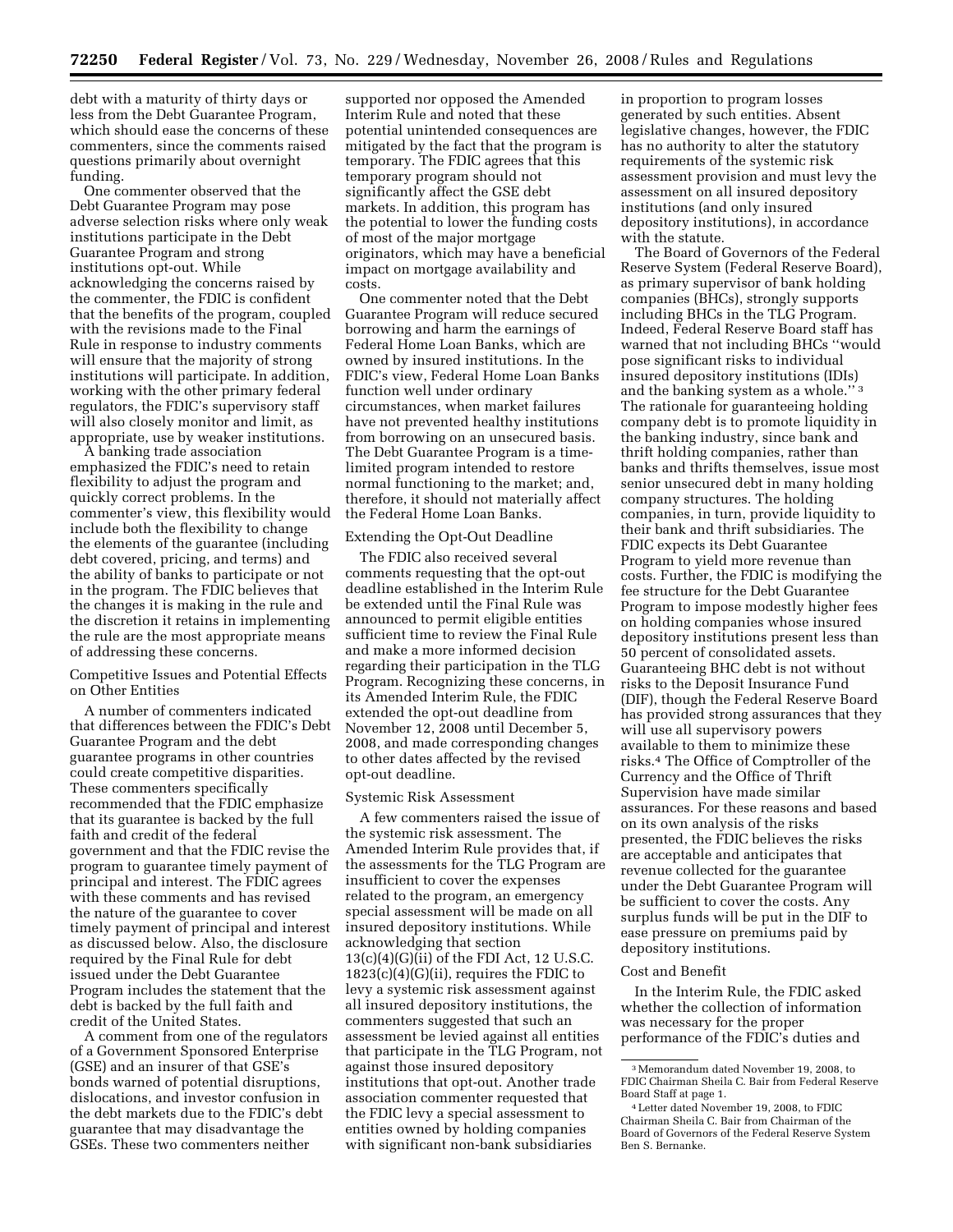whether the information sought had practical utility. Further, the FDIC asked whether its burden estimates were accurate and whether the assumptions that supported its burden calculation were valid. Commenters were asked to address ways to enhance the quality and clarity of the information collected and to provide suggestions for minimizing the burden of affected parties in providing the requested information to the FDIC. Although the FDIC received no comments that were specifically responsive to these questions, the FDIC continues to believe that the TLG Program will enhance financial stability and will preserve confidence in the banking system without placing undue restrictions on participating entities or those who may someday seek payment under the Program's debt or transaction account guarantees, particularly in light of the changes made to the claims and payment processes in the Final Rule.

# *Comments Related to the Scope of the Debt Guarantee Program*

In the Amended Interim Rule, the FDIC sought comment as to whether the FDIC should charge different guarantee fees for federal funds or other short-term borrowings as compared to longer term debt instruments. In addition, the FDIC sought suggestions for establishing the differentiating criteria for the types of borrowings and for the actual rates that should be paid for each type. The FDIC received a substantial number of comments regarding these issues and regarding definitions applicable to the Debt Guarantee Program.

Federal Funds and Other Short-Term **Instruments** 

The FDIC received a large number of comments urging either the exclusion of federal funds and similar overnight instruments from the Debt Guarantee Program or the reduction in the annualized 75 basis point guarantee fee for overnight borrowings from annualized 75 basis points to 10 or 25 basis points. Several commenters suggested that the Debt Guarantee Program should cover federal funds on an unlimited basis, but at a significantly lower fee.

The commenters indicated that the level of fees called for in the Amended Interim Rule is prohibitively expensive for short-term maturity instruments, such as federal funds, given the low prevailing effective rate for federal funds. These commenters felt that the proposed fee structure could lead many eligible institutions that would otherwise participate in the program to opt-out of the Debt Guarantee Program altogether or to shift from federal funds

to secured short-term borrowings from sources such as the Federal Reserve discount window, the Federal Reserve's Term Auction Facility (TAF), or Federal Home Loan Banks. Other commenters and market participants have also expressed the view that various federal programs have contributed to improved liquidity in the short-term funding market and, therefore, the FDIC's guarantee of debt with very short-term maturities, such as overnight federal funds, is no longer necessary or desirable in light of the costs that would be associated with such guarantees.

Based on these comments, in the Final Rule, the FDIC has revised the definition of guaranteed senior unsecured debt to exclude debt with a stated maturity of thirty days or less. The FDIC acknowledges that the 75 basis point guarantee fee may be too high for short-term money market instruments such as overnight federal funds or Eurodollars in relation to prevailing overnight interest rates. Furthermore, recent market data from the Federal Reserve Board and market participants suggest less significant disruption in short-term money markets, particularly as the Federal Reserve Board lowers short-term interest rates and actively provides liquidity. Many entities that are eligible to participate in the TLG Program have, in fact, shortened their funding maturities considerably as they continue to experience difficulties obtaining longerterm unsecured debt, with much of the recently issued debt either being secured or having a maturity of 30 days or less. The FDIC believes that the Debt Guarantee Program should help institutions to obtain stable, longer-term sources of funding where liquidity is currently most lacking.

# Fees

As discussed above, several commenters stated that fees for shortterm instruments were too high. One trade association urged the FDIC to adopt a risk-based pricing model for the Debt Guarantee Program with guarantee fees ranging from under 10 basis points to no more than 50 basis points depending on a bank's CAMELS rating and the term of the borrowings and that small bank and thrift holding companies should be assessed a fee based on the CAMELS ratings for the companies' financial institution subsidiaries. Other commenters suggested that the FDIC develop a sliding scale for fees based on the maturity of the instruments, especially for very short-term instruments like federal funds. As discussed in more detail below, the Final Rule adopts a sliding rate scale

based on an instrument's maturity. Rates for shorter term debt (180 days or less, excluding overnight debt) are less than 75 basis points; rates for longer term debt (365 days or greater) are slightly higher.

A banking trade association urged the FDIC to exclude holding companies with significant non-bank subsidiaries from the Debt Guarantee Program on the grounds that community banks and other insured depository institutions would be forced to pay for losses on these guarantees through a special assessment on FDIC-insured institutions only. In the alternative, the association asked the FDIC to develop a methodology for these entities to pay a special assessment for their proportional share of any Program losses. The FDIC believes that it is essential to allow some holding companies to participate in the Debt Guarantee Program to provide liquidity to the inter-bank lending market and promote stability in the unsecured funding market. As discussed earlier, the FDIC does not have the statutory authority to levy a special assessment on non-depository institutions. However, the FDIC has decided to increase the Debt Guarantee Program fees by 10 basis points for holding companies where affiliated insured depository institutions constitute less than half of holding company consolidated assets.

The Interim Rule required each participating entity in the Debt Guarantee Program to take necessary action to allow the FDIC to debit its assessments from the entity's designated deposit account as provided for in section 327(a)(2). The Interim Rule required funds to be available in the designated account for direct debit by the FDIC on the first business day after the invoice is posted on FDIC*connect*. One commenter asked how a holding company could minimize the risk of violating section 23A of the Federal Reserve Act, assuming that the holding company intended to deposit funds in its affiliated insured depository institution's ACH account for the FDIC's direct debit of both the holding company's assessment and the bank's assessment. To avoid violations of 23A of the Federal Reserve Act, the FDIC expects participating holding companies to fund its affiliated insured depository institution's ACH account in advance of the FDIC's direct debit of the assessments.

#### Requirement of a Written Agreement

The Amended Interim Rule defines senior unsecured debt in part as unsecured borrowing that is evidenced by a written agreement. The FDIC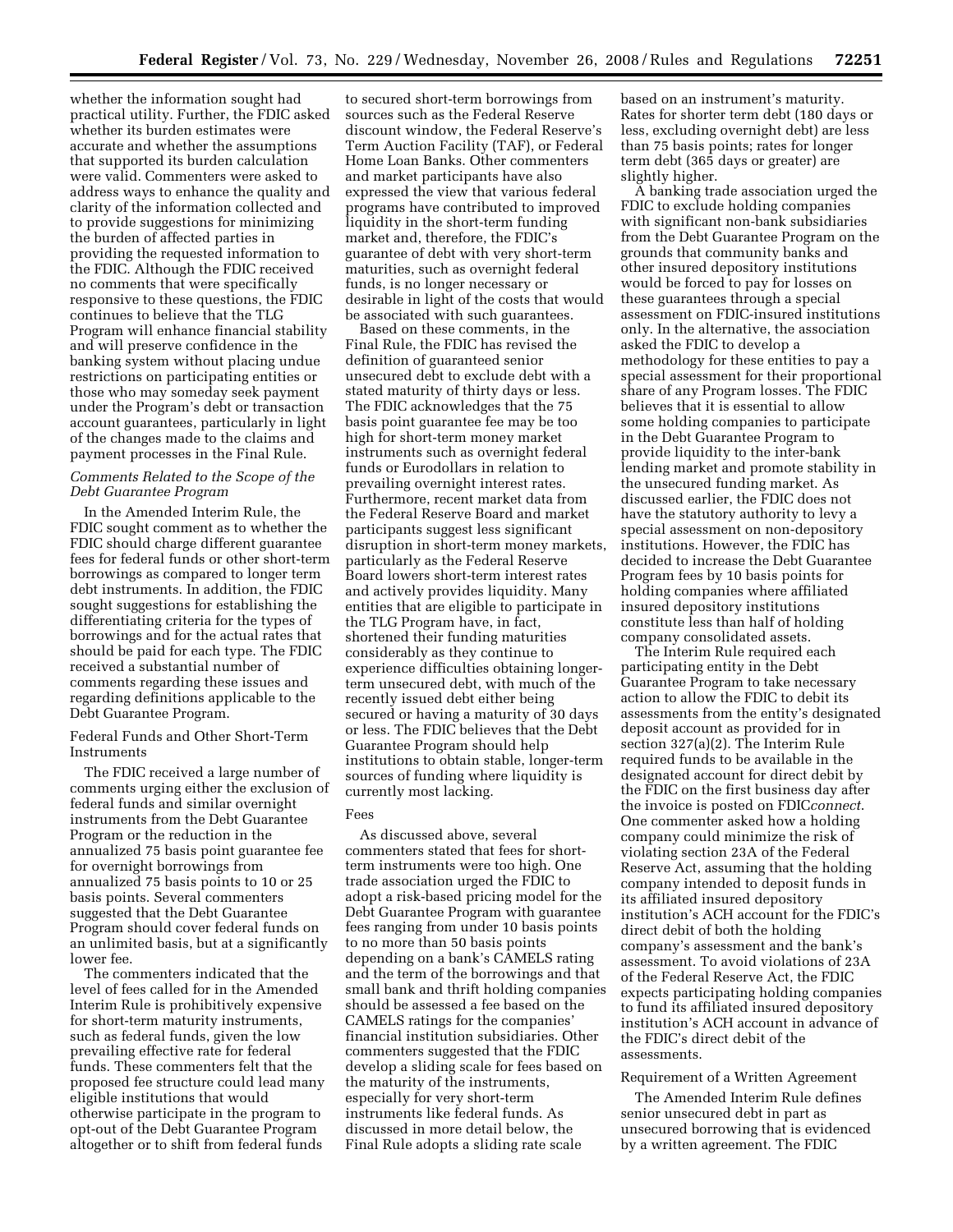received several comments that urged the FDIC to make an exception for this requirement for federal funds. Several commenters also noted that certain types of short-term debt, such as overnight transactions or transactions with maturities of one week or less, typically are not evidenced by a written agreement. As noted above, in the Final Rule the FDIC has excluded obligations with a stated maturity of thirty days or less from the definition of senior unsecured debt. The FDIC anticipates that this action will satisfy those with concerns regarding written agreements applicable to federal funds and other short-term debt. Also, the FDIC has clarified in the Final Rule that trade confirmations are a sufficient form of written agreement to establish eligibility as a senior unsecured debt for purposes of the Debt Guarantee Program.

## Full Faith and Credit

Several commenters sought confirmation that the guarantees provided by the FDIC under the Debt Guarantee Program were backed by the full faith and credit of the United States. The FDIC has concluded that the FDIC's guarantee of qualifying debt under the Debt Guarantee Program is subject to the full faith and credit of the United States pursuant to section 15(d) of the FDI Act, 12 U.S.C. 1825(d). Under both the Amended Interim Rule and the Final Rule adopted by the FDIC, the principal amount and term to or date of maturity of conforming debt instruments—citing the FDIC guarantee on their face—will effectively be incorporated by reference into the FDIC's debt guarantee, and the provisions of section 15(d) are therefore satisfied.

# Establishing Guarantee Cap for Institutions With No or Limited Senior Unsecured Debt

The Amended Interim Rule established September 30, 2008, as the threshold date by which the limit for eligible debt coverage for a participating entity is calculated. On that date, if a participating entity has no senior unsecured debt, it can still seek to have some amount of debt covered by the Debt Guarantee Program in an amount to be determined by the FDIC on a caseby-case basis following discussion with the appropriate Federal banking agency. In the Amended Interim Rule, the FDIC asked whether it should establish an alternative method for establishing a guarantee cap for such institutions and, if so, what the alternative method should be.

A number of commenters expressed concern that the Debt Guarantee Program could have an unintended

negative impact on eligible institutions with little or no federal funds purchased and outstanding on the threshold date of September 30, 2008. In particular, these commenters expressed concern that liquidity available on an unsecured basis prior to establishment of the Debt Guarantee Program would no longer be available to them as lenders and would give preference to guaranteed borrowers. Several commenters recommended that the FDIC remedy these concerns by defining the cap as the greater of (1) 125% of senior unsecured debt outstanding on September 30, 2008 and maturing on or before June 30, 2009, or (2) either 100% of the federal funds accommodations lines available to the institution as of September 30, 2008, or a percentage of total assets or total liabilities outstanding on September 30, 2008. Others suggested that the guarantee cap should be calculated based on the highest amount of senior unsecured debt outstanding during 2008, the average amount of senior unsecured debt outstanding during 2008, the average amount of senior unsecured debt outstanding during the third quarter of 2008, varying percentages of total assets and total liabilities as of September 30, 2008, and fixed dollar amounts.

The FDIC has established an alternative method for establishing a guarantee cap for insured depository institutions that either had no senior unsecured debt outstanding or only had federal funds purchased as of September 30, 2008, but that would like to participate in the Debt Guarantee Program. The FDIC has determined that the debt guarantee limit for such an eligible insured depository institution will be two percent of the participating entity's consolidated total liabilities as of September 30, 2008, as set forth in the Final Rule.

For institutions that had senior unsecured debt other than federal funds outstanding as of the threshold date of September 30, 2008, the debt guarantee limit is determined using a definition of senior unsecured debt inclusive of debt obligations with maturities of thirty days or less that also meet the remaining requirements of § 370.2(e). Such obligations are excluded from the definition of senior unsecured debt after December 5, 2008 in the Final Rule.

# Clarification of Eligible Instruments

Several commenters asked the FDIC to clarify whether certain instruments are covered within the definition of senior unsecured debt contained in the Amended Interim Rule. Specifically, these commenters asked whether senior unsecured debt includes inflation-

linked securities with a fixed principal amount, index-linked principal protected securities, putable bonds, callable bonds, zero-coupon bonds, extendible securities, step-up coupons and retail debt securities. A trade association urged the FDIC to include principal-protected structured notes in the definition of eligible senior unsecured debt. This commenter argues that such products are analogous to indexed certificates of deposit that qualify for deposit insurance coverage.

The purpose of the Debt Guarantee Program is not to promote innovative, exotic or complex funding structures, but to provide liquidity to the inter-bank lending market. According to the Amended Interim Rule, senior unsecured debt specifically excludes any debt instruments that are either derivatives or derivative-linked products. Most of the instruments mentioned by the commenters are derivative-linked products, structured notes5, or instruments with embedded options. The FDIC continues to believe that such instruments expose the FDIC to undue risk without materially enhancing liquidity in the inter-bank lending market. The Final Rule further clarifies the definition of senior unsecured debt to exclude any debts that are paired or bundled with other securities, regardless of whether the target investor is institutional or retail, structured notes, securities with embedded options, retail debt securities, and obligations used for trade credit (*e.g.*, letters of credit or banker's acceptances).

One commenter asked for clarification regarding whether preferred debt issued under the TARP CPP would be subject to guarantee fees under the TLG Program. Another commenter suggested that the FDIC should guarantee structured products or convertible debt securities used to redeem preferred stock issued under the TARP CPP. Senior preferred stock issued under the TARP CPP is considered equity, and does not meet the definition of senior unsecured debt under the Final Rule. Furthermore, as noted in the TARP CCP's term sheet, senior preferred stock issued under the TARP CPP can only be redeemed with the proceeds from the sale of Tier 1 qualifying perpetual

<sup>5</sup>As defined in the Call Report instructions for schedule RC–B, ''structured notes'' includes, but are not limited to (1) floating rate debt securities whose payment of interest is based upon a single variable index of a Constant Maturity Treasury (CMT) rate or a Cost of Funds Index (COFI) or changes in the Consumer Price Index (CPI), (2) step-up bonds, (3) index amortizing notes, (4) dual index notes, (5) deleveraged bonds, (6) range bonds, and (7) inverse floaters.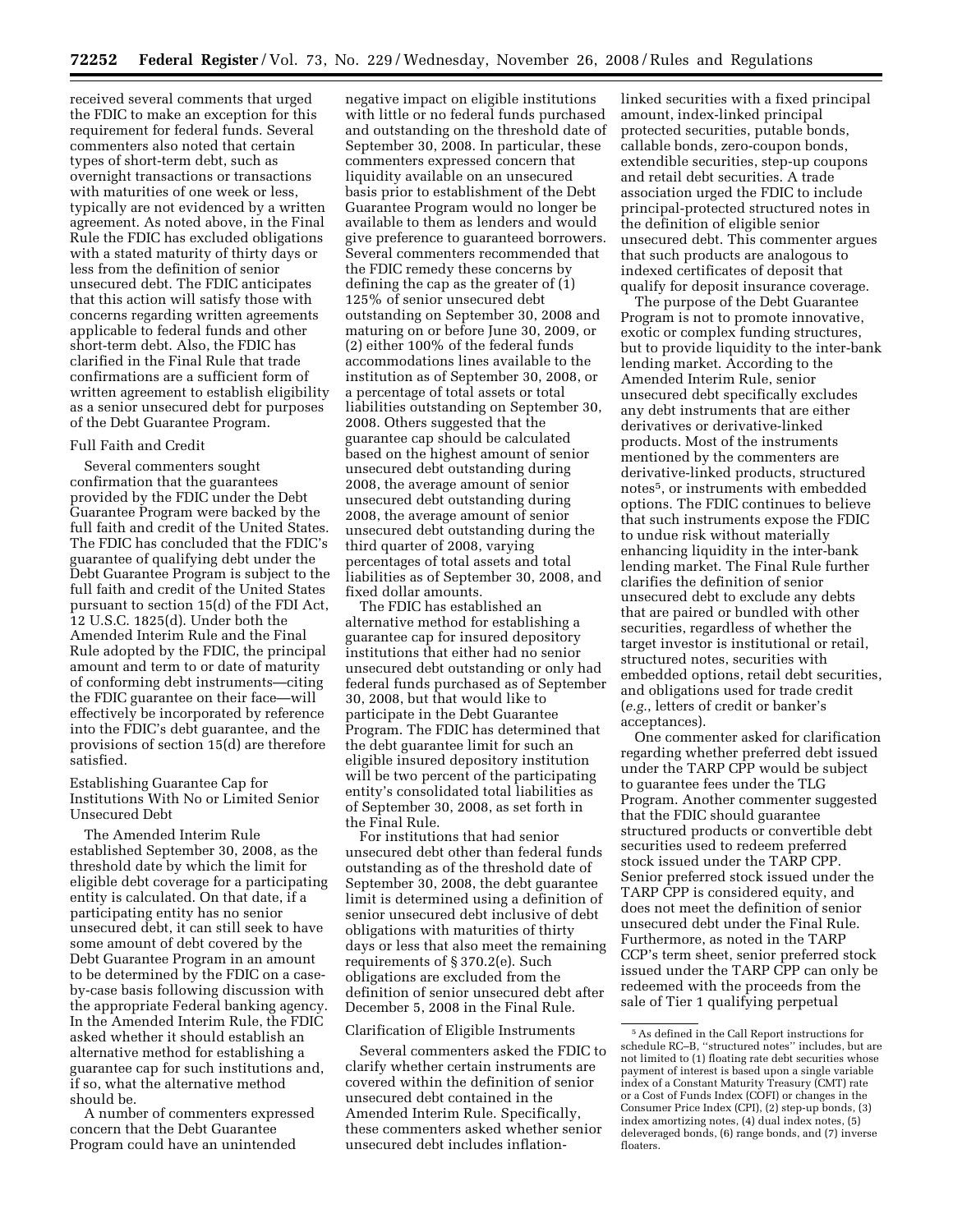preferred stock or common stock for cash.6

Negotiable Certificates of Deposit (CDs), Term Eurodollars, Brokered Deposits

Several commenters suggested including all negotiable (wholesale) certificates of deposit and term Eurodollars owed to corporate lenders as eligible guaranteed instruments under the Debt Guarantee Program. The commenters argue that such instruments, whether they are sold to a bank or a non-bank, are vital sources of liquidity to the industry. Another commenter suggested including brokered deposits as an essential eligible instrument. The FDIC believes that extending the guarantee to interbank certificates of deposits, Eurodollar deposits and international banking facility (IBF) deposits owed to a bank are consistent with the objective of promoting liquidity in the inter-bank lending market. The FDIC does not believe it is necessary to extend the guarantee further to deposit instruments sold to non-bank entities since negotiable certificates of deposit and brokered deposits are currently insured up to \$250,000.

#### Revolving Credit Agreements

One commenter argues that the guarantee should cover 364-day revolving credit agreements that are entered into and fully drawn down at least once before June 30, 2009, should be included in the definition of senior unsecured debt under the Debt Guarantee Program and that the FDIC's guarantee of such agreements should remain in place through June 30, 2012. The commenter stated that lending banks have recently been unwilling to enter into credit agreements on an unsecured basis for longer than 364 days and that an FDIC guarantee of such agreements would alleviate this issue.

Although the FDIC understands the concerns raised by the commenter, the FDIC does not believe that extending the guarantee to cover revolving credit lines, where the line is often drawn on infrequently and often on a short-term basis, is the most effective way to encourage inter-bank lending, which is the primary objective of the Debt Guarantee Program. The FDIC also believes that revolving credit lines are not consistent with certain eligibility requirements applied to other types of eligible senior unsecured debts as defined in § 370.2(e). Specifically, since the total outstanding amount of such lines can fluctuate on a daily basis,

revolving credit agreements are not consistent with the requirement in § 370.2(e) that senior unsecured debts have a fixed principal amount. Also, the inclusion of 364-day revolving credit agreements appears inconsistent with the FDIC decision to exclude short-term funding instruments from the definition of senior unsecured debt, since amounts drawn under such credit facilities may be outstanding for significantly shorter periods of time than the stated 364-day maturity of the credit facilities (that is, thirty days or less). The FDIC believes that the Final Rule provides sufficient support to bank lending markets across a broad spectrum of instruments and maturity structures and affords eligible institutions with a large range of funding alternatives.

The FDIC has also received several comments that suggest that the FDIC guarantee under the Debt Guarantee Program should cover lines of credit extended to bank holding companies, either unsecured or secured by bank stock, to provide additional liquidity and capital to the subsidiary bank. One commenter argued that at the time of default, such debts, even if secured by bank stock, are effectively unsecured since, generally, no market would exist for the collateral or the collateral would have no value, making lines of credit secured by bank stock essentially unsecured. The FDIC guarantee does not cover any portion of secured debt issuances.

Under the Amended Interim Rule and the Final Rule, the guarantee does not extend to debts issued to affiliates, which includes an insured depository institution's parent company, or any secured debt. The FDIC does not believe that providing guarantees to debts issued to affiliates is an effective means of promoting inter-bank lending. The FDIC notes that many other types of collateral, in addition to bank stock, may have limited marketability or little to no value upon default.

## Long-Term Debt Instruments

Some commenters asked the FDIC to consider guaranteeing senior unsecured debt for up to five, seven, or ten years. The commenters noted that the typical investor base of debt with maturities up to three years are not actively purchasing term notes issued from financial institutions and that ''real money investors'' such as pension funds, insurance companies and traditional money managers are more active in the longer-term debt market. However, a comment from a GSE warned that the Debt Guarantee Program may have the unintended effect of eroding confidence in senior unsecured

debt of financial institutions, including Farm Credit System banks that do not qualify for the guarantee. The commenter urged the FDIC not to extend either the issuance deadline beyond June 30, 2009 or the guarantee termination date beyond June 30, 2012. The commenter also asked that the FDIC monitor the effects of the TLG Program on financial institutions that are not covered by the program.

Under the Final Rule, as under the Amended Interim Rule, the FDIC will guarantee all senior unsecured debt issued by a participating institution that meets the definition in § 370.2(e) until the maturity date or June 30, 2012, whichever comes first. The FDIC believes that various federal programs, including the TLG program, should help improve liquidity in the inter-bank lending market and the unsecured term debt market prior to the expiration of the guarantee program. The intent of the Debt Guarantee Program is to establish a temporary guarantee of senior unsecured debt to help improve liquidity to inter-bank and unsecured term debt markets. The FDIC does not believe it is generally necessary to extend guarantees to longer term debts to achieve this objective.

#### Coverage of Sweeps

Several comments urged the FDIC to modify the definition of senior unsecured debt to exclude all sweep products, regardless of form, e.g., federal funds, commercial paper or inter-bank deposits. Another commenter also urged the FDIC to modify the definition to exclude funds swept from accounts of public sector clients, banks, and other financial institutions. In addition, the commenter urged the FDIC to exclude similar sweeps into IBF accounts. The commenters argued that sweep products, regardless of form or type of originating account, are passive investments used for cash management and that the FDIC guarantee of these products would not increase liquidity. Rather, the commenters argued that the effect of the annualized 75 basis point guarantee fee would encourage investors to migrate to other products.

The FDIC agrees that the guarantee fee described in the Amended Interim Rule would be onerous for such products. In addition, the FDIC does not believe the guarantee of such products serves the intended purpose of improving liquidity in the inter-bank lending market. The Final Rule revises the definition of senior unsecured debt to exclude any obligation with a maturity of 30 days or less, including all overnight sweep products. This revised definition would

<sup>6</sup>*[http://www.ustreas.gov/press/releases/reports/](http://www.ustreas.gov/press/releases/reports/termsheet.pdf)  termsheet.pdf.*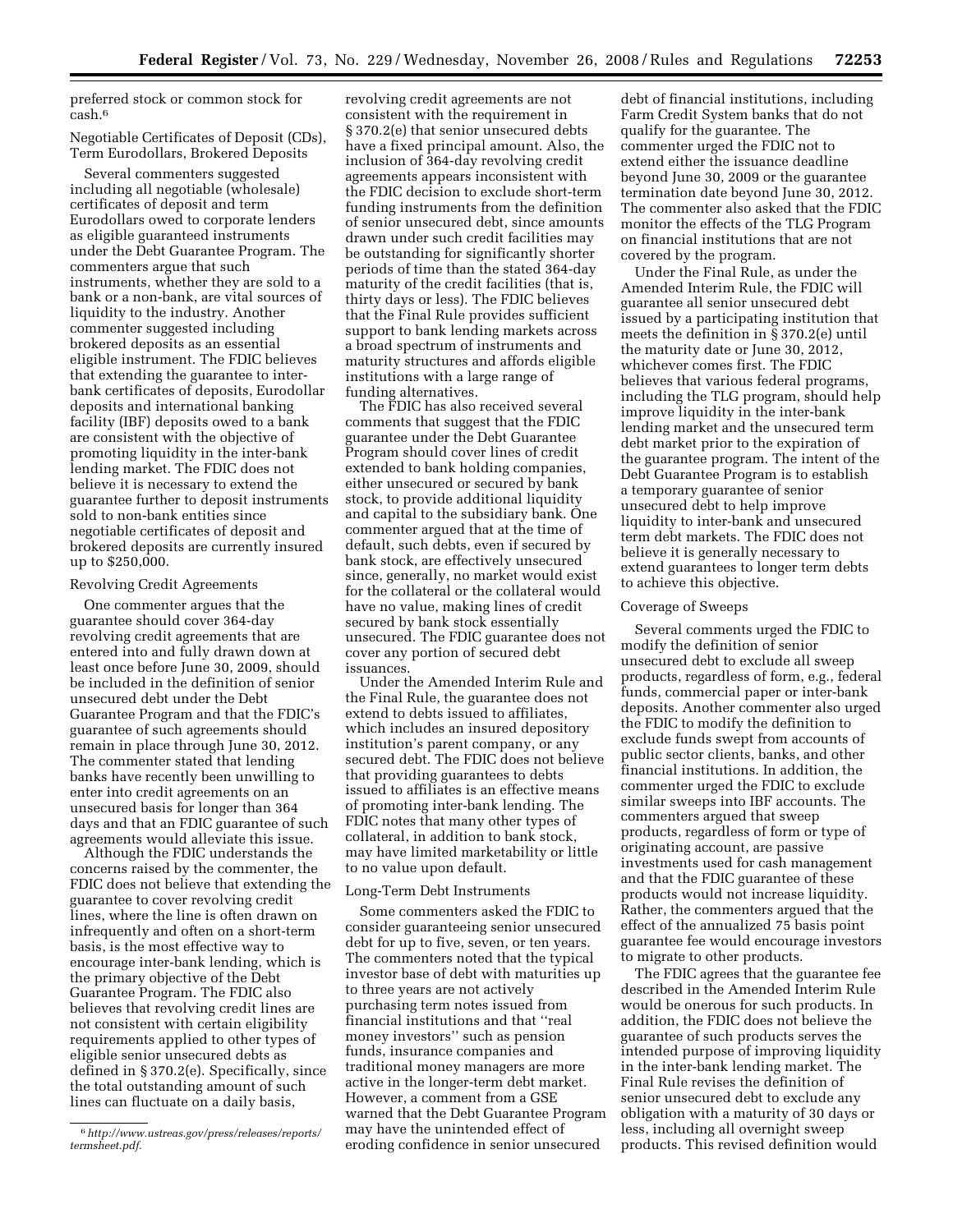exclude all (or almost all) sweep products.

# Debt Denominated in Foreign Currency

Under the Amended Interim Rule, senior unsecured debt eligible for the guarantee may be denominated in foreign currency. A commenter asked whether the debt denominated in foreign currency includes foreign denominated debt issuances which are settled in U.S. dollars. The Final Rule clarifies that, except for deposits, senior unsecured debt may be denominated in a foreign currency as long as the other eligibility requirements set forth in the definition are met. Debt issued in foreign currency, but settled in U.S dollars, may have embedded foreign exchange forwards or swap contracts that create an added dimension of risk similar to structured notes. Accordingly, the Final Rule requires debt to be settled in the same currency in which it is denominated at issuance to be considered an eligible senior unsecured debt under the Debt Guarantee Program.

Deposits at a Foreign Branch of the Bank

The definition of senior unsecured debt contained in the Amended Interim Rule includes Eurodollar deposits standing to the credit of a bank. A commenter asked for clarification as to whether the guarantee extends to a deposit account of another bank at any foreign branch 7 of the bank, including accounts denominated in currencies other than U.S. dollars since the Amended Interim Rule did not expressly address those deposits.

The Final Rule clarifies that senior unsecured debt includes U.S. dollar denominated inter-bank deposits with a stated maturity of greater than 30 days, certificates of deposit (other than negotiable certificates of deposit) owed to an insured depository institution or a foreign bank, U.S. dollar denominated deposits in an IBF of an insured depository institution that are owed to an insured depository institution or a foreign bank, and U.S. dollar denominated deposits on the books and records of foreign branches of U.S. depository institutions that are owed to an insured depository institution or a foreign bank. The term ''foreign bank'' does not include a foreign central bank or other similar non-U.S. government entity that performs central bank functions or a quasi-governmental international financial institution, such

as the International Monetary Fund (IMF) or the World Bank. Under the Final Rule, senior unsecured debt does not include deposits denominated in a foreign currency and deposits at foreign branches of U.S. depository institutions other than inter-bank deposits that are denominated in U.S. dollars. Also, under the Final Rule, the phrase ''owed to an insured depository institution or a foreign bank'' means owed to an insured depository institution or a foreign bank solely in its own capacity and not as agent.

## Definition of a Foreign Bank

A commenter also asked whether a ''depository institution regulated by a foreign bank agency'' includes central banks, other similar non-U.S. government entities that perform central bank functions, and international financial institutions such as the IMF. For the purposes of both the Amended Interim Rule and the Final Rule, the term ''foreign bank'' in the phrase ''owed to an insured depository institution, an insured credit union or a foreign bank'' means a depository institution, whether insured by the FDIC in the U.S. or regulated by a foreign bank supervisory agency. Central banks or international financial institutions such as IMF do not meet that definition.

One commenter questioned why under § 370.2(e) of the Amended Interim Rule ''senior unsecured debt'' is defined as including U.S. dollar denominated certificates of deposit standing to the credit of (owed to) an insured institution or a foreign bank but that a certificate of deposit owed to a credit union was not covered. The commenter argued that credit unions should be given the same consideration as that given to foreign banks. The FDIC agrees that credit unions insured by the National Credit Union Administration (NCUA) should be treated similarly and has provided for this in the Final Rule.

# Definition of an Insured Depository Institution

A commenter requested explanation for the exclusion of an insured branch of a foreign bank from the definition of Insured Depository Institution for the purposes of the Debt Guarantee Program. The commenter expressed concern that excluding insured branches placed them at a potentially serious competitive disadvantage relative to other insured institutions. The FDIC intended for the Debt Guarantee Program to be available to insured depository institutions and other eligible entities that are headquartered in the United States. The FDIC did not intend to guarantee debt

issued by foreign entities, including domestic branches of foreign banks or foreign subsidiaries of eligible U.S. entities. Foreign entities may be eligible for similar debt guarantee programs available in the countries in which they are domiciled.

# Eligibility of a Debt Without a CUSIP Identifier

One commenter recommended that only debt that can be issued with an identifier from the Committee on Uniform Security Identification Procedures (CUSIP) should be eligible under the Debt Guarantee Program. This commenter argued that such a requirement would reduce potential market confusion about when an institution has exceeded the debt guarantee limit.

With the modifications made by the Final Rule, the FDIC believes that its action in excluding short-term maturity funding, such as overnight federal funds, from eligibility will substantially reduce the volume of transactions covered by the Debt Guarantee Program that are not issued with CUSIP identifiers. Nevertheless, the FDIC does not desire to discourage issuance of other types of eligible unsecured debt that may not be issued with CUSIP identifiers. The FDIC believes that the disclosures required under § 370.5(h)(2) of the Final Rule will offset any potential for market confusion about which debt issuances are guaranteed.

#### Calculating Debt Limits

A few commenters requested that the FDIC clarify whether the maximum amount of debt that can be issued under the Debt Guarantee Program is based on the aggregate amount issued or on the amount outstanding at a particular time. The FDIC calculates the maximum amount of debt based on the amount of debt outstanding at a given time, as defined in  $\S 370.3(b)(1)$ , not on the cumulative amount of debt issued under the Debt Guarantee Program.

Several commenters requested clarification about the calculation of the 125 percent debt guarantee limit. In particular, commenters asked whether the baseline measure was senior unsecured debt outstanding at the close of business on September 30, 2008, or the highest amount outstanding throughout September 30, 2008. The Final Rule clarifies that the measure is based on senior unsecured debt outstanding at the close of business on September 30, 2008.

The FDIC has the authority to increase or decrease the cap on a case-by-case basis. In considering requests to increase the cap, the FDIC will evaluate

<sup>7</sup>Section 3(o) of the FDI Act defines ''foreign bank'' as ''any office or place of business located outside the United States, its territories, Puerto Rico, Guam, American Samoa, the Trust Territory of the Pacific Islands, or the Virgin Islands, at which banking operations are conducted.''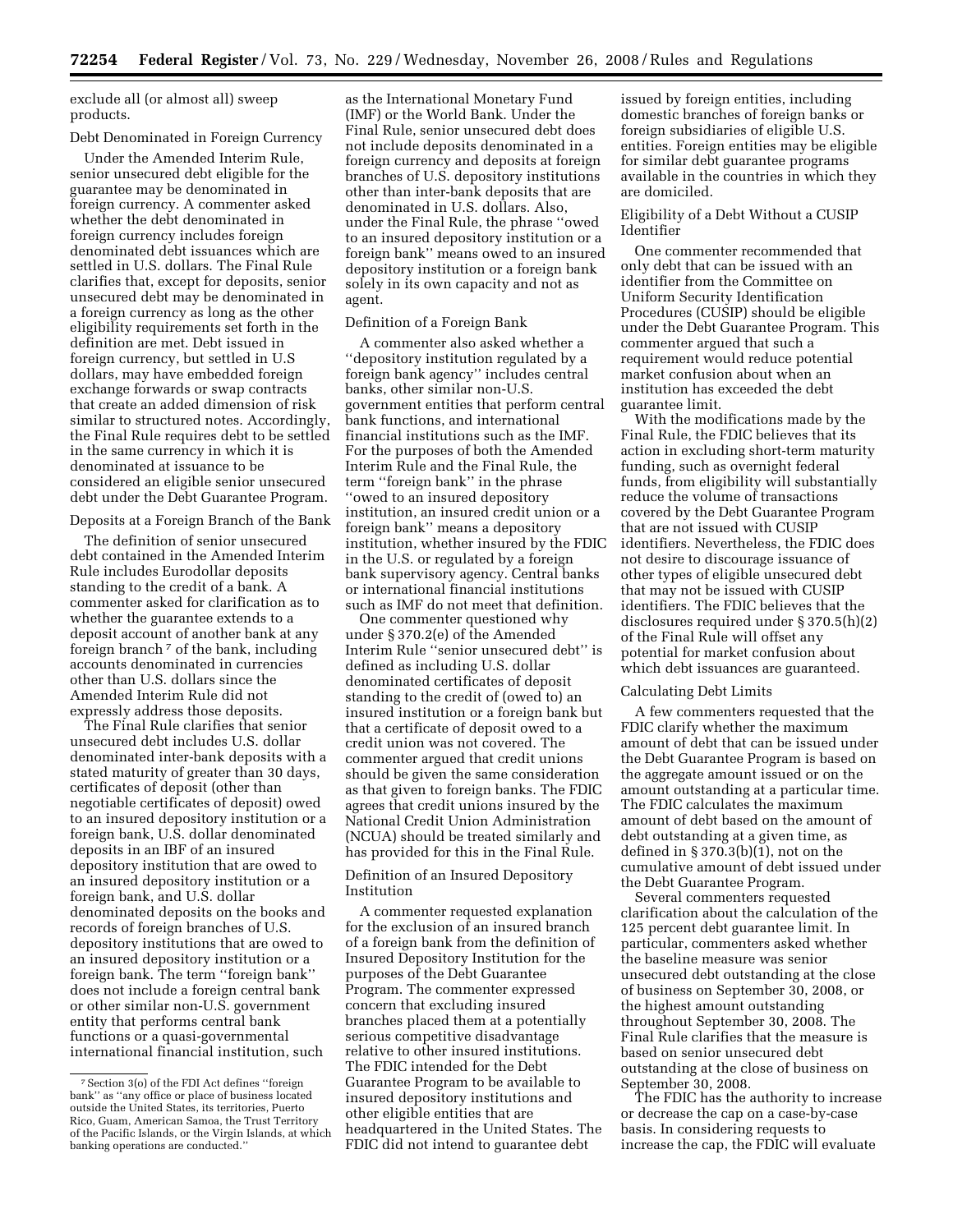the extent to which the applicant demonstrates the funding will be used to provide or reduce the costs of safe and sound lending in areas currently showing credit contraction (e.g., mortgage lending, consumer credit and small business lending).

As discussed earlier, senior unsecured debt, except for deposits, may be denominated in a foreign currency as long as the other eligibility requirements are met. For purposes of determining compliance with an institution's guarantee limit, the Final Rule provides that debt issued in a foreign currency will be converted into U.S. dollars using the exchange rate in effect on the settlement date (that is, the date that the debt is funded).

# **Issuance of Non-Guaranteed Debt**

Under the Amended Interim Rule, a participating entity may only issue nonguaranteed debt under one of two circumstances: (1) Once an entity has reached the debt guarantee limit, it can issue debt that is not guaranteed by the FDIC, but the entity must specifically disclose that the debt is not guaranteed; and (2) if a participating entity elects the option and pays the required fee, it may issue non-guaranteed senior unsecured debt with a maturity date beyond June 30, 2012, without regard to the debt guarantee limit. Several commenters recommended that the FDIC allow participating entities the flexibility to issue senior unsecured debt (excepting, in the view of some commenters, nonswept federal funds) that is not guaranteed by the FDIC, regardless of maturity or whether the entity has reached the debt guarantee limit. Commenters argued, among other things, that: (1) The market will understand that the decision whether to issue guaranteed or non-guaranteed debt will depend on costs and an investor's yield requirements and not necessarily on the perceived strength or weakness of the issuer; (2) the debt guarantee program in the United Kingdom (U.K.) allows institutions the flexibility to choose whether to issue guaranteed or non-guaranteed debt; (3) the market will continue to differentiate the debt of participating entities through prices and credit spreads on debt issued before October 14, 2008, debt guaranteed by participating entities and nonguaranteed debt of affiliates of participating entities, and debt issued in excess of the debt guarantee limit; (4) allowing institutions the flexibility to choose whether to issue guaranteed or non-guaranteed debt will keep an institution's overall cost of funds down while weaker institutions will have to pay more for unsecured funding,

thereby maintaining market discipline; (5) institutions will likely reach their debt guarantee limit quickly and will find themselves in the same position that they were in before implementation of the Debt Guarantee Program, since they will then have to issue nonguaranteed debt, while the FDIC's risk will have increased by the amount of the guaranteed debt; (6) systemic risk will increase because healthy banks will effectively be guaranteeing, not only insured deposits at weak banks, but their unsecured debt as well; (7) the restriction on issuing non-guaranteed debt may force healthy banks out of the Debt Guarantee Program, weakening the program itself and putting the banks that opt-out of the program at a competitive disadvantage compared to weaker banks that have guaranteed debt; (8) allowing institutions the flexibility to choose whether to issue guaranteed or non-guaranteed debt would act as a mechanism both to check the pricing of the guarantee as well as to provide for an exit strategy as the financial crisis abates and the value of the guarantee disappears; and (9) capital injections under the Troubled Asset Relief Program (TARP) and improvements in market conditions have made the Debt Guarantee Program as originally contemplated unnecessary unless more flexibility is allowed to issue nonguaranteed debt. In particular, some short-term debt instruments, such as fed funds or commercial paper, may not need a guarantee given their shorter maturity and current degree of market functioning.

Despite these arguments, the FDIC has decided, for several reasons, not to alter the rules governing an entity's authority to issue non-guaranteed senior unsecured debt. First, and most importantly, limiting a participating entity's ability to issue non-guaranteed debt reduces the risk of adverse selection—the risk that the participating entity will issue only the riskiest debt with the guarantee. Second, on balance, the Debt Guarantee Program should reduce systemic risk by restoring liquidity to otherwise healthy institutions. Third, particularly with the revised fee schedule, the FDIC believes that the benefits of the Debt Guarantee Program are such that most healthy institutions will elect to remain in the program. Fourth, the TLG Program was created as a complement to the TARP. These two programs are partly responsible for any improvements that have occurred in the market. However, it is the FDIC's observation that many insured institutions' ability to borrow for a longer term is still impaired. Fifth,

the Debt Guarantee Program will allow more institutions to borrow when they could not otherwise. Sixth, limiting a participating entity's ability to issue non-guaranteed debt reduces the possibility of confusion over whether debt is, or is not, guaranteed. Seventh, the U.K. debt guarantee program is different in many of its essential features from the TLG Program, including its scope, its pricing, and the number of entities whose debt is covered (i.e., eight versus roughly 15,000); therefore, its features are useful to understand, but do not necessarily provide a compelling analogy. Eighth, while the FDIC acknowledges that the Debt Guarantee Program may give some benefits to weaker institutions—an inevitable result of any guarantee program—it will give benefits to many stronger institutions, as well, that have been unable to borrow longer term because of market dislocations. Moreover, bank supervision should ensure that weaker institutions are not able to issue unwarranted amounts of guaranteed senior unsecured debt.

While the FDIC has not altered the rules governing an entity's authority to issue non-guaranteed senior unsecured debt, the Final Rule revises the definition of senior unsecured debt to exclude any obligation with a stated maturity of thirty days or less, as discussed above.

#### Risk Weights for Capital Purposes

Several commenters suggested lowering risk weights on FDICguaranteed investments for riskweighted asset and capital purposes. Some indicated that, since the guarantee is presumed to be backed by the full faith and credit of the United States, a zero risk weight should be considered as is the case with other full U.S. government guarantees and similar to practices in other jurisdictions—the U.K., Canada, Denmark, Ireland, France, Sweden and Australia. This being the case, the commenter indicated that a risk weighting of 20 percent could pose competitive disadvantages in terms of attracting capital.

Taking into account the arguments noted, consistent with the current riskbased capital treatment for FDIC-insured deposits, the federal banking agencies (the FDIC, the Office of Thrift Supervision, the Office of the Comptroller of the Currency and the Board of Governors of the Federal Reserve System) have decided to apply a 20 percent risk weight to debt that is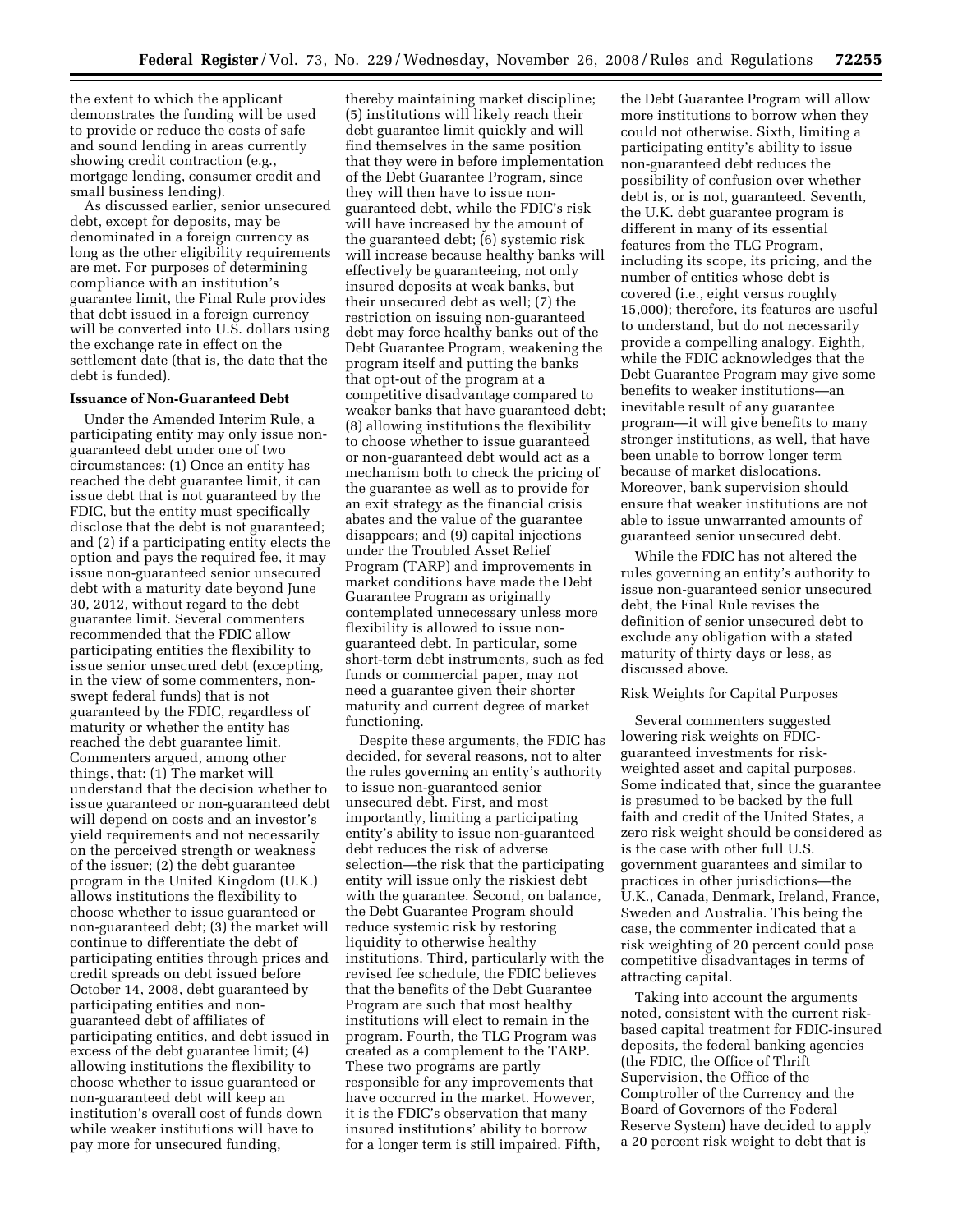guaranteed by the FDIC.8 This riskbased capital treatment will apply to FDIC-guaranteed debt that is issued either by participating insured depository institutions or by other participating entities, including bank and thrift holding companies. The 20 percent weight will continue to apply to certificate of deposits (CD) investments owed to a bank that are included in the definition of senior unsecured debt contained in the Final Rule. The FDIC considers the 20 percent risk weighting to be appropriate given its consistency with the risk-based capital treatment for FDIC-insured deposits. Furthermore, reducing the risk weighting for FDICguaranteed debt would be inconsistent with the need for insured depository institutions to maintain strong capital bases. In addition, given the temporary nature of the TLG Program, the 20 percent risk weighting is not anticipated to have a significant long-term effect. In short, the Debt Guarantee Program is intended to minimize the foreseen risks of these instruments from a credit perspective, thereby encouraging their use and acceptance and promoting liquidity in the markets. FDICguaranteed debt is not intended to lower capital standards or free capital in the banking system.

# Combining Holding Company and Bank Guaranteed Debt

The FDIC asked whether banks should be allowed to issue guaranteed debt in an amount equal to the bank's cap plus its holding company's(ies') cap as long as the total amount of guaranteed debt payable by the FDIC did not exceed the entities' combined cap. The FDIC sought comment on what procedures should be put into place to manage this process. (Although the question originally posed concerned banks and their holding companies, the question raised and the comments received apply equally to all insured depository institutions.) Several commenters responded to this question; all strongly supported allowing an insured depository institution to combine its debt guarantee limit with its parent holding company(ies) and to issue guaranteed debt up to their combined debt guarantee limit.

In part as a result of these comments, the FDIC has made some changes in the Final Rule with respect to aggregating the debt limits for an insured depository institution and its parent holding company(ies). The Final Rule permits a participating insured depository institution to issue debt under its debt

guarantee limit, as well as its holding company's debt guarantee limit or holding companies' combined debt limit, if appropriate. A participating insured depository institution may issue guaranteed debt in an amount equal to the institution's limit plus its holding company's(ies') limit, so long as the total guaranteed debt issued by the insured depository institution and its holding company(ies) does not exceed their combined debt guarantee limits. The holding company's(ies') debt guarantee limit will be reduced to the extent that its subsidiary insured depository institution increases its limit. Allowing consolidated entities to decide whether an insured depository institution should issue debt rather than its parent does not increase the FDIC's liability for the debt and provides participating entities additional flexibility to obtain funding.

#### Use of Guaranteed Debt Proceeds

Several comments stated that the FDIC should provide specific guidance on whether participating entities may exchange guaranteed debt for outstanding non-guaranteed senior unsecured debt. Both the Amended Interim Rule and the Final Rule state that an issuer cannot issue and identify debt as guaranteed by the FDIC if the proceeds are used to prepay debt that is not FDIC-guaranteed.

Treatment of Debt Guarantee Limits and Opt-Out Status in the Event of a Merger

One commenter noted that, due to the current turmoil in the financial system, a number of financial institutions are in the process of acquiring other financial institutions. The commenter further asked for clarification of how such a merger during the guarantee period would affect the surviving entity's debt guarantee limit. The FDIC intends to treat the debt guarantee limit of the surviving entity of a merger between eligible entities as equal to the combined debt guarantee limits of both entities calculated on a pro forma basis as of the close of business September 30, 2008, absent action by the FDIC after consultation with the surviving entity and its appropriate federal banking agency. If the acquiring entity previously opted-out of the Debt Guarantee Program, it will have a onetime option to opt-in by filing an application with the FDIC.

# *Comments Related to the Scope of the Transaction Account Guarantee Program*

Noting that negotiable order of withdrawal (NOW) accounts were excepted from the scope of the

definition of ''noninterest-bearing transaction accounts'' in the Interim Rule, the FDIC specifically sought comment as to whether that definition should be broadened to include coverage for NOW accounts held by sole proprietorships, non-profit religious, philanthropic, charitable organizations and the like, or governmental units for the deposit of public funds, assuming that the interest paid for such modifications would be de minimis. The public offered comments on these and other topics related to the scope of the Transaction Account Guarantee Program, as discussed below.

The FDIC received approximately 500 comments on the Transaction Account Guarantee Program, including a large number of form letters. One commenter felt that the Transaction Account Guarantee Program simply was unwarranted because depositors were not interested in unlimited deposit insurance coverage and would be unwilling to pay for expanded coverage for transaction accounts. Most of the commenters argued that the full guarantee should be extended to certain interest-bearing accounts, including the following: (1) Interest on Lawyers Trust Accounts (IOLTAs); (2) accounts owned by the government or accounts with public funds; and (3) negotiable order of withdrawal accounts (NOW accounts). Each of these types of accounts is discussed in turn below.

## IOLTAs

An IOLTA is an interest-bearing account maintained by a lawyer or law firm for clients. The interest from these accounts is not paid to the law firm or its clients, but rather is used to support law-related public service programs, such as providing legal aid to the poor.

Over 500 of the comments received by the FDIC objected to the exclusion of IOLTAs from the Transaction Account Guarantee Program. Those who commented on IOLTAs included the American Bar Association, state bar associations, industry groups, and law firms. According to commenters, IOLTAs are clearing accounts serving the transactional needs of attorneys and are used for payment of court filing fees, escrow funds, retainers, and the like. Generally, commenters recommended that the FDIC either construe IOLTAs as noninterest-bearing transaction accounts eligible for coverage under the Transaction Account Guarantee Program, or that the FDIC grant an exception to explicitly provide coverage to IOLTAs under the program.

Some parties argued that the exclusion of IOLTAs from the program creates an unintended dilemma for

<sup>8</sup>Appendix A to 12 CFR 325, ''Statement of Policy on Risk-Based Capital.''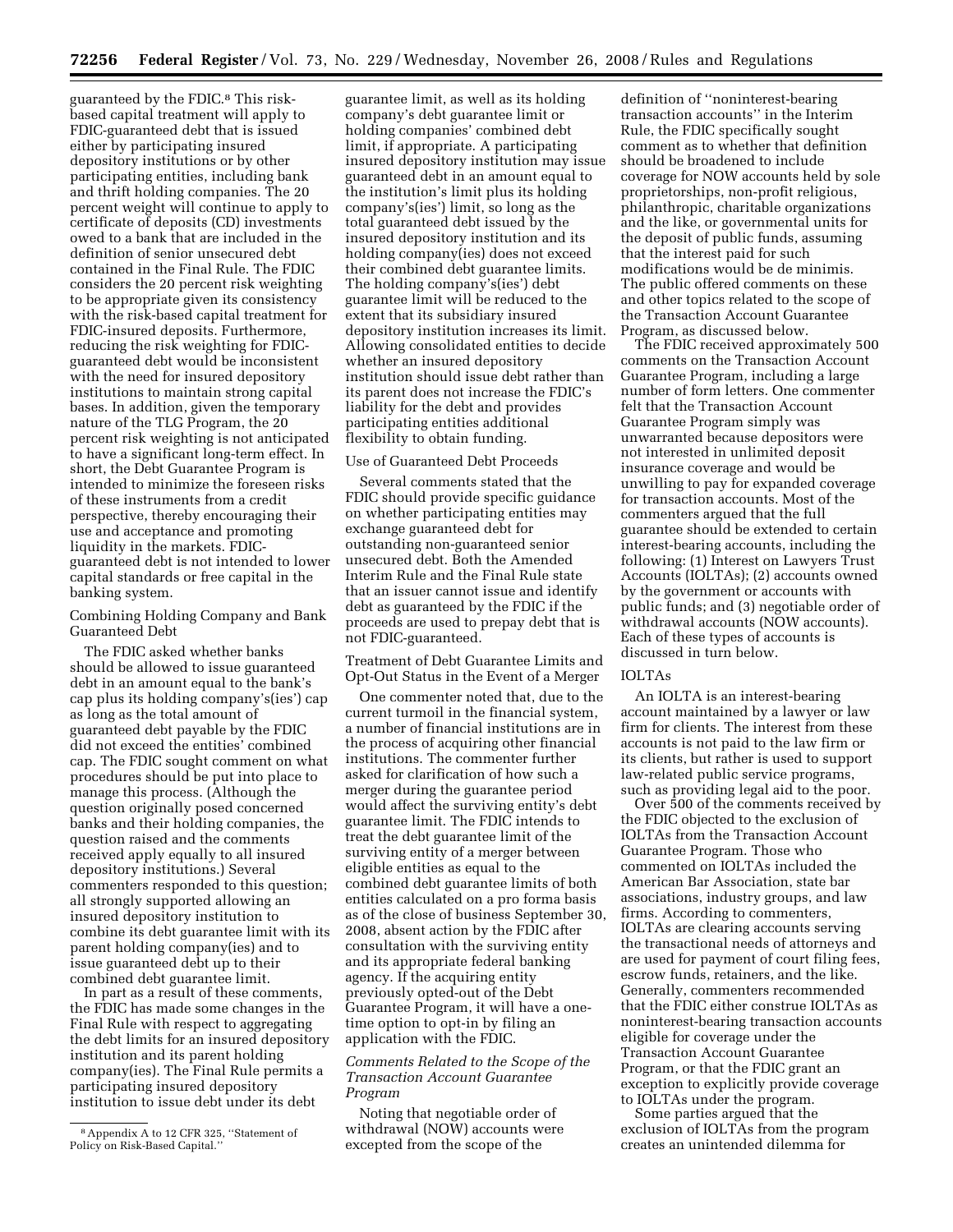lawyers. Either a lawyer can keep the clients' funds in the IOLTA (with limited insurance coverage), or the lawyer can transfer these funds to a noninterest-bearing transaction account in order to take advantage of the full protection provided by the Transaction Account Guarantee Program. Some lawyers might decide that their fiduciary responsibility with respect to their clients' funds mandates the transfer of the funds to a fully protected noninterest-bearing transaction account. Such a transfer would adversely affect funding for law-related public service programs that rely heavily on the interest from IOLTAs and could result in the loss of legal services to lowincome populations.

Also, some of these commenters argued that an IOLTA should not be viewed as an interest-bearing account because the interest does not inure to the benefit of either the lawyer or the client. In addition, some commenters argued that IOLTAs are similar to noninterest-bearing transaction accounts such as corporate payroll accounts, one of the types of accounts that the Transaction Account Guarantee Program is designed to guarantee. They mentioned that IOLTAs are exempt from the prohibition on the payment of interest on demand accounts, and but for this exemption, IOLTAs would be similar to noninterest-bearing accounts covered by the Transaction Account Guarantee Program. *See* 12 CFR Part 204.

# Public Fund Accounts

A number of commenters recommended that full protection under the Transaction Account Guarantee Program be extended to interest-bearing accounts owned by the government or accounts that contained public funds. In support of this position, the commenters argued that full protection for such accounts would enable insured depository institutions not to pledge collateral for the uninsured portion of the account inasmuch as no portion would be uninsured. If the bank were not required to pledge collateral, the bank's liquidity would be increased.

#### NOW Accounts

The law provides that certain depositors are eligible to hold ''negotiable order of withdrawal'' or NOW accounts. Though these accounts may be interest-bearing, the account is similar to a demand deposit account in that the depositor is permitted to make withdrawals by negotiable or transferable instruments. *See* 12 U.S.C. 1832. In fact, a NOW account is defined as a type of ''transaction account'' for

reserve requirement purposes. *See* 12 CFR 204.2(e)(2). One commenter argued that a NOW account, being a transaction account and also being an account with limited interest, should be protected under the Transaction Account Guarantee Program.

In all of the comments summarized above (involving IOLTAs, public fund accounts, and NOW accounts), the argument was made that the FDIC should extend the full protection under the Transaction Account Guarantee Program to certain types of interestbearing accounts. Other commenters recommended that the Transaction Account Guarantee Program be expanded to cover all NOW accounts, regardless of the class of owner or the amount of interest paid.

In general, for purposes of the Transaction Account Guarantee Program, the FDIC wishes to maintain the distinction between (1) noninterestbearing accounts and (2) interest-bearing accounts. As discussed below, however, the FDIC has decided to create certain exceptions.

First, the FDIC has decided to create an exception for IOLTAs. As noted by the commenters, the interest on IOLTAs does not inure to the benefit of either the law firm or the clients. Thus, from the perspective of the law firm and the clients, the account produces the same economic result as a noninterest-bearing transaction account. For this reason, the FDIC has amended the definition of ''noninterest-bearing transaction account'' to include IOLTAs. In providing protection to IOLTAs, the FDIC also includes attorney trust accounts designated as ''IOLAs'' or ''IOTAs'' (as such accounts are designated in some states). The FDIC will treat all such accounts as IOLTAs for purposes of the Transaction Account Guarantee Program.

Second, the FDIC has decided to create an exception for NOW accounts with interest rates no higher than 0.50 percent. With such a rate, the NOW account will be similar to a noninterestbearing transaction account. Therefore, the account will be protected under the Transaction Account Guarantee Program. This change should provide stability to payment processing accounts structured as NOW accounts, without creating risks of destabilizing money market mutual funds or allowing weaker institutions to attract deposits in these ownership categories through higher interest rates.

Another exception was created through the Interim Rule. This exception, applicable to certain types of sweep accounts, is discussed below.

## Sweep Accounts

Several commenters addressed the FDIC's treatment of sweep accounts in the Transaction Account Guarantee Program. Several commenters supported the FDIC's decision to provide a temporary full guarantee of balances resulting from certain deposit reclassification programs. These commenters also pointed out that some sweep programs involve time deposits, rather than savings accounts. Accordingly, several of the commenters recommended that the FDIC extend the temporary full guarantee under the Transaction Account Guarantee Program to include other types of deposit reclassification programs, such as those that involve time deposits. A few commenters further suggested that instead of expanding coverage to include transfers to time deposits as well as savings deposits, the FDIC should instead provide unlimited deposit guarantees of all noninterestbearing deposits. A few commenters also requested that the FDIC provide temporary full guarantees of all noninterest-bearing transaction accounts regardless of the type of deposit reclassification program used. One commenter suggested that the exception for funds swept to noninterest-bearing savings accounts be extended to include funds swept from noninterest-bearing transaction accounts to noninterestbearing money market deposit accounts.

The Final Rule provides that the FDIC will treat funds in sweep accounts in accordance with the usual rules and procedures for determining sweep balances at a failed depository institution. Under these rules, and for purposes of the Transaction Account Guarantee Program, the FDIC will treat funds swept or transferred from a noninterest-bearing transaction account to another type of deposit or nondeposit account as being in the account to which the funds were transferred. Under the Transaction Account Guarantee Program, an exception will exist for deposit reclassification programs where funds are swept from a noninterest-bearing transaction account to a noninterest-bearing savings account. Such swept funds will be treated as being in a noninterest-bearing transaction account. As a result of this treatment, funds swept into a noninterest-bearing savings account as part of a bank's reclassification program will be guaranteed by the Transaction Account Guarantee Program. Some commenters requested guidance as to the meaning of ''savings account.'' The FDIC does not intend to create a special definition of ''savings account'' for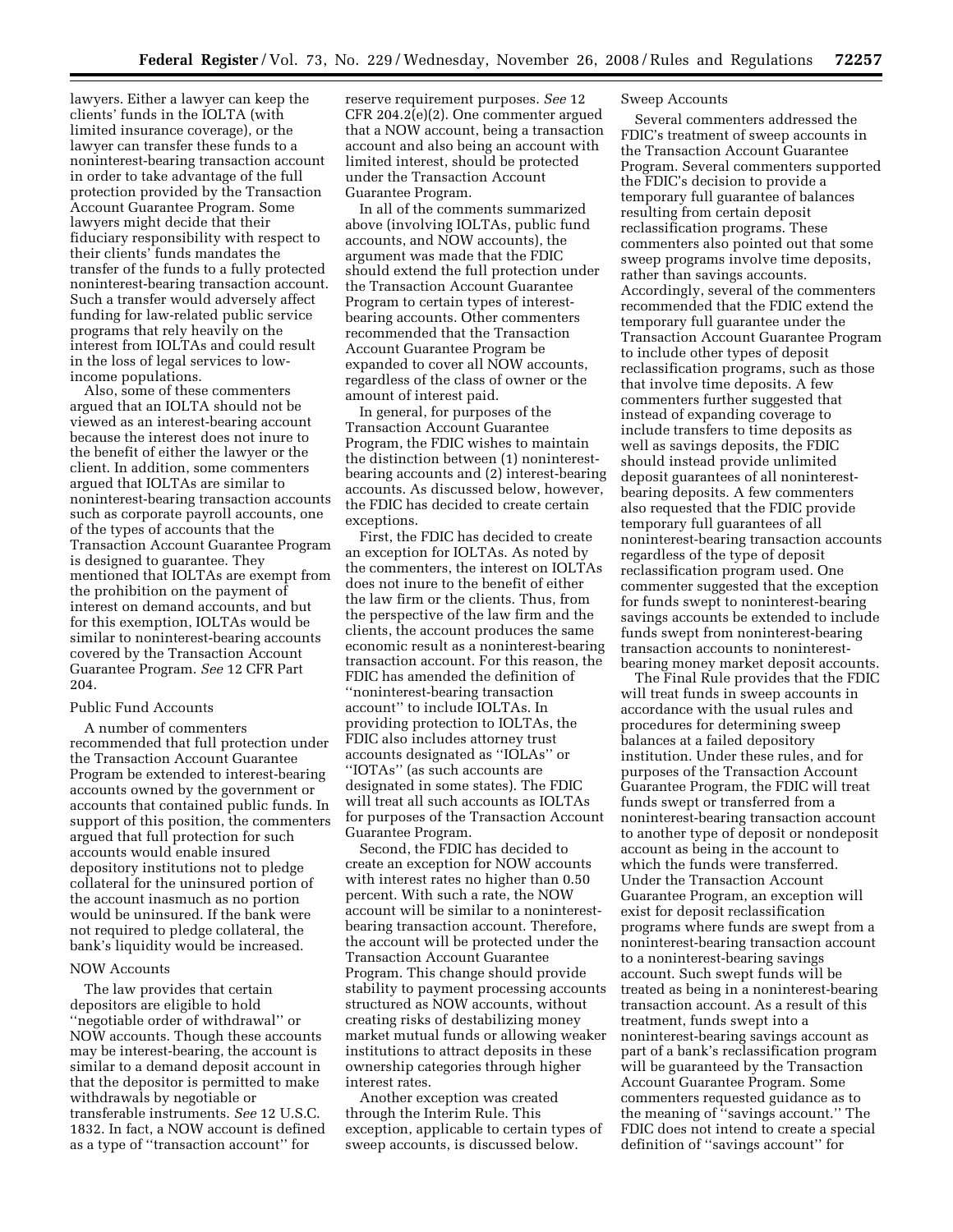purposes of the Transaction Account Guarantee Program. For purposes of the Final Rule, a ''savings account'' is considered a type of ''savings deposit'' as defined in Regulation D issued by the Board of Governors of the Federal Reserve System, 12 CFR 204.2(d), and the sweep programs at issue typically are established for purposes of Regulation D.

Some commenters requested guidance as to the meaning of the word ''sweep'' or the meaning of ''swept funds.'' These commenters argue that these terms do not clearly capture all of the technical meanings under which some programs operate. As such, they argue, requiring banks to suspend such programs in order to ensure coverage by the Transaction Account Guarantee Program could introduce unnecessary operational challenges. For purposes of this rule, funds are ''swept'' from a noninterest-bearing transaction account to a noninterest-bearing savings account if the funds are transferred from one account to another. Also, a ''sweep'' occurs if the noninterest-bearing transaction account is reclassified as a noninterest-bearing savings account. In the latter case, the ''sweep'' is the reclassification of the account.

#### Assessments

In regard to the 10 basis point assessment that will be imposed on participating entities that do not opt-out of the Transaction Account Guarantee Program, one commenter requested clarification as to how this assessment would be calculated. Consistent with the Amended Interim Rule, the Final Rule provides that the 10 basis points will be imposed on any deposit amounts in noninterest-bearing transaction accounts, as defined in the Final Rule, that exceed the existing deposit insurance limit of \$250,000. Another commenter mistakenly thought that the FDIC would be requiring all participating institutions to perform an insurance determination at the depositor level in order to calculate its supplemental insurance premium due. The commenters concerns are unfounded; institutions only will be required to report separately the amount of noninterest-bearing transaction accounts over \$250,000, but they will have the option to exclude certain amounts as determined and documented by the institution.

One commenter also suggested that the premiums assessed for the Transaction Account Guarantee Program should be based on the quarterly average balances of such accounts rather than on the quarter-end balances. While it is true that these deposit products

typically have more volatile daily balances, the additional cost and reporting burden associated with such a requirement do not seem appropriate given the temporary nature of the guarantee program.

Finally, with regard to the Transaction Account Guarantee Program, the Final Rule contains a technical change from the provisions of the Amended Interim Rule. Where the Amended Interim Rule provided that funds in noninterest-bearing transaction accounts would be ''insured in full,'' the Final Rule indicates that funds in such accounts are ''guaranteed in full.''

## *Disclosures*

The Interim Rule provided for a number of disclosures relative to both the Debt Guarantee Program and the Transaction Account Guarantee Program. The FDIC sought comments specific to the disclosures related to the Debt Guarantee Program. The FDIC's goal in requiring disclosures was to foster creditor confidence in the Program; the FDIC asked whether there were alternative, less burdensome means to achieve this goal and whether the creditor confidence provided by the disclosures outweighed the burden on participating entities in providing them.

Although the FDIC specifically requested comment on the disclosure requirements of the Debt Guarantee Program, the FDIC received comments on disclosures relating to both components of the TLG Program, with specific comments on disclosures for sweep accounts. Comments were also provided on the FDIC's stated intent to publish a list of entities that have opted out of either or both components of the program. Several commenters requested that the FDIC provide more standardized language for the required disclosures.

Some commenters requested that the deadline for compliance with the disclosure requirements be extended from December 1, 2008, to a later date. As provided in the Amended Interim Rule, the deadline for compliance with the disclosure requirements has been extended until December 19, 2008, a date that the FDIC continues to believe is reasonable.

## FDIC's Publication of Participation in the TLG Program

A number of bankers who commented on the Amended Interim Rule expressed the view that the FDIC's Web site publication of institutions that are not participating in the TLG Program will, as one banker put it, ''cast a shadow'' on such institutions as not having full FDIC insurance and will result in a marketing

disadvantage for those institutions. One of the bankers noted that this result would be unfair to institutions that had no liquidity issues. The FDIC continues to believe it is important that both lenders and depositors be able to ascertain, from one central source (the FDIC's Web site), whether entities eligible to participate in the TLG Program are participating in either or both components of the Program. The FDIC further believes that any customer confusion that might otherwise disadvantage some institutions could be addressed in customer disclosures provided by the institutions.

# Disclosure Requirements for Debt Guarantee Program

The FDIC received several comments on the Interim Rule and the Amended Interim Rule that strongly encouraged the FDIC to impose standard, uniform disclosures for all applicable debt issuance announcements and disclosure documents. One commenter maintained that such standard disclosures are critical for the ''uniformity of the product'' affecting the ''universal access of banks and equality of pricing among banks.'' Several commenters also asked the FDIC to state affirmatively that the TLG Program is backed by the ''full faith and credit'' of the United States.

The FDIC has responded to the concerns raised by the commenters seeking uniform disclosures in the Final Rule by prescribing specific disclosure statements to be used in written materials underlying debt issued on or after December 19, 2008, through June 30, 2009, that is covered by the Debt Guarantee Program. Similarly, the FDIC has prescribed a written statement to be used on all senior unsecured debt issued by participating entities during that time period that is not covered under the Debt Guarantee Program.

# Disclosure Requirements for Transaction Account Guarantee Program

A number of commenters, including financial institutions and trade associations, objected to the requirement that a depository institution post a notice in the lobby of its main office and in each branch indicating whether it has chosen to participate in the Transaction Account Guarantee Program. In general, the financial institutions that commented on this matter felt that disclosing such a matter would be counterproductive to the intent of stabilizing the economy. In addition, some financial institutions believe that as a result of the required notice, an institution that declined to participate in the program would likely see depositors redirect their funds to an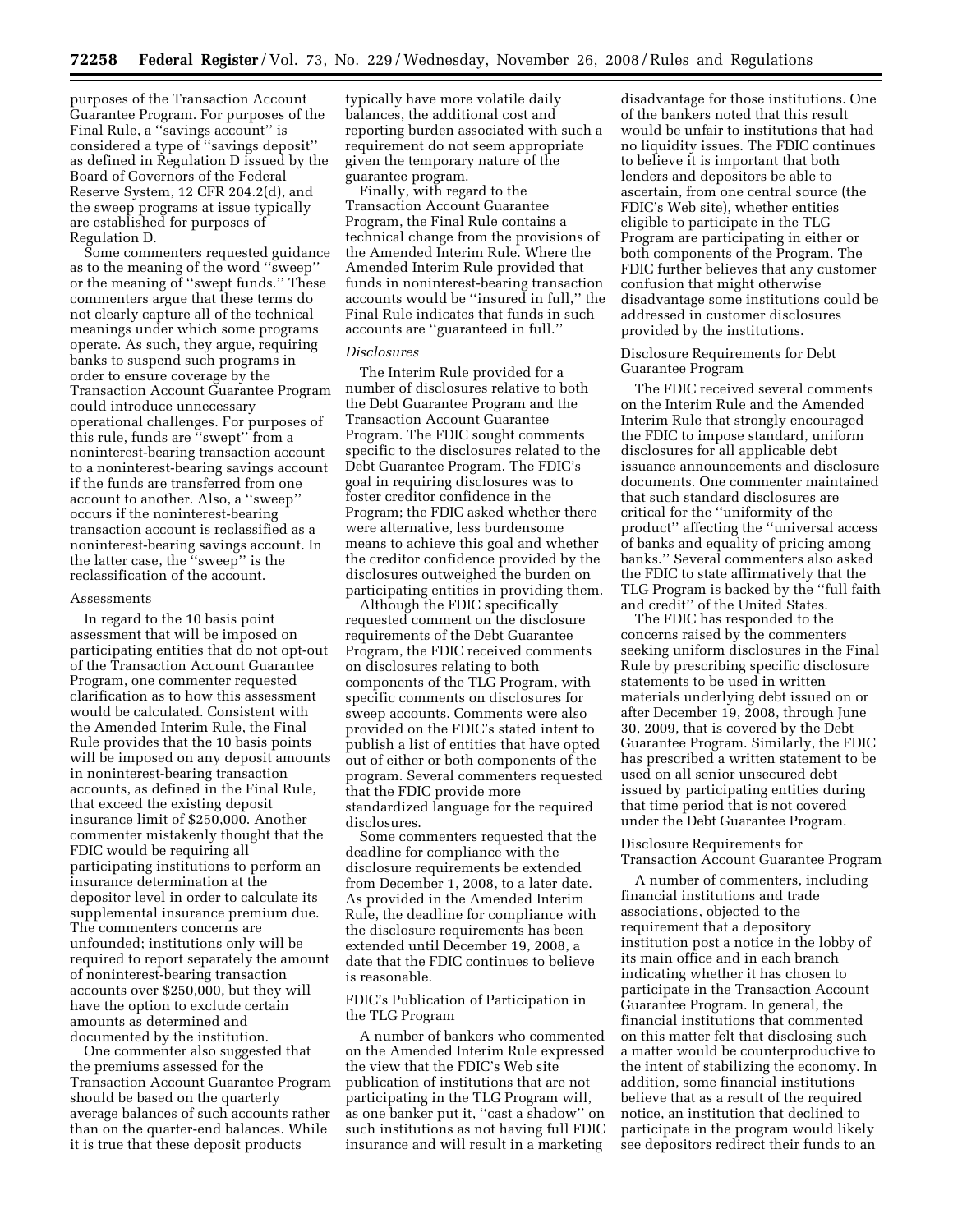institution that has chosen to participate. Accordingly, commenters believe that the notice requirement would negatively affect those institutions that chose not to participate in the Transaction Account Guarantee Program. Community banks argued that, due to the notice requirement, small, healthy, community institutions would feel pressured into participating in the Transaction Account Guarantee Program, and could end up financing the costs of the economic crisis, which they viewed as having been created primarily by large institutions that undertook risky business plans.

The Massachusetts Bankers Association also objected to the provision in the Interim Rule that stated that the FDIC would make publicly available the list of institutions that choose to opt-out of the Transaction Account Guarantee Program. Currently, all excess deposits of Massachusetts state-chartered savings and cooperative banks are fully insured by one of two State funds. Such banks with excess coverage have already paid assessments to one of the two Massachusetts deposit insurance funds, and may not believe it is worth the financial cost to remain in the Transaction Account Guarantee Program. The commenter believes that the disclosure requirements will put banks in Massachusetts that choose to opt-out at a significant disadvantage for the reasons stated above. The commenter suggests that the FDIC include an explanatory statement on any opt-out list published by the FDIC that certain institutions, identified on the list, have their deposits fully insured by state funds. In addition, requiring institutions to post notices at each branch could lead to consumer confusion and uncertainty regarding the safety of their deposits.

One bank noted that it does not offer noninterest-bearing transaction accounts; thus, it would be meaningless and potentially confusing to customers for the bank to provide a notice that the bank is not participating in the Transaction Account Guarantee Program. The FDIC agrees with this comment and has thus modified the transaction account guarantee disclosure requirement to indicate that it applies only to insured depository institutions that offer noninterestbearing transaction accounts, as that term is defined in the Final Rule.

The FDIC believes it is essential for all insured depository institutions that offer noninterest-bearing transaction accounts to comply with the disclosure requirements in the Final Rule to ensure that all depositors of FDIC-insured depository institutions are aware of the

federal protection afforded in connection with their deposits. The Final Rule, however, does not prohibit an institution from supplementing the FDIC's disclosure requirements by providing additional information to its customers, including an explanation as to why the institution has opted out of the Transaction Account Guarantee Program. For example, Massachusetts banks that opt-out may wish to remind consumers of the additional coverage already available to them.

One commenter asked if the requirement to post a notice in an insured depository institution's lobby and branches extended to loan production offices. The key criteria for a proposed facility to qualify as a branch is accepting deposits, paying checks, or lending money pursuant to section 3(o) of the FDI Act. In most instances, loan production offices are involved with authorized loan origination, loan approval, and loan closing activities. If this is the case, the loan production office would not be considered a branch, and the lobby notice requirement related to the Transaction Account Guarantee Program would not apply.

Several commenters suggested that the FDIC provide a sample disclosure notice to serve as a safe harbor for complying with the disclosure requirements for the Transaction Account Guarantee Program. In response to those comments, the Final Rule includes safe harbor sample notices for institutions participating in the Transaction Account Guarantee Program and for those that choose not to.

A group of bankers who commented on the Interim Rule suggested that online disclosure requirements should be required for institutions that offer Internet deposit services. They noted that, because an increasing number of depositors interact with their depository institutions only through on-line banking services, in order to provide effective notice to depositors about whether an institution is participating in the Transaction Account Guarantee Program, the FDIC should require website disclosure. The FDIC agrees with that observation, as reflected in the Final Rule.

The FDIC received several comments regarding disclosure requirements related to sweep accounts. The Amended Interim Rule required that, if an institution used sweep arrangements or took other actions that resulted in funds being transferred or reclassified to an interest-bearing account or nontransaction account, the institution was required to disclose those actions to

the affected customers and clearly advise them, in writing, that such actions would void the FDIC's guarantee. Commenters requested that the FDIC clarify how this requirement applies when an institution offers a product where funds are swept from a noninterest-bearing transaction account to a noninterest-bearing savings account. Since funds swept from a noninterest-bearing transaction account to a noninterest-bearing savings account are guaranteed under the Transaction Account Guarantee Program, the FDIC has modified the sweep-account disclosure requirement to clarify that the disclosure requirement applies only when funds in a noninterest-bearing transaction account are swept, transferred or reclassified so that they no longer are eligible for the guarantee provided under the Transaction Account Guarantee Program.

A law firm commenting on behalf of several large banks and other financial organizations suggested that the FDIC provide a standard disclosure statement for the sweep account disclosure requirement. Although requiring standard disclosure language might be helpful to the industry, the FDIC notes that sweep products differ significantly throughout the industry. Sweep products include other deposit accounts, repurchase agreements, Eurodollar accounts at affiliated foreign branches, international banking facilities, and money market funds. Given the complexity and diversity of these and other sweep products, the FDIC believes it is preferable for institutions to fashion their own disclosure statement to fit the applicable sweep product, as long as the disclosure statement complies with the requirements in the Final Rule that the disclosures be accurate, clear, and in writing.

The same law firm also requested that the effective date for the sweep-account disclosure requirement be postponed until January 1, 2009, to provide sufficient time for institutions to implement the notice requirement in their regular monthly statement cycle. The FDIC notes that the disclosure requirements in the Amended Interim Rule have been in effect since October 23, 2008. Also, the FDIC has extended the effective date of the disclosure requirements in the Final Rule until December 19, 2008. Accordingly, especially in light of the exigencies that have triggered the need for the TLG Program, the FDIC believes the industry has sufficient time to prepare to implement by December 19 2008, the sweep account (and the other)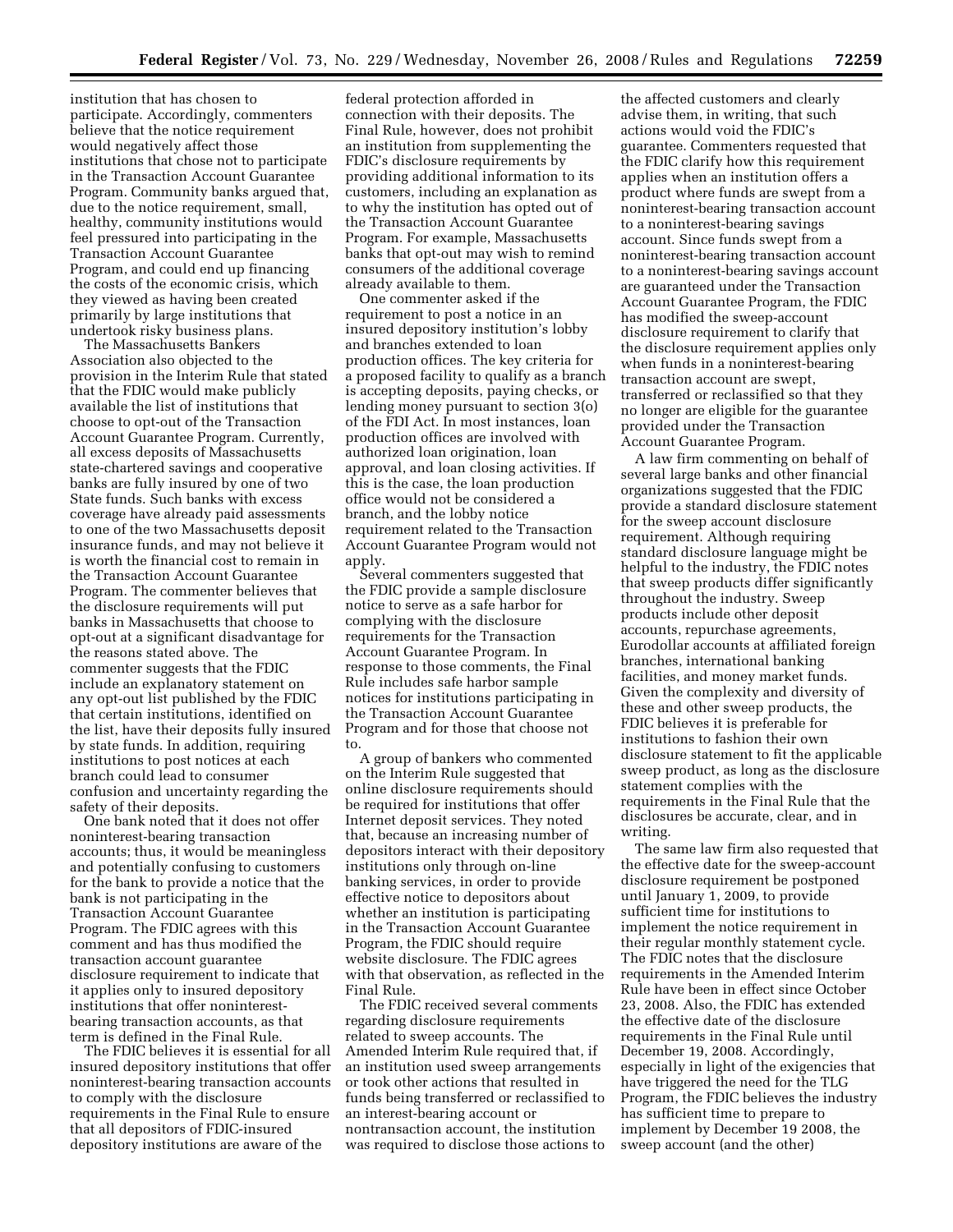disclosure requirements in the Final Rule.

## Payment of Claims

In the Interim Rule, the FDIC sought suggestions for modifying the claims process associated with the Debt Guarantee Program so that claimants could be paid more quickly without exposing the FDIC to undue risk. In response, the FDIC received comments from a number of commenters who advocated changing the Debt Guarantee Program to provide for an unconditional guarantee by the FDIC that payment be made as principal and interest becomes due and payable. At least two of these commenters suggested that, for debt maturing after June 30, 2012, guarantee payments made according to the contracted schedule might have to cease as of June 30, 2012, and a final guarantee payment would need to be made because the Debt Guarantee Program expires at that time. According to many of the commenters, if the FDIC fails to make payment to a holder of debt as soon as its issuer defaults on a payment, the demand for debt under the FDIC's Debt Guarantee Program could be severely curtailed. The investors most likely to purchase FDICguaranteed debt, such as fund managers and central banks, are particularly focused on ensuring timely receipt of scheduled payments of principal and interest, with minimal credit risk exposure. By and large, the commenters believe that the Debt Guarantee Program, as structured under the Amended Interim Rule, does not sufficiently meet the investment criteria of these investors.

Some of the commenters stated that the Amended Interim Rule, as currently structured, will only benefit the largest and most creditworthy financial institutions, namely those with an established investment grade credit rating. One commenter suggested that amending the regulation in a manner that provides for a standard credit rating will allow many more financial institutions to readily access the debt markets and, in so doing, will enhance the flow of capital from investors to financial institutions without bias to the size of the issuing institution.

Several commenters suggested that the Debt Guarantee Program should mirror the Credit Guarantee Scheme established in the U.K., which unconditionally and irrevocably guarantees timely payment as principal and interest become due and payable, without delay other than any applicable grace period. Some commenters recommended that the FDIC consider adopting the U.K. program's feature that the guarantee be effective immediately upon a payment default. They also pointed out that a relatively attractive aspect of this program is the continued payment at the contract rate of interest. Three of these commenters cautioned that disparity between the Debt Guarantee Program and the U.K.'s scheme could result in the guaranteed obligations of U.S. banks being less liquid and more costly, and therefore less attractive to investors. This would put U.S. banks at a competitive disadvantage compared to financial institutions issuing debt under the U.K.'s Credit Guarantee Scheme.

The FDIC recognizes the commenters' concerns with the Debt Guarantee Program as currently drafted and has determined to substantially enhance the timeliness of payment under the guarantee. By these revisions, the FDIC intends to increase the likelihood that FDIC-guaranteed debt issuances by participating institutions attain the highest ratings for that class of investment which will help ensure that FDIC-guaranteed debt instruments are widely accepted within the investment community. The FDIC also acknowledges the efficacy of certain elements of the structure of the guarantee program implemented in the U.K. Although the FDIC is declining to adopt the U.K. scheme, certain of the changes provided for in the Final Rule parallel aspects of the U.K. program, and the FDIC expects that the Final Rule will enable U.S. financial institution debt guaranteed by the FDIC to maintain a sufficient level of competitiveness in the international markets.

## **V. The Final Rule**

After considering the comments submitted on various aspects of the Interim Rule and the Amended Interim Rule, the FDIC has adopted a Final Rule. While there are a number of limited or technical changes that cause the Final Rule to differ from the Amended Interim Rule, the Final Rule differs substantively from the Amended Interim Rule by:

• Revising the definition of senior unsecured debt;

• Providing an alternative means for establishing a guarantee cap for insured depository institutions that either had no senior unsecured debt outstanding or only had federal funds purchased as of September 30, 2008;

• Combining debt guarantee limits of a participating insured depository institution and its parent holding company(ies);

• Approving trade confirmations as a sufficient form of written agreement for senior unsecured debt;

• Recognizing IOLTAs as a type of noninterest-bearing transaction account for purposes of the Transaction Account Guarantee Program;

• Recognizing NOW accounts with low interest rates as a type of noninterest-bearing transaction account for purposes of the Transaction Account Guarantee Program;

• Prescribing more specific disclosures for both components of the TLG Program;

• Guaranteeing the timely payment of principal and interest following payment default; and

• Revising the fee structure for the Debt Guarantee Program.

A discussion of these revisions follows.

Senior unsecured debt.

Debt With Maturity of Thirty Days or Less

The FDIC received a large number of comments that requested that the FDIC remove federal funds and other shortterm debt from the definition of senior unsecured debt. The commenters questioned the fees charged by the Debt Guarantee Program in light of similar market costs and noted that other recently announced or implemented federal programs had contributed to improved conditions in the markets. The FDIC responded to those comments by revising the definition of senior unsecured debt to exclude any obligation with a stated maturity of thirty days or less. The FDIC believes that the Debt Guarantee Program should help institutions to obtain stable, longer term sources of funding where liquidity is most lacking.

The guarantee on any guaranteed senior unsecured debt instrument issued prior to December 6, 2008, with a stated maturity of thirty days or less will expire on the earlier of: (1) The date the issuer opts out (if it does), or (2) the maturity date of the instrument.

Specific Debt Instruments Included or Excluded From Coverage

The FDIC continues to receive questions regarding whether certain specific instruments would be eligible for coverage under the Debt Guarantee Program. In the Final Rule the FDIC provides additional clarification through a modified list of non-inclusive examples of instruments that would be (or would not be) considered senior unsecured debt for purposes of the Debt Guarantee Program. The revisions reinforce the FDIC's previous statements that the Debt Guarantee Program is not designed to encourage the development of or to promote innovative or complex sources of funding, but to enhance the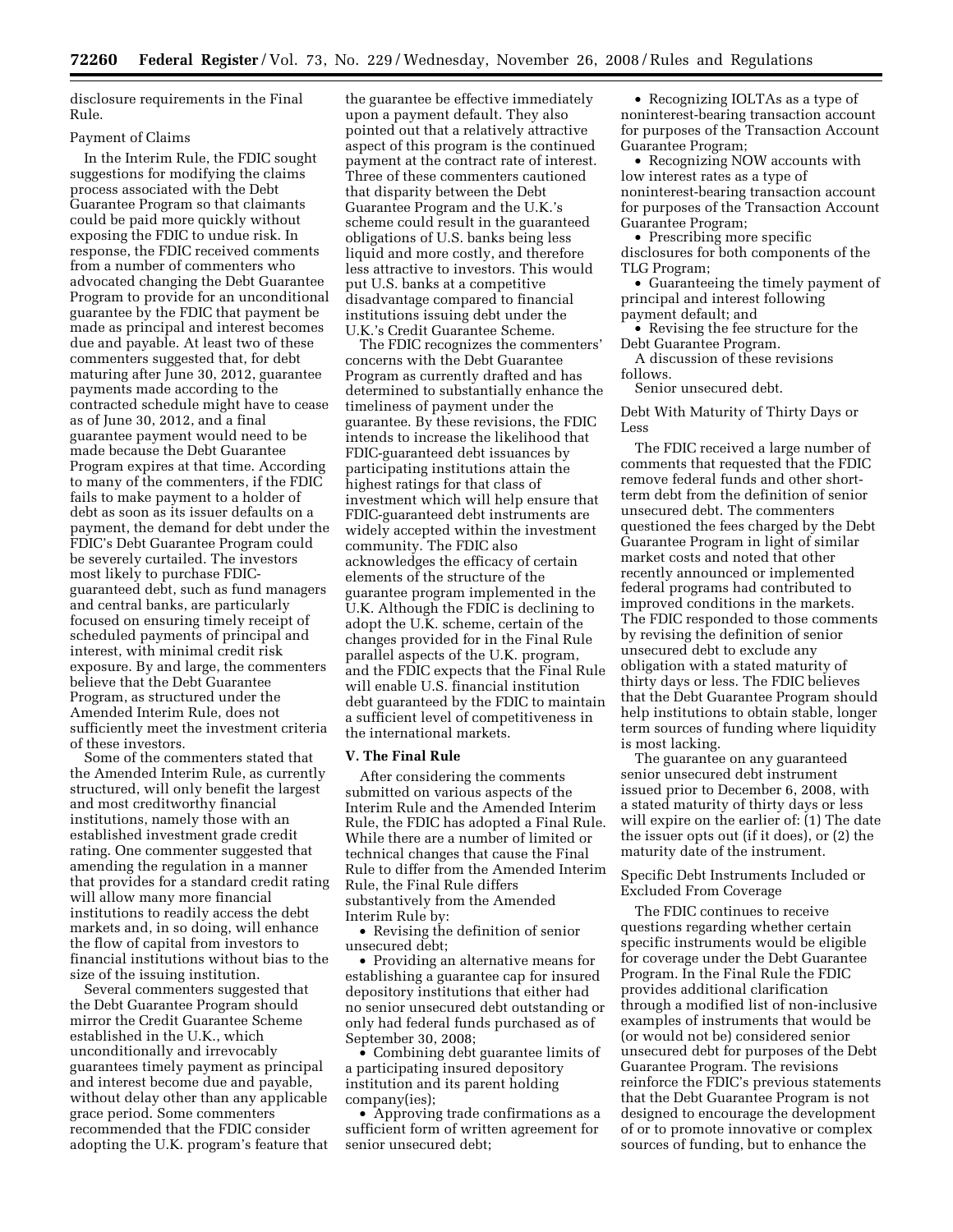liquidity of the inter-bank lending market and senior unsecured bank debt funding.

The Final Rule provides, in order to differentiate common floating-rate debt from structured notes, that senior unsecured debt may pay either a fixed or floating interest rate based on a commonly-used reference rate with a fixed amount of scheduled principal payments. The Final Rule further provides that the term ''commonly-used reference rate'' includes a single index of a Treasury bill rate, the prime rate, and LIBOR.

The Final Rule also provides that, if the debt meets the other qualifying factors contained in the rule, senior unsecured debt may include, for example, the following debt: Federal funds; promissory notes; commercial paper; unsubordinated unsecured notes, including zero-coupon bonds; U.S. dollar denominated certificates of deposit owed to an insured depository institution, an insured credit union as defined in the Federal Credit Union Act, or a foreign bank; U.S. dollar denominated deposits in an IBF of an insured depository institution owed to an insured depository institution or a foreign bank; and U.S. dollar denominated deposits on the books and records of foreign branches of U.S. insured depository institutions that are owed to an insured depository institution or a foreign bank. The term ''foreign bank'' does not include a foreign central bank or other similar foreign government entity that performs central bank functions or a quasigovernmental international financial institution such as the IMF or the World Bank. The phrase ''owed to an insured depository institution, an insured credit union as defined in the Federal Credit Union Act or a foreign bank'' means owed to an insured depository institution, an insured credit union, or a foreign bank in its own capacity and not as agent.

The Final Rule states that senior unsecured debt excludes, for example, any obligation with a stated maturity of "one month"; <sup>9</sup> obligations from guarantees or other contingent liabilities; derivatives; derivative-linked products; debts that are paired or bundled with other securities; convertible debt; capital notes; the unsecured portion of otherwise secured debt; negotiable certificates of deposit; deposits denominated in a foreign currency or other foreign deposits

(except those otherwise permitted in the rule, as explained in the preceding paragraph); revolving credit agreements; structured notes; instruments that are used for trade credit; retail debt securities; and any funds regardless of form that are swept from individual, partnership, or corporate accounts held at depository institutions. Also excluded are loans from affiliates, including parents and subsidiaries, and institution affiliated parties.

# *Alternative Method for Establishing Debt Cap for Entities With No Unsecured Debt*

In the Amended Interim Rule, the FDIC asked whether it should provide a means for an eligible entity to participate in the Debt Guarantee Program even if the entity had no senior unsecured debt as of the threshold date of September 30, 2008. Previously, this determination and the extent of the entity's guaranteed debt limit were made by the FDIC on a case-by-case basis. The FDIC sought suggestions for alternative means of making this determination. The Final Rule provides that if a participating entity that is an insured depository institution had either no senior unsecured debt as of September 30, 2008, or only federal funds purchased, its debt guarantee limit is two percent of its consolidated total liabilities as of September 30, 2008. In specifying the amount of guaranteed debt that may be issued by an insured depository institution, the FDIC anticipates that the large number of insured depository institutions that reported no senior unsecured debt (as that term has been redefined in the Final Rule) as of September 30, 2008, will be able to make their opt-out decisions with more certainty and begin to issue debt without delay. If a participating entity other than an insured depository institution had no senior unsecured debt as of September 30, 2008, it may make a request to the FDIC to have some amount of debt covered by the Debt Guarantee Program. The FDIC, after consultation with the appropriate Federal banking agency, will decide whether, and to what extent, such requests will be granted on a caseby-case basis.

# *Combining Debt Guarantee Limits of a Participating Insured Depository Institution and Its Parent Holding Company*

The Final Rule provides additional flexibility to some participating entities by permitting a participating insured depository institution to issue debt under its debt guarantee limit as well as its holding company's(ies') debt

guarantee limit(s). With proper written notice both to the FDIC and to its parent holding company(ies), a participating insured depository institution may issue guaranteed debt in an amount equal to the institution's limit plus its holding company's(ies') limit(s), so long as the total guaranteed debt issued by the insured depository institution and its holding company(ies) does not exceed their combined debt guarantee limit.

# *Trade Confirmations as a Sufficient Written Agreement*

The Amended Interim Rule required senior unsecured debt to be evidenced by a written agreement. Commenters raised concerns that written agreements were uncommon in transactions involving debt such as federal funds or other short-term borrowings. Although the decision of the FDIC to exclude borrowings of thirty days or less from the definition of senior unsecured debt in the Final Rule should largely eliminate this concern, the Final Rule provides that senior unsecured debt (that otherwise meets the requirements of the rule) can be evidenced by either a written agreement or an industryaccepted trade confirmation. This clarification was made in an effort to encompass all relevant forms of unsecured debt without placing unnecessary burdens on the issuing parties.

# *IOLTAs as a Type of Noninterest-Bearing Transaction Account for Purposes of the Transaction Account Guarantee Program*

For purposes of the Transaction Account Guarantee Program, in the Amended Interim Rule, the FDIC had defined a ''noninterest-bearing transaction account'' as a transaction account as defined in 12 CFR 204.2 that is (i) maintained at an insured depository institution; (ii) with respect to which interest is neither accrued nor paid; and (iii) on which the insured depository institution does not reserve the right to require advance notice of an intended withdrawal. 12 CFR 370.2(h)(1). In the Amended Interim Rule, a noninterest-bearing transaction account did not include, for example, a negotiable order of withdrawal account (NOW account) or a money market deposit account (MMDA), as those accounts are defined in 12 CFR 204.2.

Many of the comments received by the FDIC regarding the Transaction Account Guarantee Program sought to have the FDIC's transaction account guarantee extend to cover Interest on Lawyers Trust Accounts (IOLTAs). As explained previously, IOLTAs are interest-bearing accounts maintained by

<sup>9</sup>This recognizes that certain instruments have stated maturities of ''one month,'' but have a term of up to 35 days because of weekends, holidays, and calendar issues.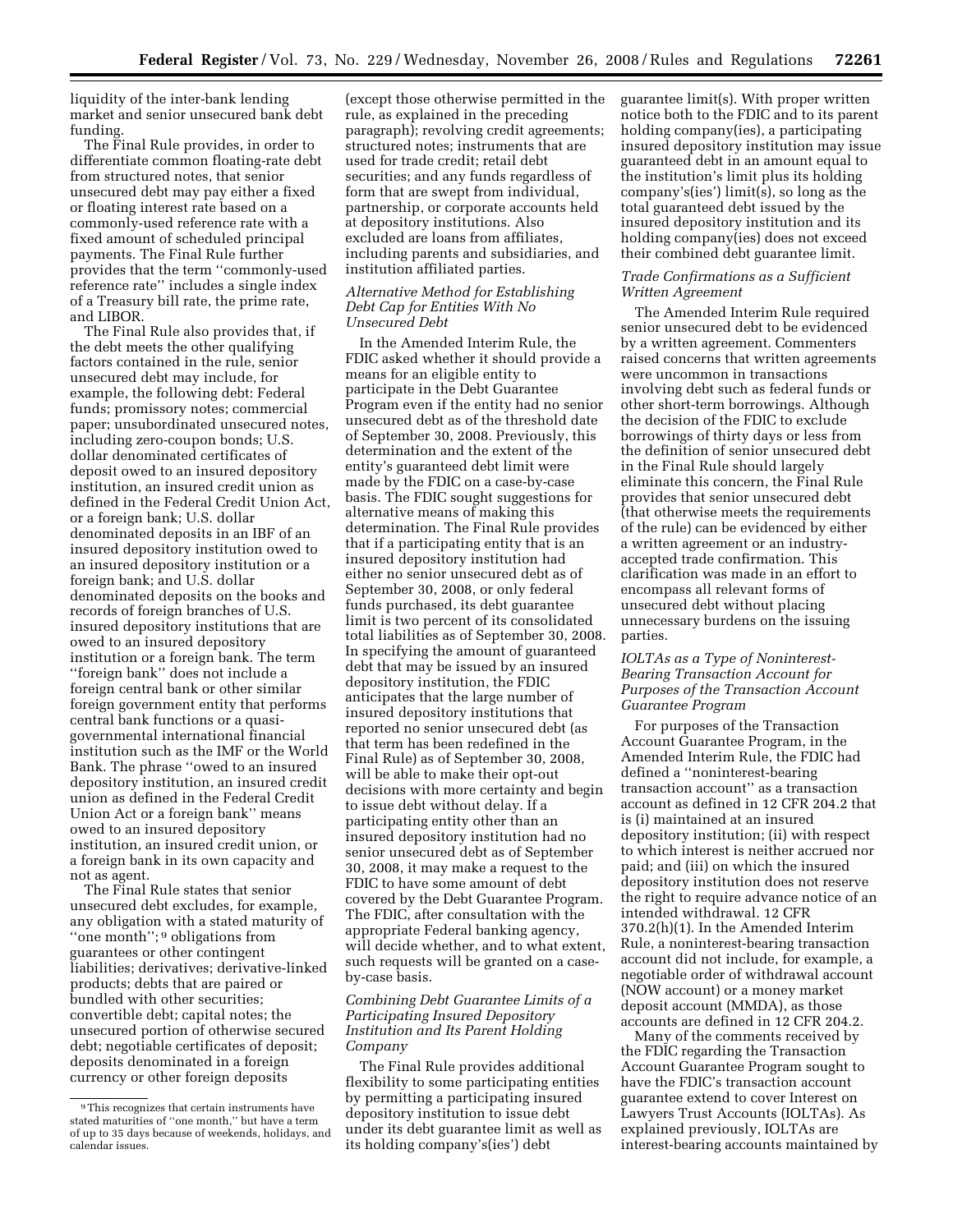an attorney or a law firm for its clients. The interest from IOLTAs typically funds law-related public service programs. The interest does not inure to the benefit of the law firm or the clients; for this reason, from the perspective of the law firm and the clients, the account is the economic equivalent of a noninterest-bearing transaction account. Accordingly, in the Final Rule the FDIC has provided that the term ''noninterestbearing transaction account'' shall include IOLTAs (or IOLAs, or IOTAs). As a result, assuming that the other requirements of the Transaction Account Guarantee Program are met by a participating entity and irrespective of the standard maximum deposit insurance amount defined in 12 CFR Part 330, IOLTAs will be guaranteed by the FDIC in full as noninterest-bearing transaction accounts.

# *NOW Accounts With Low Interest Rates as a Type of Noninterest-Bearing Transaction Account for Purposes of the Transaction Account Guarantee Program*

As discussed above, some commenters argued that the Transaction Account Guarantee Program should be extended to protect funds in NOW accounts. They noted that when the interest rate is low, such an account is similar to a noninterest-bearing transaction account. Accordingly, in the Final Rule, the FDIC has provided that NOW accounts with interest rates no higher than 0.50% are considered noninterest-bearing transaction accounts. The interest rate must not exceed 0.50% at any time prior to the expiration date of the program. If an insured depository institution that currently offers NOW accounts at interest rates above 0.50% readjusts the interest rate on such accounts to a rate no higher than 0.50% before January 1, 2009, and commits to maintain the adjusted rate until December 31, 2009, the affected NOW accounts will be considered noninterest-bearing transaction accounts for purposes of the Final Rule.

## *Disclosures*

## In General

As explained in detail below, the Final Rule imposes disclosure requirements in connection with each of the components of the TLG Program. The purpose of the required disclosures is to ensure that depositors and applicable lenders and creditors are informed of the participation of eligible entities in the Debt Guarantee Program and/or the Transaction Account Guarantee Program. To this same end,

the FDIC will maintain and post on its Web site a list of entities that have opted out of either or both components of the TLG Program.

Publication of Participation in the TLG Program on the FDIC's Web Site

As under the Amended Interim Rule, under the Final Rule, the FDIC will publish:

(1) A list of the eligible entities that have opted out of the Debt Guarantee Program, and

(2) A list of the eligible entities that have opted out of the Transaction Account Guarantee Program. (In Financial Institution Letter 125–2008, dated November 3, 2008, the FDIC provided details of the opt-out and optin procedures of the TLG Program.)

Disclosures Under the Debt Guarantee Program

Under the Final Rule, if an eligible institution is participating in the Debt Guarantee Program, it must include the following disclosure statement in all written materials underlying any senior unsecured debt it issues on or after December 19, 2008, through June 30, 2009, that is covered under the Debt Guarantee Program:

*This debt is guaranteed under the Federal Deposit Insurance Corporation's Temporary Liquidity Guarantee Program and is backed by the full faith and credit of the United States. The details of the FDIC guarantee are provided in the FDIC's regulations, 12 CFR Part 370, and at the FDIC's Web site, [http://www.fdic.gov/tlgp.](http://www.fdic.gov/tlgp) The expiration date of the FDIC's guarantee is the earlier of the maturity date of the debt or June 30, 2012.* 

Similarly, if an eligible institution is participating in the Debt Guarantee Program, it must include the following disclosure statement in all written materials underlying any senior unsecured debt it issues on or after December 19, 2008, through June 30, 2009, that is *not* covered under the Debt Guarantee Program:

*This debt is not guaranteed under the Federal Deposit Insurance Corporation's Temporary Liquidity Guarantee Program.* 

These specific disclosure requirements differ from the general requirements imposed under the Amended Interim Rule.

# Disclosures Under the Transaction Account Guarantee Program

Under the Final Rule, each insured depository institution that offers noninterest-bearing transaction accounts must post a prominent notice in the lobby of its main office, each domestic branch, and, if it offers Internet deposit services, on its Web site clearly indicating whether or not the entity is

participating in the Transaction Account Guarantee Program. Because IOLTAs and low-interest NOW accounts are considered noninterest-bearing transaction accounts under the Final Rule, institutions that offer these accounts must comply with this notice requirement. If the institution is participating in the Transaction Account Guarantee Program, the notice must also state that funds held in noninterest-bearing transaction accounts at the institution are guaranteed in full by the FDIC. These disclosures are the same as those required under the Amended Interim Rule, except that they include a Web site notice requirement for institutions that offer Internet deposit services and clarify that the guarantee provided by the Transaction Account Guarantee program is separate from the FDIC's general deposit insurance rules.

Like the Amended Interim Rule, the Final Rule requires that the disclosures be provided in simple, readily understandable text. In response to the request of commenters, the Final Rule includes the following sample notices for: (1) Institutions participating in the Transaction Account Guarantee Program and (2) those not participating in it:

#### *For Participating Institutions*

*[Institution Name] is participating in the FDIC's Transaction Account Guarantee Program. Under that program, through December 31, 2009, all noninterest-bearing transaction accounts are fully guaranteed by the FDIC for the entire amount in the account. Coverage under the Transaction Account Guarantee Program is in addition to and separate from the coverage available under the FDIC's general deposit insurance rules.* 

#### *For Non-Participating Institutions*

*[Institution Name] has chosen not to participate in the FDIC's Transaction Account Guarantee Program. Customers of [Institution Name] with noninterest-bearing transaction accounts will continue to be insured through December 31, 2009 for up to \$250,000 under the FDIC's general deposit insurance rules.* 

In order to alert depositors to the federal protection offered their deposits, the FDIC requires disclosures to be made by all insured depository institutions that offer noninterestbearing transaction accounts, as provided in the Final Rule. If an institution chooses to supplement information contained in the FDIC's sample disclosures with an explanation as to why it may have opted out of the Transaction Account Guarantee Program, for example, the Final Rule does not prohibit such disclosures.

Similarly, a participating institution should disclose to depositors special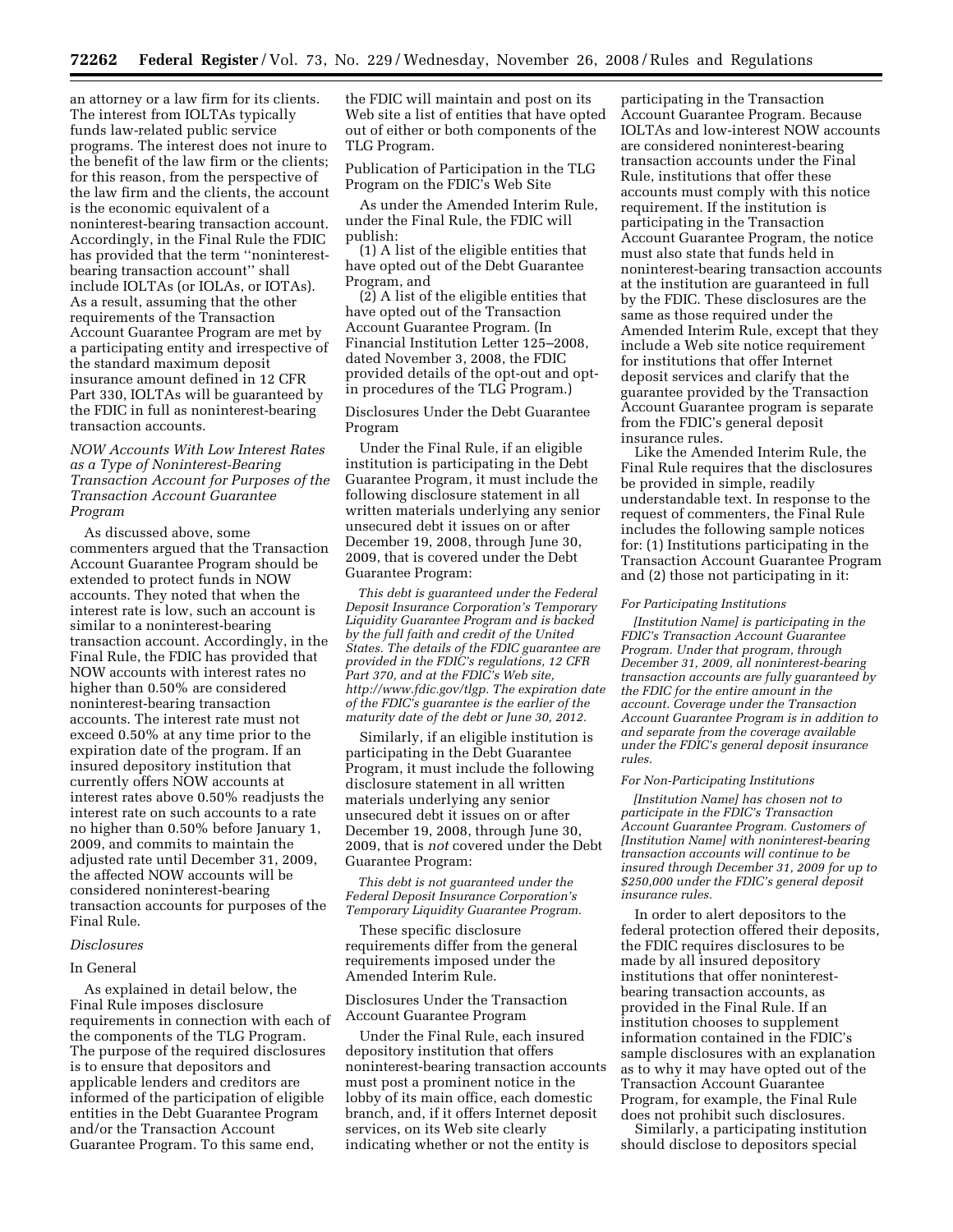situations where the coverage provided under the Transaction Account Guarantee Program may or may not be available. An example is where an institution issues official checks drawn on another insured depository institution. If that other institution is participating in the Transaction Account Guarantee Program, then the payee of the official check would be fully covered. If the other institution is not a participating institution, then whether the payee is insured for the amount of the official check would be based on the FDIC's general deposit insurance rules. The institution that provides such official checks to its customers must disclose this information to those customers.

The Amended Interim Rule required that, if an institution uses sweep arrangements or takes other actions that result in funds being transferred or reclassified to an interest-bearing account or nontransaction account, the institution must disclose those actions to the affected customers and clearly advise them, in writing, that such actions will void the FDIC's guarantee. In the Final Rule, the FDIC clarifies its previous sweep disclosure requirement by specifying that the disclosure requirement applies only when funds in a noninterest-bearing transaction account are swept, transferred or reclassified so that they no longer are eligible for the full guarantee provided under the Transaction Account Guarantee Program. Because of the diverse and complex nature of sweep instruments, the FDIC does not adopt a standard sweep disclosure in the Final Rule. Nevertheless, in fashioning its disclosure statement applicable to a specific sweep product, the Final Rule obliges participating entities to make the disclosures applicable to their sweep products accurately, clearly, and in writing.

# *Payment of Claims Following Payment Default*

The Final Rule makes no changes to the Amended Interim Rule regarding the payment of claims under the Transaction Account Guarantee Program. However, after considering the comments relevant to the payment of claims under the Debt Guarantee Program, the FDIC has significantly altered the Amended Interim Rule with respect to the method by which the FDIC will satisfy its guarantee obligation on debt issued by institutions and holding companies. These changes are designed to provide assurances to the holders of guaranteed debt that they will continue to receive timely payments following payment default, as defined in

section 370.12(b)(1). The changes nonetheless allow FDIC to continue to obtain sufficient information necessary to make payment to the appropriate party in the proper amount. The fundamental changes made in the claims section of the Final Rule (12 CFR 370.12) relate to: (1) The trigger for the payment obligation; (2) the methods by which the guarantee obligation may be satisfied; and (3) a requirement for participating entities to agree to certain initial undertakings in order to participate in the Debt Guarantee Program.

The FDIC's payment obligation under the Debt Guarantee Program for eligible senior unsecured debt will be triggered by a payment default. The Amended Interim Rule envisioned a different claims period for bank debt and holding company debt because the guarantee was to be triggered by the different insolvency events for the different types of entities: Receivership for an insured depository institution and bankruptcy for a holding company. By adopting a guarantee obligation triggered by a payment default, there is now no reason to provide distinct processes for insured depository institutions and holding companies.

The second major change regarding payment of claims in the Final Rule concerns the methodology by which the FDIC will satisfy the guarantee obligation. The Final Rule now provides that the FDIC will continue to make scheduled interest and principal payments under the terms of the debt instrument through its maturity. The FDIC will become subrogated to the rights of any debtholder against the issuer, including in respect of any insolvency proceeding, to the extent of the payments made under the guarantee.

For debt issuances whose final maturities extend beyond June 30, 2012, at any time thereafter, the FDIC may elect to make a payment in full of all the outstanding principal and interest under the debt issuance. The Final Regulation indicates that the FDIC generally will consider the failure of an insured depository institution to make a payment on its outstanding debt such that the FDIC is required to make payment under the guarantee as grounds for the appointment of the FDIC as conservator or receiver of such insured depository institution.

As a result of the comments received on the Amended Interim Rule, the FDIC has established new claims filing procedures. The Final Rule provides for a process under which a claim may be filed with the FDIC by an authorized representative, as established by the issuer, of all the debtholders under a

particular issuance. The Final Rule requires the participating entities to file with the FDIC a form which allows the issuer to establish a designated representative as part of its election under Part 370. The representative must demonstrate its capacity to act on behalf of the debtholders, and must submit the information set forth in the rule. The FDIC expects that by working through an authorized representative of a class of bondholders it can significantly expedite its response to a claim for payment and reduce its administrative costs.

Alternatively, an individual claimant under an issuance for which an authorized representative has not been designated, or who chooses not to be represented by the designated authorized representative, may also file with the FDIC and submit a proof of claim with the required information. Under both procedures, the FDIC undertakes to make the required payment upon receipt of a conforming proof of claim.

The FDIC will require specific information to be filed with any claim under the program. Such specific information must include evidence that a payment default has occurred under the terms of the debt instrument and that the claimant is the actual owner of the FDIC-guaranteed debt obligation or is authorized to act on behalf of the owner. In addition, the FDIC must receive an assignment of the debtholders' rights in the debt, as well as any claims in any insolvency proceeding arising in connection with ownership of FDIC-guaranteed debt. This assignment must cover all distributions on the debt from the proceeds of the receivership or bankruptcy estate of the issuer, as appropriate.

The Final Rule also varies from the Amended Interim Rule in that it addresses certain specific legal implications of an entity's participation in the Debt Guarantee Program. The Final Rule provides that any participating entity acknowledges by its participation in this program that it will become indebted to the FDIC for any payments the FDIC may make in satisfaction of its guarantee obligation or the satisfaction of the guarantee obligations of any affiliate. The issuer of guaranteed debt will be unconditionally liable to the FDIC for repayment of amounts expended under the guarantee. Further, in the event that a participating entity is placed into receivership or bankruptcy after the FDIC has made payment on its guarantee, the FDIC will be a bona fide creditor in those proceedings. Finally, the Final Rule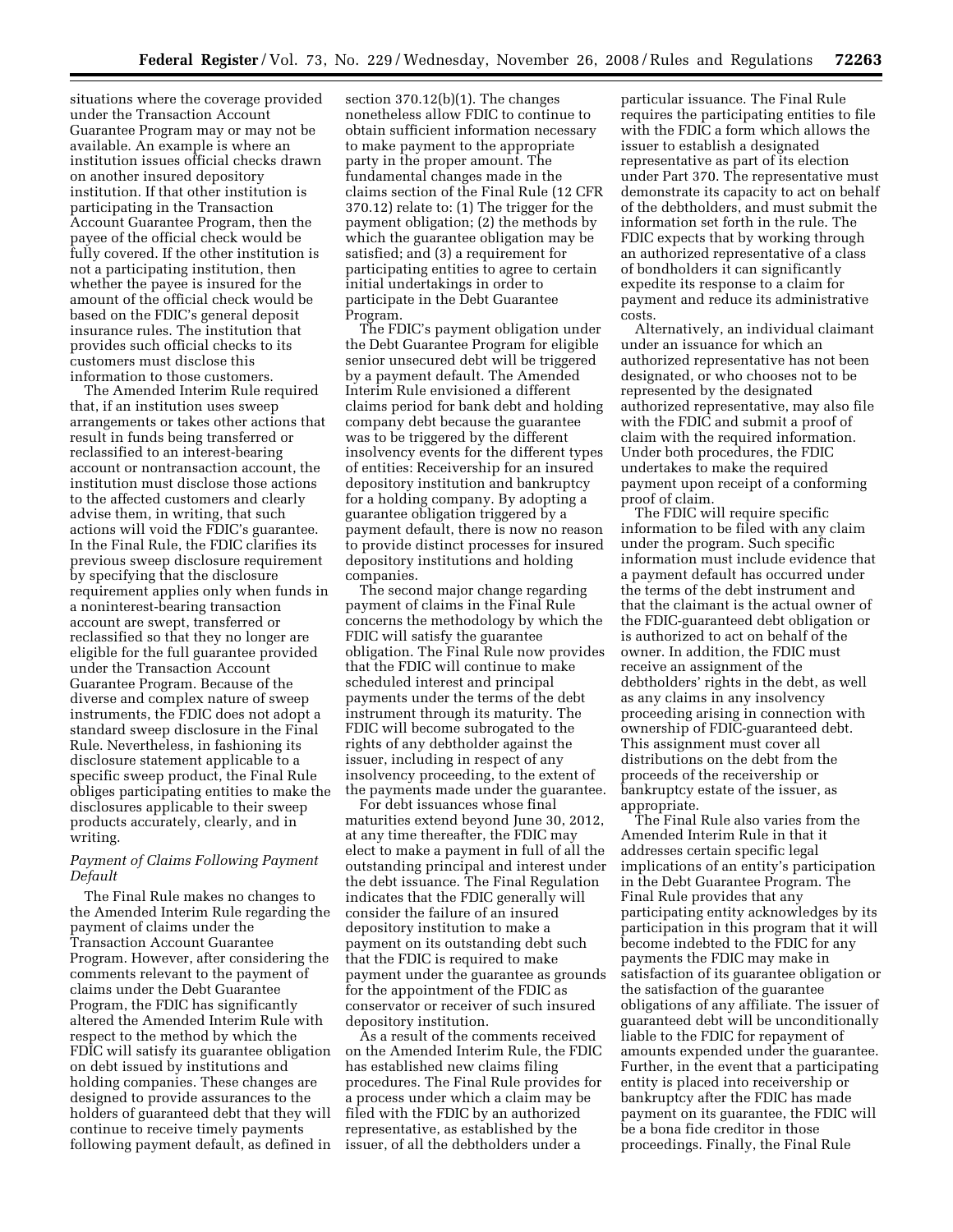requires participating entities to execute and file with the FDIC as part of its notification of participation in the Debt Guarantee Program a ''Master Agreement.'' Under this document, the participating entity: (1) Acknowledges and agrees to the establishment of a debt owed to the FDIC for any payment made in satisfaction of the FDIC's guarantee of a debt issuance by the participating entity and agrees to honor immediately the FDIC's demand for payment on that debt; (2) arranges for the assignment to the FDIC by the holder of any guaranteed debt issued by the participating entity of all rights and interests in respect of that debt upon payment to the holder by the FDIC under the guarantee and for the debtholders to release the FDIC of any further liability under the Debt Guarantee Program with respect to the particular issuance of debt; and (3) provides for the issuer to elect to designate an authorized representative of the bondholders for purposes of making a claim on the guarantee.

# *Fee Structure for the Debt Guarantee Program*

As discussed earlier, the Final Rule revises the definition of senior unsecured debt to exclude debt with a stated maturity of 30 days or less and guarantees the timely payment of principal and interest, rather than guaranteeing payment following the bankruptcy or receivership of the issuer. These changes and a recognition of the effect of the guarantee on an entity's cost of issuing debt necessitate revision of the assessment rate for the Debt Guarantee Program. Assessment rates under the Debt Guarantee Program are as follows:

| For debt with a maturity of:                                                            | The annualized<br>assessment rate<br>(in basis points)<br>IS: |
|-----------------------------------------------------------------------------------------|---------------------------------------------------------------|
| 180 days or less (exclud-<br>ing overnight debt)<br>181-364 days<br>365 days or greater | 50<br>75                                                      |

The assessment rates for shorter term debt are lower than the 75 basis point rate under the Interim Rule and those for longer term debt are somewhat higher. The rates in the Final Rule recognize that a 75 basis point rate generally makes the guarantee uneconomical for shorter term debt and significantly understates its value for longer term debt. (Charges under the U.K.'s debt guarantee program for longer term debt have thus far ranged from approximately 110 basis points to 160 basis points.) The FDIC believes that the

rates provided for in the Final Rule appropriately reflect the value of the guarantee and the market value of guaranteed debt.

#### Initiation of Assessments

No assessments will be imposed on those eligible entities that opt out of the Debt Guarantee Program on or before December 5, 2008. Assessments accrue beginning on November 13, 2008, with respect to each eligible entity that does not opt out of the Debt Guarantee Program on or before December 5, 2008, on all senior unsecured debt (except for overnight debt) issued by it on or after October 14, 2008, and on or before December 5, 2008, that is still outstanding on that date. Beginning on December 6, 2008, assessments accrue on all senior unsecured debt with a maturity of greater than 30 days issued by it on or after December 6, 2008.

Special Rate for Certain Holding Companies and Other Non-Insured Depository Institution Affiliates

As discussed earlier, the rates set forth above will be increased by 10 basis points for senior unsecured debt issued by a holding company or another noninsured depository institution affiliate that becomes an eligible and participating entity, where, as of September 30, 2008, or as of the date of eligibility, the assets of the holding company's combined insured depository institution subsidiaries constitute less than 50 percent of consolidated holding company assets.

Consequences of Exceeding the Debt Guarantee Limit

Finally, the Interim Rule provided that if a participating entity issued debt identified as ''guaranteed by the FDIC'' in excess of the FDIC's limit, the participating entity would have its assessment rate guaranteed debt increased to 150 basis points on all outstanding guaranteed debt. The 150 basis points referenced in the Interim Rule represented an amount double the annualized 75 basis point assessment rate provided for in the Interim Rule. In the Final Rule, the FDIC removed the flat rate of an annualized 75 basis points, and replaced it with variable annualized assessment rates reflecting the length of the maturity of the debt. In the Final Rule, the FDIC made corresponding changes to the rates that will be charged in the event that the participating entity exceeds its debt guarantee limit. If that happens, the assessment rate charged to the participating entity for all of its guaranteed debt will be an amount that is double the annualized assessment

rate otherwise applicable to the maturity of the debt issued, unless the FDIC, for good cause shown, imposes a smaller increase.

In addition, if an entity represents that the debt that it issues is guaranteed by the FDIC when it is not, or otherwise violates any provision of the TLG Program, the entity may be subject to any of the enforcement mechanisms set forth in the Final Rule.

#### **VI. Regulatory Analysis and Procedure**

# *A. Administrative Procedure Act*

Pursuant to section 553(b)(B) of the Administrative Procedure Act (APA), notice and comment are not required prior to the issuance of a substantive rule if an agency for good cause finds that notice and public procedure thereon are impracticable, unnecessary, or contrary to the public interest. In addition, section 553(d)(3) of the APA provides that an agency, for good cause found and published with the rule, does not have to comply with the requirement that a substantive rule be published not less than 30 days before its effective date. When it issued both the Interim Rule and the Amended Interim Rule related to the TLG Program, the FDIC invoked these good cause exceptions based on the severe financial conditions that threatened the stability of the nation's economy generally and the banking system in particular; the serious adverse effects on economic conditions and financial stability that would have resulted from any delay of the effective date of the Interim Rule; and the fact that the TLG became effective on October 14, 2008.

For these same reasons, the FDIC invokes the APA's good cause exceptions with respect to the Final Rule.

# *B. Community Development and Regulatory Improvement Act*

The Riegle Community Development and Regulatory Improvement Act requires that any new regulations and amendments to regulation prescribed by a Federal banking agency that imposes additional reporting, disclosures, or other new requirements on insured depository institutions take effect on the first day of a calendar quarter which begins on or after the day the regulations are published in final form, unless the agency determines, for good cause published with the regulations, that the regulation should become effective before such time. 12 U.S.C. 4802(b)(1)(A). The FDIC invoked this good cause exception in issuing both the Interim Rule and the Amended Interim Rule related to the TLG Program due to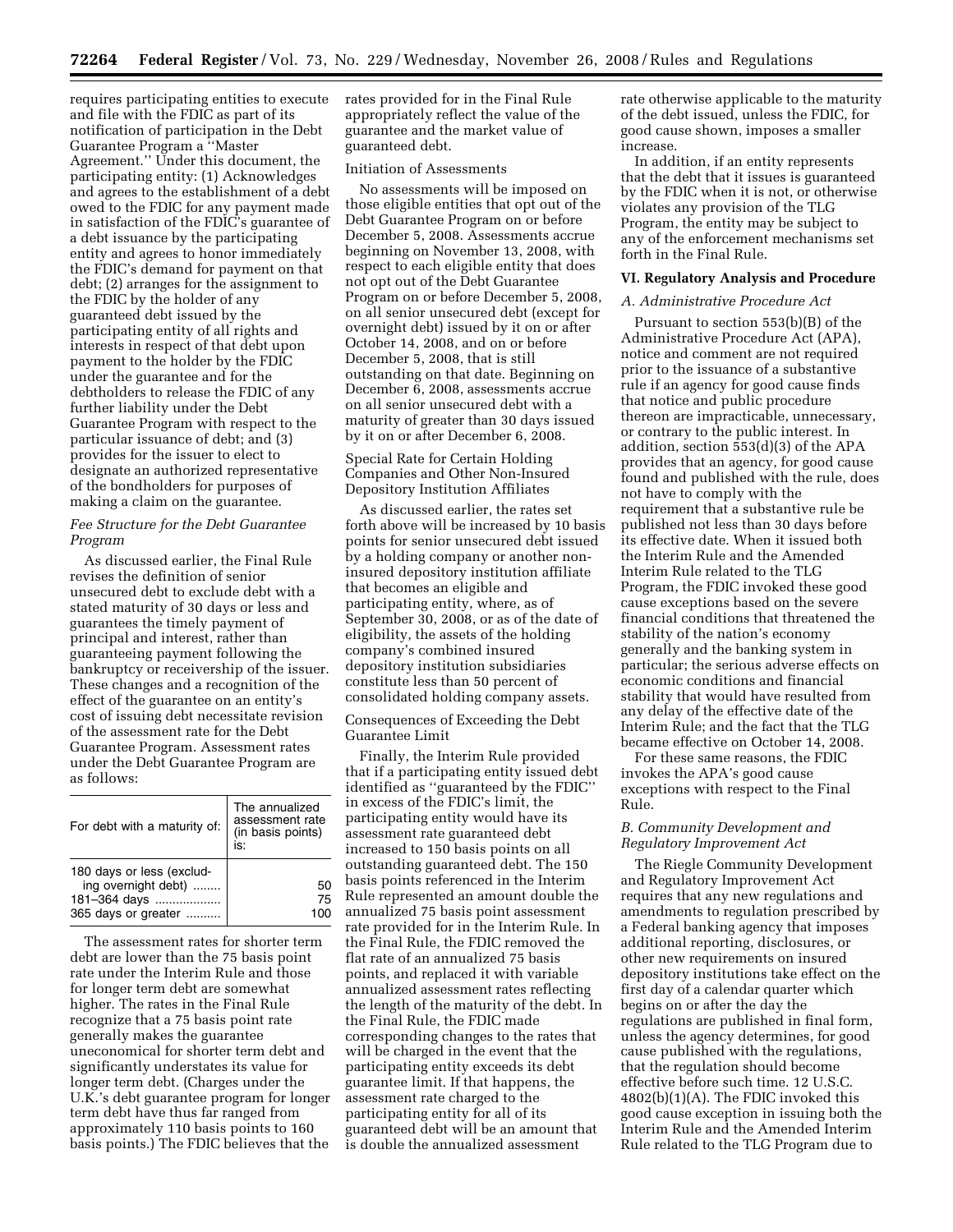the severe financial conditions that threatened the stability of the nation's economy generally and the banking system in particular; the serious adverse effects on economic conditions and financial stability that would have resulted from any delay of the effective date of the Interim Rule; and the fact that the TLG Program had been in effect since October 14, 2008. For the same reasons, the FDIC invokes the good cause exception of 12 U.S.C. 4802(b)(1)(A) with respect to the Final Rule.

# *C. Small Business Regulatory Enforcement Fairness Act*

The Office of Management and Budget has determined that the Final Rule is not a ''major rule'' within the meaning of the relevant sections of the Small Business Regulatory Enforcement Act of 1996 (SBREFA) Public Law No. 110–28 (1996). As required by law, the FDIC will file the appropriate reports with Congress and the General Accounting Office so that the Final Rule may be reviewed.

# *D. Regulatory Flexibility Act*

The Regulatory Flexibility Act (RFA) requires an agency to prepare a final regulatory flexibility analysis when an agency promulgates a final rule under section 553 of the APA, after being required by that section to publish a general notice of proposed rulemaking. Because the FDIC has invoked the good cause exception provided for in section 553(b)(B) of the APA, with respect to the Final Rule, the RFA's requirement to prepare a final regulatory flexibility analysis does not apply.

# *E. Paperwork Reduction Act*

In accordance with the Paperwork Reduction Act of 1995, the information collections contained in the Interim Rule issued by the Board on October 23, 2008, were submitted to and approved by the Office of Management and Budget (OMB) under emergency clearance procedures and assigned OMB Control No. 3064–0166 (expiring on April 30, 2009), entitled ''Temporary Liquidity Guarantee Program.''

The Final Rule makes some changes that add burden to the existing collection. Specifically, sections 370.3(h)(1)(A), (B), (C), and (D) address various applications for exceptions and eligibility with respect to the Debt Guarantee component of the TLG Program. The FDIC will submit a request for review and approval of this revision to its TLG Program information collection under the emergency processing procedures in OMB regulation, 5 CFR 1320.13. The

proposed burden estimate for the applications is as follows:

*Title:* Temporary Liquidity Guarantee Program.

*OMB Number:* N3064–0166. *Estimated Number of Respondents:*  Request for increase in debt guarantee limit—1,000.

Request for increase in presumptive debt guarantee limit—100.

Request to opt-in to debt guarantee program—100.

Request by affiliate to participate in debt guarantee program—50.

*Affected Public:* FDIC-insured depository institutions, thrift holding companies, bank and financial holding companies.

*Frequency of Response:* 

Request for increase in debt guarantee limit—1.

Request for increase in presumptive debt guarantee limit—once.

Request to opt-in to debt guarantee program—once.

Request by affiliate to participate in debt guarantee program—once.

*Affected Public:* FDIC-insured depository institutions, thrift holding companies, bank and financial holding companies.

*Average Time per Response:*  Request for increase in debt guarantee limit—2 hours.

Request for increase in presumptive debt guarantee limit—2 hours.

Request to opt-in to debt guarantee program—1 hour.

- Request by affiliate to participate in debt guarantee program—2 hours.
- *Estimated Annual Burden:*  Request for increase in debt guarantee limit—2,000 hours.

Request for increase in presumptive debt guarantee limit—200 hours.

Request to opt-in to debt guarantee program—100 hours.

Request by affiliate to participate in debt guarantee program—100 hours.

Previous annual burden—2,199,100. Total additional annual burden— 2,400.

Total annual burden—2,201,500 hours.

The FDIC expects to request approval by December 2, 2008. The FDIC and the other banking agencies are also submitting to OMB under emergency clearance procedures certain revisions to be made in response to the TLG Program to the following currently approved information collections: Consolidated Reports of Condition and Income (Call Report) [OMB No. 3064– 0052 (FDIC), OMB No. 7100–0036 (Board of Governors of the Federal Reserve System), OMB No. 1557–0081 (Office of the Comptroller of the Currency)], Thrift Financial Report

(TFR) [OMB No. 1550–0023 (Office of Thrift Supervision), and Report of Assets and Liabilities of U.S. Branches and Agencies of Foreign Banks [OMB No, 7100–0032 (Board of Governors of the Federal Reserve System)]. The Final Rule makes some changes that affect the collections of information outlined in the Interim Rule and may affect the estimated burden set forth in the request for emergency clearance request for OMB No. 3064–0166. However, the FDIC plans, within the next 30 days, to follow its emergency request with a request under normal clearance procedures in accordance with the provisions of OMB regulation 5 CFR 1320.10. Similarly, if the agencies obtain OMB approval of their emergency request pertaining to revisions to the currently approved information collections identified above, the FDIC and the other banking agencies plan to proceed with a request under normal clearance procedures. In accordance with normal clearance procedures, public comment will be invited for an initial 60-day comment period and a subsequent 30-day comment period on: (1) Whether this collection of information is necessary for the proper performance of the FDIC's functions, including whether the information has practical utility; (2) the accuracy of the estimates of the burden of the information collection, including the validity of the methodologies and assumptions used; (3) ways to enhance the quality, utility, and clarity of the information to be collected; and (4) ways to minimize the burden of the information collection on respondents, including through the use of automated collection techniques or other forms of information technology; and (5) estimates of capital or start up costs, and costs of operation, maintenance and purchase of services to provide the information. In the interim, interested parties are invited to submit written comments by any of the following methods. All comments should refer to the name and number of the collection:

• *[http://www.FDIC.gov/regulations/](http://www.FDIC.gov/regulations/laws/federal/propose.html)  laws/federal/propose.html.* 

• *E-mail: [comments@fdic.gov.](mailto:comments@fdic.gov)*  Include the name and number of the collection in the subject line of the message.

• *Mail:* Leneta Gregorie (202–898– 3719), Counsel, Federal Deposit Insurance Corporation, 550 17th Street, NW., Washington, DC 20429.

• *Hand Delivery:* Comments may be hand-delivered to the guard station at the rear of the 550 17th Street Building (located on F Street), on business days between 7 a.m. and 5 p.m.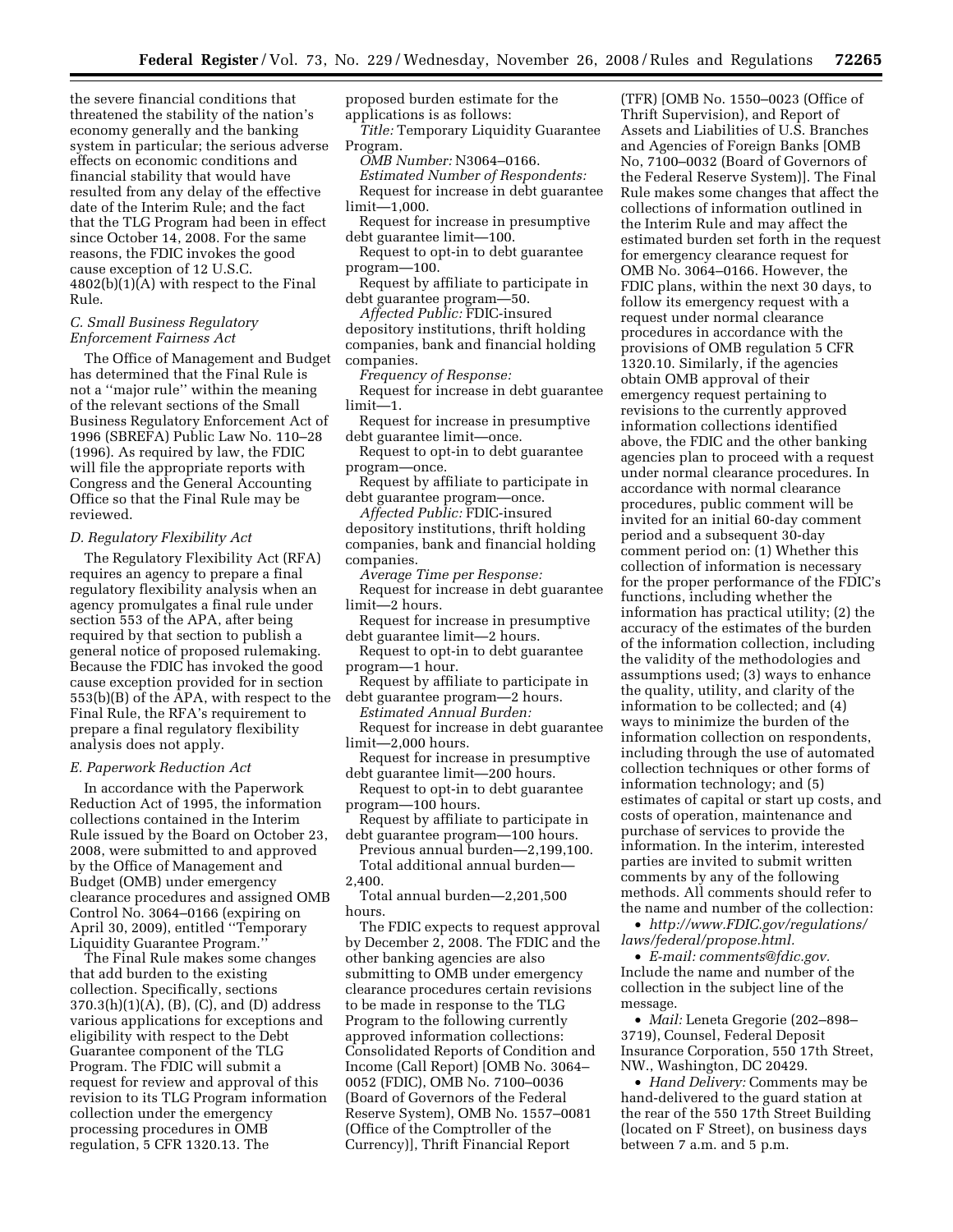A copy of the comments may also be submitted to the OMB Desk Officer for the FDIC, Office of Information and Regulatory Affairs, Office of Management and Budget, New Executive Office Building, Room 3208, Washington, DC 20503.

#### **List of Subjects in 12 CFR Part 370**

Banks, Banking, Bank deposit insurance, Holding companies, National banks, Reporting and recordkeeping requirements, Savings associations.

■ For the reasons stated above, the Board of Directors of the Federal Deposit Insurance Corporation revises part 370 of title 12 of the Code of Federal Regulations to read as follows:

# **PART 370—TEMPORARY LIQUIDITY GUARANTEE PROGRAM**

Sec.

#### 370.1 Scope.

- 370.2 Definitions.
- 370.3 Debt Guarantee Program.
- 370.4 Transaction Account Guarantee Program.
- 370.5 Participation.
- 370.6 Assessments under the Debt
- Guarantee Program. 370.7 Assessments for the Transaction
- Account Guarantee Program. 370.8 Systemic risk emergency special assessment to recover loss.
- 370.9 Recordkeeping requirements.
- 370.10 Oversight.
- 370.11 Enforcement mechanisms.
- 370.12 Payment on the guarantee.

**Authority:** 12 U.S.C. U.S.C. 1813(l), 1813(m), 1817(i),1818, 1819(a)(Tenth); 1820(f), 1821(a); 1821(c); 1821(d); 1823(c)(4).

#### **§ 370.1 Scope.**

This part sets forth the eligibility criteria, limitations, procedures, requirements, and other provisions related to participation in the FDIC's temporary liquidity guarantee program.

## **§ 370.2 Definitions.**

As used in this part, the terms listed in this section are defined as indicated below. Other terms used in this part that are defined in the Federal Deposit Insurance Act (FDI Act) have the meanings given them in the FDI Act except as otherwise provided herein.

(a) *Eligible entity*.

(1) The term ''eligible entity'' means any of the following:

(i) An insured depository institution; (ii) A U.S. bank holding company, provided that it controls, directly or indirectly, at least one subsidiary that is a chartered and operating insured

depository institution; (iii) A U.S. savings and loan holding company, provided that it controls,

directly or indirectly, at least one subsidiary that is a chartered and operating insured depository institution; or

(iv) Any other affiliates of an insured depository institution that the FDIC, in its sole discretion and on a case-by-case basis, after written request and positive recommendation by the appropriate Federal banking agency, designates as an eligible entity; such affiliate, by seeking and obtaining such designation, also becomes a participating entity in the debt guarantee program.

(b) *Insured Depository Institution*. The term ''insured depository institution'' means an insured depository institution as defined in section 3(c)(2) of the FDI Act, 12 U.S.C. 1813(c)(2), except that it does not include an ''insured branch'' of a foreign bank as defined in section 3(s)(3) of the FDI Act, 12 U.S.C. 1813(s)(3), for purposes of the debt guarantee program.

(c) *U.S. Bank Holding Company.* The term ''U.S. Bank Holding Company'' means a ''bank holding company'' as defined in section 2(a) of the Bank Holding Company Act of 1956 (''BHCA''), 12 U.S.C. 1841(a), that is organized under the laws of any State or the District of Columbia.

(d) *U.S. Savings and Loan Holding Company*. The term ''U.S. Savings and Loan Holding Company'' means a ''savings and loan holding company'' as defined in section 10(a)(1)(D) of the Home Owners' Loan Act of 1933 (''HOLA''), 12 U.S.C. 1467a(a)(1)(D), that is organized under the laws of any State or the District of Columbia and either:

(1) Engages only in activities that are permissible for financial holding companies under section 4(k) of the BHCA, 12 U.S.C. 1843(k), or

(2) Has at least one insured depository institution subsidiary that is the subject of an application under section 4(c)(8) of the BHCA, 12 U.S.C. 1843(c)(8), that was pending on October 13, 2008.

(e) *Senior Unsecured Debt*.

(1) The term ''senior unsecured debt'' means

(i) For the period from October 13, 2008 through December 5, 2008, unsecured borrowing that:

(A) Is evidenced by a written agreement or trade confirmation;

(B) Has a specified and fixed principal amount;

(C) Is noncontingent and contains no embedded options, forwards, swaps, or other derivatives; and

(D) Is not, by its terms, subordinated to any other liability; and

(ii) After December 5, 2008, unsecured borrowing that satisfies the criteria listed in paragraphs (e)(1)(i)(A) through  $(e)(1)(i)(\bar{D})$  of this section and that has a stated maturity of more than 30 days.

(2) Senior unsecured debt may pay either a fixed or floating interest rate based on a commonly-used reference rate with a fixed amount of scheduled principal payments. The term ''commonly-used reference rate'' includes a single index of a Treasury bill rate, the prime rate, and LIBOR.

(3) Senior unsecured debt may include, for example, the following debt, provided it meets the requirements of paragraph (e)(1) of this section: Federal funds purchased, promissory notes, commercial paper, unsubordinated unsecured notes, including zero-coupon bonds, U.S. dollar denominated certificates of deposit owed to an insured depository institution, an insured credit union as defined in the Federal Credit Union Act, or a foreign bank, U.S. dollar denominated deposits in an international banking facility (IBF) of an insured depository institution owed to an insured depository institution or a foreign bank, and U.S. dollar denominated deposits on the books and records of foreign branches of U.S. insured depository institutions that are owed to an insured depository institution or a foreign bank. The term ''foreign bank'' does not include a foreign central bank or other similar foreign government entity that performs central bank functions or a quasigovernmental international financial institution such as the International Monetary Fund or the World Bank. References to debt owed to an insured depository institution, an insured credit union, or a foreign bank mean owed to the institution solely in its own capacity and not as agent.

(4) Senior unsecured debt, except deposits, may be denominated in foreign currency.

(5) Senior unsecured debt excludes, for example, any obligation that has a stated maturity of "one month"<sup>1</sup>, obligations from guarantees or other contingent liabilities, derivatives, derivative-linked products, debts that are paired or bundled with other securities, convertible debt, capital notes, the unsecured portion of otherwise secured debt, negotiable certificates of deposit, deposits denominated in a foreign currency or other foreign deposits (except as allowed under paragraph (e)(3) of this section), revolving credit agreements, structured notes, instruments that are used for trade credit, retail debt securities, and any funds regardless of

<sup>1</sup>This recognizes that certain instruments have stated maturities of ''one month,'' but have a term of up to 35 days because of weekends, holidays, and calendar issues.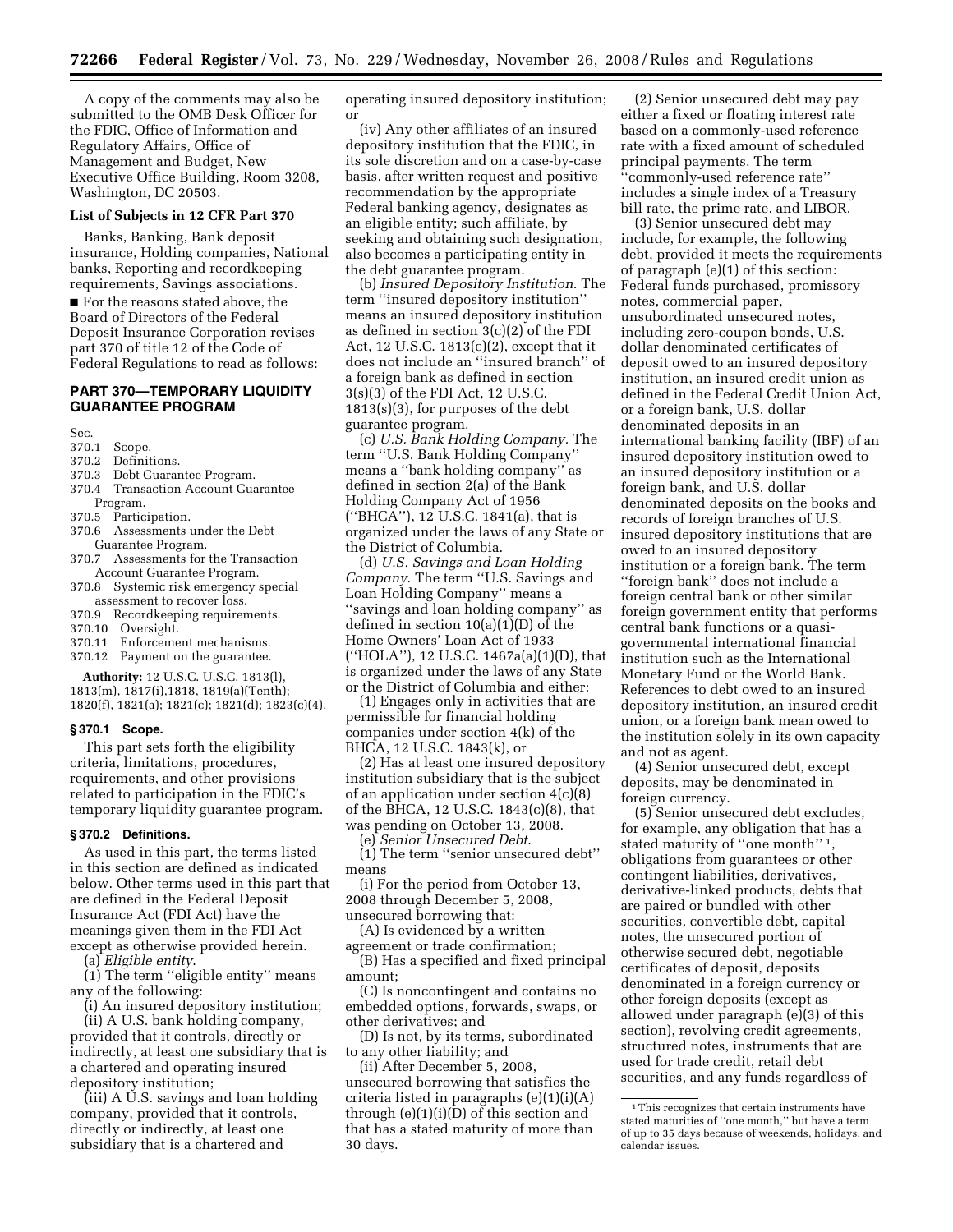form that are swept from individual, partnership, or corporate accounts held at depository institutions. Also excluded are loans from affiliates, including parents and subsidiaries, and institution-affiliated parties.

(f) *Newly issued senior unsecured debt*. (1) The term ''newly issued senior unsecured debt'' means senior unsecured debt issued by a participating entity on or after October 14, 2008, and on or before:

(i) The date the entity opts out, for an eligible entity that opts out of the debt guarantee program; or

(ii) June 30, 2009, for an entity that does not opt out of the debt guarantee program.

(2) The term ''newly issued senior unsecured debt'' includes, without limitation, senior unsecured debt

(i) That matures on or after October 13, 2008 and on or before June 30, 2009, and is renewed during that period, or

(ii) That is issued during that period pursuant to a shelf registration, regardless of the date of creation of the shelf registration.

(g) *Participating entity*. The term ''participating entity'' means with respect to each of the debt guarantee program and the transaction account guarantee program,

(1) An eligible entity that became an eligible entity on or before December 5, 2008 and that has not opted out, or

(2) An entity that becomes an eligible entity after December 5, 2008, and that the FDIC has allowed to participate in the program.

(h) *Noninterest-bearing transaction account.* (1) The term ''noninterestbearing transaction account'' means a transaction account as defined in 12 CFR 204.2 that is

(i) Maintained at an insured depository institution;

(ii) With respect to which interest is neither accrued nor paid; and

(iii) On which the insured depository institution does not reserve the right to require advance notice of an intended withdrawal.

(2) A noninterest-bearing transaction account does not include, for example, an interest-bearing money market deposit account (MMDA) as those accounts are defined in 12 CFR 204.2.

(3) Notwithstanding paragraphs (h)(1) and (h)(2) of this section, for purposes of the transaction account guarantee program, a noninterest-bearing transaction account includes:

(i) Accounts commonly known as Interest on Lawyers Trust Accounts (IOLTAs) (or functionally equivalent accounts); and

(ii) Negotiable order of withdrawal accounts (NOW accounts) with interest rates no higher than 0.50 percent if the insured depository institution at which the account is held has committed to maintain the interest rate at or below 0.50 percent.

(4) Notwithstanding paragraph (h)(3) of this section, a NOW account with an interest rate above 0.50 percent as of November 21, 2008, may be treated as a noninterest-bearing transaction account for purposes of this part, if the insured depository institution at which the account is held reduces the interest rate on that account to 0.50 percent or lower before January 1, 2009, and commits to maintain that interest rate at no more than 0.50 percent at all times through December 31, 2009.

(i) *FDIC-guaranteed debt*. The term ''FDIC-guaranteed debt'' means newly issued senior unsecured debt issued by a participating entity that meets the requirements of this part for debt that is guaranteed under the debt guarantee program, and is identified pursuant to § 370.5(h) as guaranteed by the FDIC.

(j) *Debt guarantee program*. The term "debt guarantee program" refers to the FDIC's guarantee program for newly issued senior unsecured debt as described in this part.

(k) *Transaction account guarantee program*. The term ''transaction account guarantee program'' refers to the FDIC's guarantee program for funds in noninterest-bearing transaction accounts as described in this part.

(l) *Temporary liquidity guarantee program*. The term ''temporary liquidity guarantee program'' includes both the debt guarantee program and the transaction account guarantee program.

#### **§ 370.3 Debt Guarantee Program.**

(a) Upon the uncured failure of a participating entity to make a timely payment of principal or interest as required under an FDIC-guaranteed debt instrument, the FDIC will pay the unpaid principal and/or interest, in accordance with § 370.12 and subject to the other provisions of this part.

(b) *Debt guarantee limit*.

(1) Except as provided in paragraphs (b)(2) through (b)(6) of this section, the maximum amount of outstanding debt that is guaranteed under the debt guarantee program for each participating entity at any time is limited to 125 percent of the par value of the participating entity's senior unsecured debt, as that term is defined in  $§ 370.2(e)(1)(i)$ , that was outstanding as of the close of business September 30, 2008, and that was scheduled to mature on or before June 30, 2009.

(2) If a participating entity that is an insured depository institution had either no senior unsecured debt as that term is defined in  $\S 370.2(e)(1)(i)$ , or only had federal funds purchased, outstanding on September 30, 2008, its debt guarantee limit is two percent of its consolidated total liabilities as of September 30, 2008. For the purposes of this paragraph (b)(2) of this section, the term ''federal funds purchased'' means:

(i) For insured depository institutions that file Reports of Condition and Income, unsecured ''federal funds purchased'' as that term is used in defining ''Federal Funds Transactions'' in the Glossary of the FFIEC Reports of Condition and Income Instructions, and

(ii) For insured depository institutions that file Thrift Financial Reports, ''Federal Funds'' as that term is defined in the Glossary of the 2008 Thrift Financial Report Instruction Manual.

(3) If a participating entity, other than an insured depository institution, had no senior unsecured debt as that term is defined in § 370.2(e)(1)(i) outstanding on September 30, 2008, the entity may seek to have some amount of debt covered by the debt guarantee program. The FDIC, after consultation with the appropriate Federal banking agency, will decide, on a case-by-case basis, whether such a request will be granted and, if granted, what the entity's debt guarantee limit will be.

(4) If an entity becomes an eligible entity after October 13, 2008, the FDIC will establish the entity's debt guarantee limit at the time of such designation.

(5) If an affiliate of a participating entity is designated as an eligible entity by the FDIC after a written request and positive recommendation by the appropriate Federal banking agency (or if the affiliate has no appropriate Federal banking agency, a written request and positive recommendation by the appropriate Federal banking agency of the affiliated insured depository institution), the FDIC will establish the entity's debt guarantee limit at the time of such designation.

(6) The FDIC may make exceptions to an entity's debt guarantee limit. For example, the FDIC may allow a participating entity to exceed the limit determined in paragraph (b)(1) or (b)(2) of this section, reduce the limit below the amount determined in paragraph (b)(1) or (b)(2) of this section, and/or impose other limits or requirements after consultation with the entity's appropriate Federal banking agency.

(7) If a participating entity issues debt identified as guaranteed under the debt guarantee program that exceeds its debt guarantee limit, it will be subject to assessment increases and enforcement action as provided in § 370.6(e).

(8) A participating entity that is both an insured depository institution and a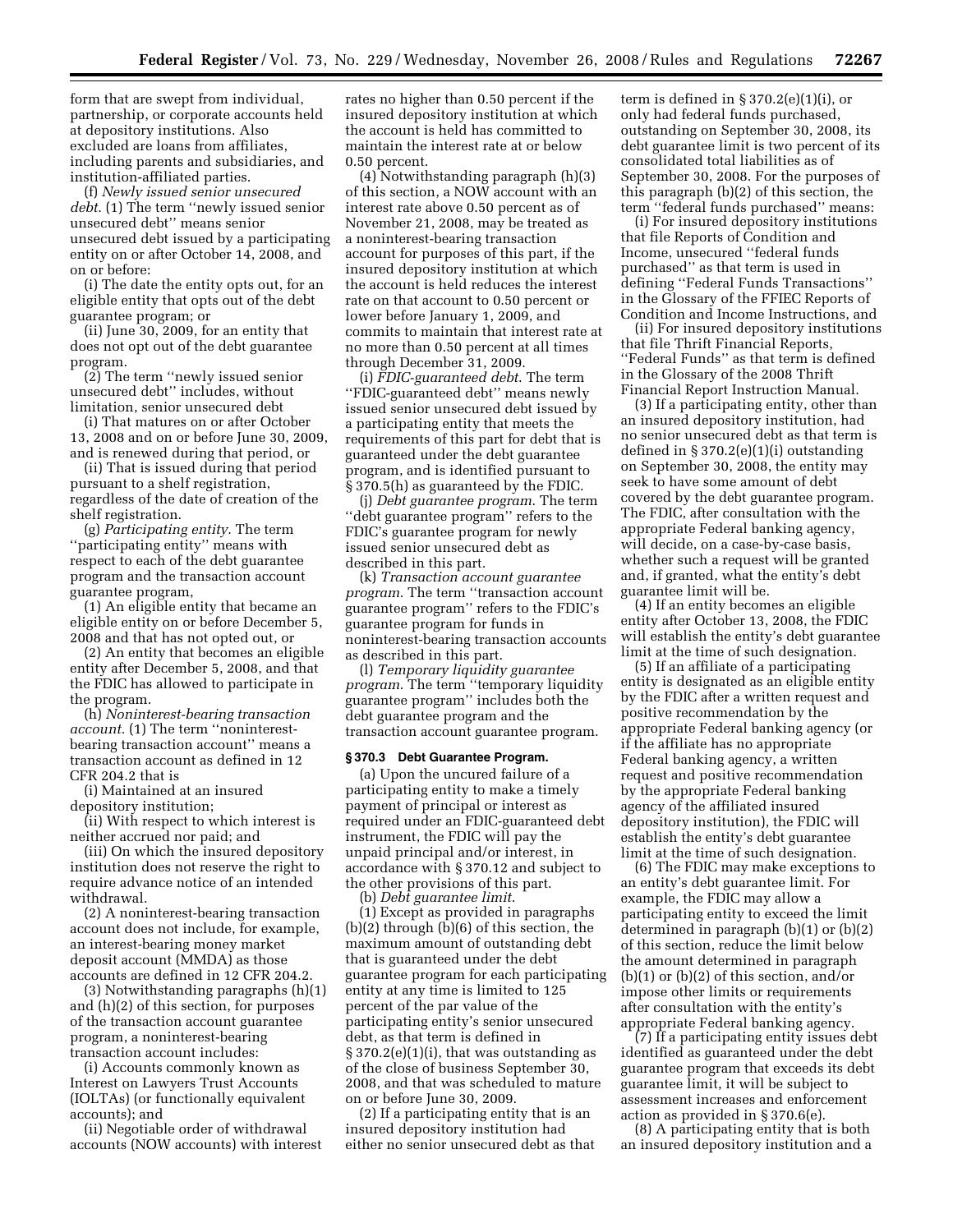direct or indirect subsidiary of a parent participating entity may, absent direction by the FDIC to the contrary, increase its debt guarantee limit above the limit determined in accordance with paragraphs (b)(1) through (b)(6) of this section, provided that:

(i) The amount of the increase does not exceed the debt guarantee limit(s) of one or more of its parent participating entities;

(ii) The insured depository institution provides prior written notice to the FDIC and to each such parent participating entity of the amount of the increase, the name of each contributing parent participating entity, and the starting and ending dates of the increase; and

(iii) For so long as the institution's debt guarantee limit is increased by such amount, the debt guarantee limit of each contributing parent participating entity is reduced by an amount corresponding to the amount of its contribution to the amount of the increase.

(9) The debt guarantee limit of the surviving entity of a merger between or among eligible entities is equal to the sum of the debt guarantee limits of the merging eligible entities calculated on a pro forma basis as of the close of business September 30, 2008, absent action by the FDIC after consultation with the surviving entity and its appropriate Federal banking agency.

(10) For purposes of determining the amount of guaranteed debt outstanding under paragraph (b)(1) of this section, debt issued in a foreign currency will be converted into U.S. dollars using the exchange rate in effect on the date that the debt is funded.

(c) *Calculation and reporting responsibility*. Participating entities are responsible for calculating and reporting to the FDIC the amount of senior unsecured as defined in  $\S 370.2(e)(1)(i)$ as of September 30, 2008.

(1) Each participating entity shall calculate the amount of its senior unsecured debt outstanding as of the close of business September 30, 2008, that was scheduled to mature on or before June 30, 2009.

(2) Each participating entity shall report the calculated amount to the FDIC, even if such amount is zero, in an approved format via FDICconnect no later than December 5, 2008.

(3) In each subsequent report to the FDIC concerning debt issuances or balances outstanding, each participating entity shall state whether it has issued debt identified as FDIC-guaranteed debt that exceeded its debt guarantee limit at any time since the previous reporting period.

(4) The Chief Financial Officer (CFO) or equivalent of each participating entity shall certify the accuracy of the information reported in each report submitted pursuant to this section.

(d) *Duration of Guarantee*. For guaranteed debt issued on or before June 30, 2009, the guarantee expires on the earliest of the date of the entity's optout, if any, the maturity of the debt, or June 30, 2012.

(e) Debt cannot be issued and identified as guaranteed by the FDIC if:

(1) The proceeds are used to prepay debt that is not FDIC-guaranteed;

(2) The issuing entity has previously opted out of the debt guarantee program, except as provided in § 370.5(d);

(3) The issuing entity has had its participation in the debt guarantee program terminated by the FDIC;

(4) The issuing entity has exceeded its debt guarantee limit for issuing guaranteed debt as specified in paragraph (b) of this section,

(5) The debt is owed to an affiliate, an institution-affiliated party, insider of the participating entity, or an insider of an affiliate or

(6) The debt does not otherwise meet the requirements of this part for FDIC guaranteed debt.

(f) The FDIC's agreement to include a participating entity's senior unsecured debt in the debt guarantee program does not exempt the entity from complying with any applicable law including, without limitation, Securities and Exchange Commission registration or disclosure requirements.

(g) *Long term non-guaranteed debt option*. On or before 11:59 p.m., Eastern Standard Time, December 5, 2008, a participating entity may also notify the FDIC that it has elected to issue senior unsecured non-guaranteed debt with maturities beyond June 30, 2012, at any time, in any amount, and without regard to the guarantee limit. By making this election the participating entity agrees to pay to the FDIC the nonrefundable fee as provided in § 370.6(f).

(h) *Applications for exceptions and eligibility*.

(1) The following requests require written application to the FDIC and the appropriate Federal banking agency of the entity or the entity's lead affiliated insured depository institution:

(i) A request by a participating entity to establish or increase its debt guarantee limit,

(ii) A request by an entity that becomes an eligible entity after October 13, 2008, for an increase in its presumptive debt guarantee limit of zero,

(iii) A request by a non-participating surviving entity in a merger transaction to opt in to either the debt guarantee program or the transaction account guarantee program, and

(iv) A request by an affiliate of an insured depository institution to participate in the debt guarantee program.

(2) The letter application should describe the details of the request, provide a summary of the applicant's strategic operating plan, and describe the proposed use of the debt proceeds.

(3) The factors to be considered by the FDIC in evaluating applications filed pursuant to paragraphs (h)(1)(i) through (h)(1)(iii) of this section include: The financial condition and supervisory history of the eligible/surviving entity. The factors to be considered by the FDIC in evaluating applications filed pursuant to paragraph (h)(1)(iv) of this section include: The extent of the financial activity of the entities within the holding company structure; the strength, from a ratings perspective of the issuer of the obligations that will be guaranteed; and the size and extent of the activities of the organization. The FDIC may consider any other relevant factors and may impose any conditions it deems appropriate in granting approval of applications filed pursuant to this paragraph.

(4) Applications required under this paragraph must be in letter form and addressed to the Director, Division of Supervision and Consumer Protection, Federal Deposit Insurance Corporation, 550 17th Street, NW., Washington, DC 20429. Applications made pursuant to paragraph (h)(1)(iii) of this section should be filed with the FDIC at the time the merger application is filed with the appropriate Federal banking agency and should incorporate a copy of the merger application therein.

(5) The effective date of approvals granted by the FDIC under this paragraph will be the date of the FDIC's approval letter or, in the case of requests filed pursuant to paragraph (h)(1)(iii) of this section, the effective date of the merger.

(i) The ability of a participating entity to issue guaranteed debt under the debt guarantee program expires on the earlier of the date of the entity's opt-out, if any, or June 30, 2009.

#### **§ 370.4 Transaction Account Guarantee Program.**

(a) In addition to the coverage afforded to depositors under 12 CFR Part 330, a depositor's funds in a noninterest-bearing transaction account maintained at a participating entity that is an insured depository institution are guaranteed in full (irrespective of the standard maximum deposit insurance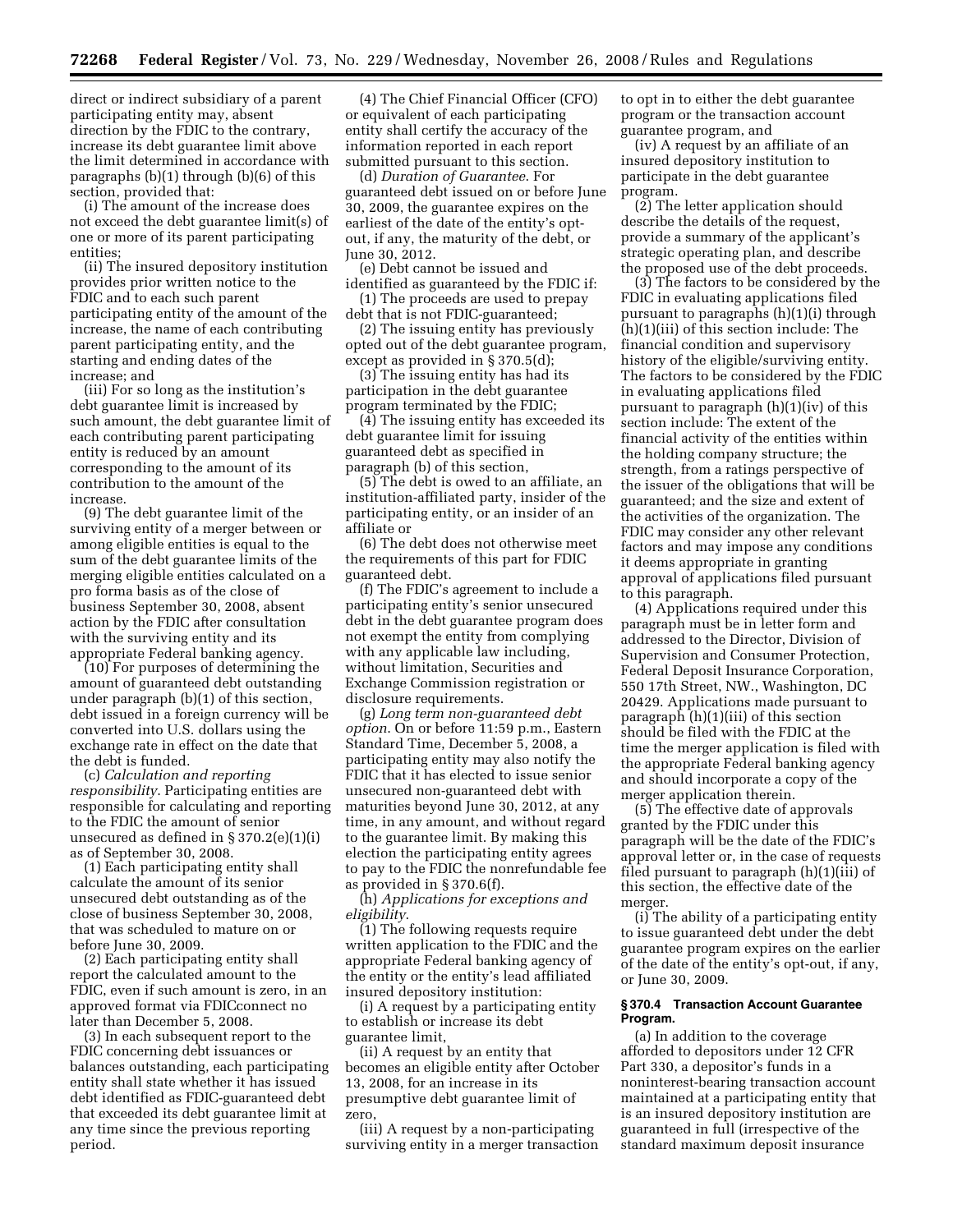amount defined in 12 CFR 330.1(n)) from October 14, 2008, through the earlier of:

(1) The date of opt-out, if the entity opts out, or

(2) December 31, 2009.

(b) In determining whether funds are in a noninterest-bearing transaction account for purposes of this section, the FDIC will apply its normal rules and procedures under § 360.8 (12 CFR 360.8) for determining account balances at a failed insured depository institution. Under these procedures, funds may be swept or transferred from a noninterestbearing transaction account to another type of deposit or nondeposit account. Unless the funds are in a noninterestbearing transaction account after the completion of a sweep under § 360.8, the funds will not be guaranteed under the transaction account guarantee program.

(c) Notwithstanding paragraph (b) of this section, in the case of funds swept from a noninterest-bearing transaction account to a noninterest-bearing savings deposit account, the FDIC will treat the swept funds as being in a noninterestbearing transaction account. As a result of this treatment, the funds swept from a noninterest-bearing transaction account to a noninterest-bearing savings account, as defined in 12 CFR 204.2(d), will be guaranteed under the transaction account guarantee program.

# **§ 370.5 Participation.**

(a) *Initial period*. All eligible entities are covered under the temporary liquidity guarantee program for the period from October 14, 2008, through December 5, 2008, unless they opt out on or before 11:59 p.m., Eastern Standard Time, December 5, 2008, in which case the coverage ends on the date of the opt-out.

(b) The issuance of FDIC-guaranteed debt subject to the protections of the debt guarantee program is an affirmative action by a participating entity that constitutes its agreement to be:

(1) Bound by the terms and conditions of the program, including without limitation, assessments and the terms of Master Agreement as required herein;

(2) Subject to, and to comply with, any FDIC request to provide information relevant to participation in the debt guarantee program and to be subject to FDIC on-site reviews as needed, after consultation with the appropriate Federal banking agency, to determine compliance with the terms and requirements of the debt guarantee program; and

(3) Bound by the FDIC's decisions, in consultation with the appropriate Federal banking agency, regarding the

management of the temporary liquidity guarantee program.

(c) *Opt-out and opt-in options*. From October 14, 2008, through December 5, 2008, each eligible entity is a participating entity in both the debt guarantee program and the transaction account guarantee program, unless the entity opts out. No later than 11:59 p.m., Eastern Standard Time, December 5, 2008, each eligible entity must inform the FDIC if it desires to opt out of the debt guarantee program or the transaction account guarantee program, or both. Failure to opt out by 11:59 p.m., Eastern Standard Time, December 5, 2008, constitutes a decision to continue in the program after that date. Prior to December 5, 2008, an eligible entity may opt in to either or both programs by informing the FDIC that it will not opt out of either or both programs.

(d) An eligible entity may elect to opt out of either the debt guarantee program or the transaction account guarantee program or both. The choice to opt out, once made, is irrevocable, except that, in the case of a merger between two eligible entities, the resulting institution will have a one-time option to revoke a prior decision to opt-out. This option must be requested by application to the FDIC in accordance with § 370.3(h). Similarly, the choice to affirmatively opt in, as provided in paragraph (c) of this section, once made, is irrevocable.

(e) All eligible entities that are affiliates of a U.S. bank holding company or that are affiliates of an eligible entity that is a U.S. savings and loan holding company must make the same decision regarding continued participation in each guarantee program; failure to do so constitutes an opt out by all members of the group.

(f) Except as provided in § 370.3(g), participating entities are not permitted to select which newly issued senior unsecured debt is guaranteed debt; all senior unsecured debt issued by a participating entity up to its debt guarantee limit must be issued and identified as FDIC-guaranteed debt as and when issued.

(g) *Procedures for opting out*. The FDIC will provide procedures for opting out and for making an affirmative decision to opt in using FDIC's secure e-business Web site, FDIC*connect.*  Entities that are not insured depository institutions will select and solely use an affiliated insured depository institution to submit their opt-out election or their affirmative decision to opt in.

(h) *Disclosures regarding participation in the temporary liquidity guarantee program*.

(1) The FDIC will publish on its Web site:

(i) A list of the eligible entities that have opted out of the debt guarantee program, and

(ii) A list of the eligible entities that have opted out of the transaction account guarantee program.

(2) Each eligible entity that does not opt out of the debt guarantee program must include the following disclosure statement in all written materials provided to lenders or creditors regarding any senior unsecured debt issued by it on or after December 19, 2008 through June 30, 2009 that is guaranteed under the debt guarantee program:

*This debt is guaranteed under the Federal Deposit Insurance Corporation's Temporary Liquidity Guarantee Program and is backed by the full faith and credit of the United States. The details of the FDIC guarantee are provided in the FDIC's regulations, 12 CFR Part 370, and at the FDIC's Web site, [http://www.fdic.gov/tlgp.](http://www.fdic.gov/tlgp) The expiration date of the FDIC's guarantee is the earlier of the maturity date of the debt or June 30, 2012*.

(3) Each eligible entity that does not opt out of the debt guarantee program must include the following disclosure statement in all written materials provided to lenders or creditors regarding any senior unsecured debt issued by it on or after December 19, 2008 through June 30, 2009 that is *not*  guaranteed under the debt guarantee program:

*This debt is not guaranteed under the Federal Deposit Insurance Corporation's Temporary Liquidity Guarantee Program*.

(4) Each insured depository institution that offers noninterestbearing transaction accounts must post a prominent notice in the lobby of its main office, each domestic branch and, if it offers Internet deposit services, on its website clearly indicating whether the institution is participating in the transaction account guarantee program. If the institution is participating in the transaction account guarantee program, the notice must state that funds held in noninterest-bearing transactions accounts at the entity are guaranteed in full by the FDIC.

(i) These disclosures must be provided in simple, readily understandable text. Sample disclosures are as follows:

#### *For Participating Institutions*

*[Institution Name] is participating in the FDIC's Transaction Account Guarantee Program. Under that program, through December 31, 2009, all noninterest-bearing transaction accounts are fully guaranteed by the FDIC for the entire amount in the*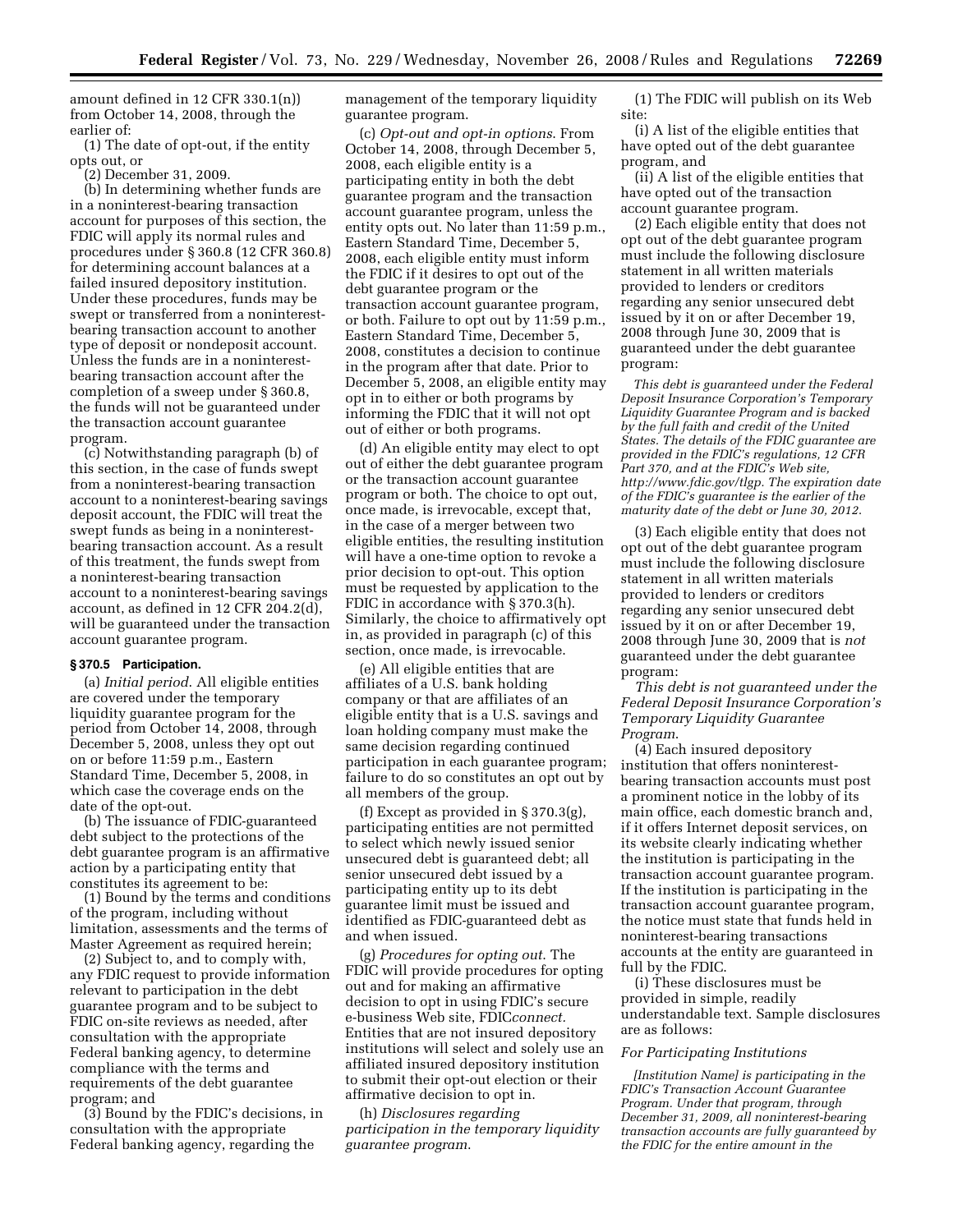*account. Coverage under the Transaction Account Guarantee Program is in addition to and separate from the coverage available under the FDIC's general deposit insurance rules*.

#### *For Non-Participating Institutions*

*[Institution Name] has chosen not to participate in the FDIC's Transaction Account Guarantee Program. Customers of [Institution Name] with noninterest-bearing transaction accounts will continue to be insured through December 31, 2009 for up to \$250,000 under the FDIC's general deposit insurance rules*.

(ii) If the institution uses sweep arrangements or takes other actions that result in funds being transferred or reclassified to an account that is not guaranteed under the transaction account guarantee program, for example, an interest-bearing account, the institution must disclose those actions to the affected customers and clearly advise them, in writing, that such actions will void the FDIC's guarantee with respect to the swept, transferred, or reclassified funds.

(5) *Effective date for paragraphs (h)(2), (h)(3) and (h)(4) of this section*. Paragraphs  $(h)(2)$ ,  $(h)(3)$  and  $(h)(4)$  of this section are effective December 19, 2008. Prior to that date, eligible entities should provide adequate disclosures of the substance of paragraphs (h)(2), (h)(3) and (h)(4) of this section in a commercially reasonable manner.

(i) *Participation By New Eligible Entities And Continued Eligibility*. The FDIC will determine eligibility in consultation with the eligible entity's appropriate Federal banking agency.

(1) Participation by an entity that is organized after October 13, 2008 or that becomes an entity described § 370.2(a) after October 13, 2008 will be: with respect to the transaction account guarantee program, effective on the date of the entity's opt-in as described in  $\S 370.2(g)(2)$ , and with respect to the debt guarantee program, considered by the FDIC on a case-by-case basis in consultation with the entity's appropriate Federal banking agency.

(2) An eligible entity that is not an insured depository institution will cease to be eligible to participate in the debt guarantee program once it is no longer affiliated with a chartered and operating insured depository institution.

#### **§ 370.6 Assessments under the Debt Guarantee Program.**

(a) *Waiver of assessment for certain initial periods*. No eligible entity shall pay any assessment associated with the debt guarantee program for the period from October 14, 2008 through November 12, 2008. An eligible entity

that opts out of the program on or before December 5, 2008 will not pay any assessment under the program.

(b) *Notice to the FDIC*. No guaranteed debt shall be issued by a participating entity under the FDIC's debt guarantee program unless notice of the issuance of such debt and payment of associated assessments is provided to the FDIC as required by this section and, for guaranteed debt issued after November 21, 2008, the participating entity agrees to be bound by the terms of the Master Agreement, as set forth on the FDIC's Web site.

(1) Any eligible entity that does not opt out of the debt guarantee program on or before December 5, 2008, as provided in § 370.5, and that issues any guaranteed debt during the period from October 14, 2008 through December 5, 2008 which is still outstanding on December 5, 2008, shall notify the FDIC of that issuance via the FDIC's ebusiness Web site FDIC*connect* on or before December 19, 2008, and the entity's Chief Financial Officer or equivalent shall certify that the issuances identified as FDIC-guaranteed debt outstanding at each point of time did not exceed the debt guarantee limit as set forth in § 370.3

(2) Each participating entity that issues guaranteed debt after December 5, 2008, shall notify the FDIC of that issuance via the FDIC's e-business Web site FDIC*connect* within the time period specified by the FDIC. The eligible entity's Chief Financial Officer or equivalent shall certify that the issuance of guaranteed debt does not exceed the debt guarantee limit as set forth in § 370.3.

(3) The FDIC will provide procedures governing notice to the FDIC and certification of guaranteed amount limits for purposes of this section.

(c) *Initiation of assessments*. Assessments, calculated in accordance with paragraph (d) of this section, will accrue, with respect to each eligible entity that does not opt out of the debt guarantee program on or before December 5, 2008:

(1) Beginning on November 13, 2008, on all senior unsecured debt, as defined in § 370.2(e)(1)(i) (except for overnight debt), issued by it on or after October 14, 2008, and on or before December 5, 2008, that is still outstanding on December 5, 2008; and

(2) Beginning on December 6, 2008, on all senior unsecured debt, as defined in § 370.2(e)(1)(ii), issued by it on or after December 6, 2008.

(d) *Amount of assessments for debt within the debt guarantee limit*.

(1) *Calculation of assessment*. Except as provided in paragraph (d)(3) of this

section, the amount of assessment will be determined by multiplying the amount of FDIC-guaranteed debt times the term of the debt (expressed in years) times an annualized assessment rate determined in accordance with the following table.

| For debt with a maturity of                                                             | The annualized<br>assessment rate<br>(in basis points)<br>İ۹ |
|-----------------------------------------------------------------------------------------|--------------------------------------------------------------|
| 180 days or less (exclud-<br>ing overnight debt)<br>181-364 days<br>365 days or greater | 50<br>75                                                     |

(2) If the debt matures after June 30, 2012, June 30, 2012 will be used as the maturity date.

(3) The amount of assessment for an eligible entity, other than an insured depository institution, that controls, directly or indirectly, or is otherwise affiliated with, at least one insured depository institution will be determined by multiplying the amount of FDIC-guaranteed debt times the term of the debt (expressed in years) times an annualized assessment rate determined in accordance with the rates set forth in the table in paragraph (d)(1) of this section, except that each such rate shall be increased by 10 basis points, if the combined assets of all insured depository institutions affiliated with such entity constitute less than 50 percent of consolidated holding company assets. The comparison of assets for purposes of this paragraph shall be determined as of September 30, 2008, except that in the case of an entity that becomes an eligible entity after October 13, 2008, the comparison of assets shall be determined as of the date that it becomes an eligible entity

(4) *Assessment invoicing*. Once the participating entity provides notice as required in paragraphs (b)(1) and (b)(2) of this section, the invoice for the appropriate fee will be automatically generated and posted on FDIC*connect*  for the account associated with the participating entity, and the time limits for providing payment in paragraph (g) of this section will apply.

(5) *No assessment reduction for early retirement of guaranteed debt*. A participating entity's assessment shall not be reduced if guaranteed debt is retired prior to its scheduled maturity date.

(e) *Increased assessments for debt exceeding the debt guarantee limit*. Any participating entity that issues guaranteed debt represented as being guaranteed by the FDIC exceeding its debt guarantee limit as set forth in § 370.3(b) shall have its applicable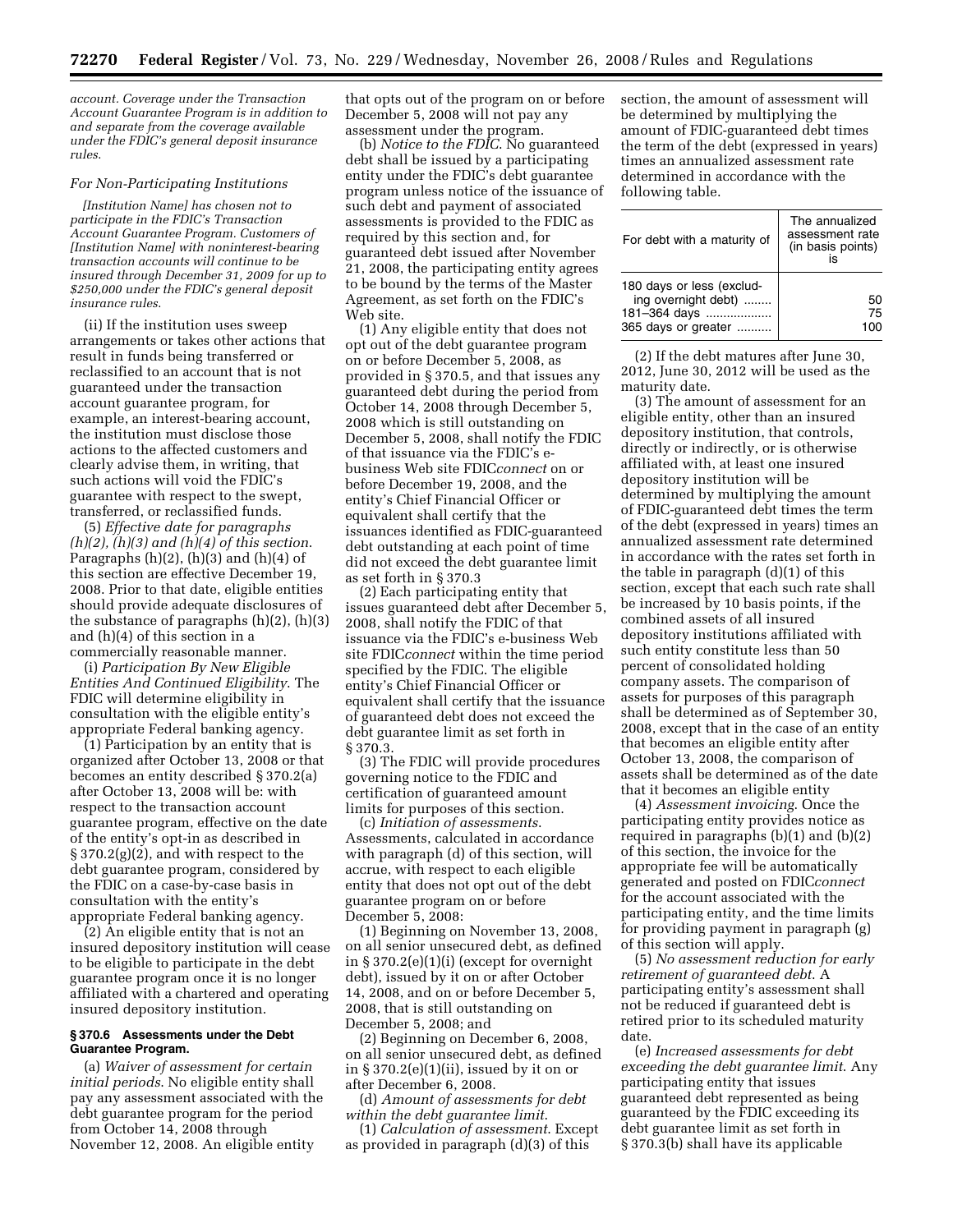assessment rate(s) for all outstanding guaranteed debt increased by 100 percent for purposes of the calculations in paragraph (d)(1) of this section. The FDIC may reduce the assessments under this paragraph upon a showing of good cause by the entity. In addition, any entity making such a misrepresentation may also be subject to enforcement action under 12 U.S.C. 1818, as further described in § 370.11.

(f) *Long term non-guaranteed debt fee*. Each participating entity that elects to issue long term non-guaranteed debt pursuant to § 370.3(g) must pay the FDIC a nonrefundable fee equal to 37.5 basis points times the amount of the entity's senior unsecured debt, as defined in § 370.2(e)(1)(i), that had a maturity date on or before June 30, 2009, and was outstanding as of September 30, 2008. If the entity had no such debt outstanding as of September 30, 2008, the fee will equal 37.5 basis points times the amount of the entity's debt guarantee limit established under § 370.3(b).

(1) The nonrefundable fee will be collected in six equal monthly installments.

(2) An entity electing the nonrefundable fee option will also be billed as it issues guaranteed debt under the debt guarantee program, and the amounts paid as a nonrefundable fee under this paragraph will be applied to offset these bills until the nonrefundable fee is exhausted.

(3) Thereafter, the institution will have to pay additional assessments on guaranteed debt as it issues the debt, as otherwise required by this section.

(g) *Collection of assessments—ACH Debit*.

(1) Each participating entity shall take all actions necessary to allow the Corporation to debit assessments from the participating entity's designated deposit account as provided for in § 327.3(a)(2). The assessment payments of a participating entity that is not an insured depository institution shall be debited from the designated account of the affiliated insured depository institution it selected for FDIC*connect*  access under § 370.5(g).

(2) Each participating entity shall ensure that funds in an amount at least equal to the amount of the assessment are available in the designated account for direct debit by the Corporation on the first business day after posting of the invoice on FDIC*connect*. A participating entity that is not an insured depository institution shall provide the necessary funds for payment of its assessments.

(3) Failure to take all necessary action or to provide funding to allow the Corporation to debit assessments shall

be deemed to constitute nonpayment of the assessment, and such failure by any participating entity will be subject to the penalties for failure to timely pay assessments as provided for at  $§ 308.132(c)(3)(v).$ 

#### **§ 370.7 Assessment for the Transaction Account Guarantee program.**

(a) *Waiver of assessment for certain initial periods*. No eligible entity shall pay any assessment associated with the transaction account guarantee program for the period from October 14, 2008, through November 12, 2008. An eligible entity that opts out of the program on or before December 5, 2008 will not pay any assessment under the program.

(b) *Initiation of assessments*. Beginning on November 13, 2008 each eligible entity that does not opt out of the transaction account guarantee program on or before December 5, 2008 will be required to pay the FDIC assessments on all deposit amounts in noninterest-bearing transaction accounts calculated in accordance with paragraph (c) of this section

(c) *Amount of assessment*. Any eligible entity that does not opt out of the transaction account guarantee program shall pay quarterly an annualized 10 basis point assessment on any deposit amounts exceeding the existing deposit insurance limit of \$250,000, as reported on its quarterly Consolidated Reports of Condition and Income, Thrift Financial Report, or Report of Assets and Liabilities of U.S. Branches and Agencies of Foreign Banks in any noninterest-bearing transaction accounts (as defined in § 370.2(h)), including any such amounts swept from a noninterest bearing transaction account into an noninterest bearing savings deposit account as provided in § 370.4(c). This assessment shall be in addition to an institution's risk-based assessment imposed under Part 327.

(d) *Collection of assessment*. Assessments for the transaction account guarantee program shall be collected along with a participating entity's quarterly deposit insurance payment as provided in § 327.3, and subject to penalties for failure to timely pay assessments as referenced in  $\S 308.132(c)(3)(v)$ .

#### **§ 370.8 Systemic risk emergency special assessment to recover loss.**

To the extent that the assessments provided under § 370.6 or § 370.7 are insufficient to cover any loss or expenses arising from the temporary liquidity guarantee program, the Corporation shall impose an emergency special assessment on insured depository institutions as provided

under 12 U.S.C. 1823(c)(4)(G)(ii) of the FDI Act.

# **§ 370.9 Recordkeeping requirements.**

The FDIC will establish procedures, require reports, and require participating entities to provide and preserve any information needed for the operation of this program.

# **§ 370.10 Oversight.**

(a) Participating entities are subject to the FDIC's oversight regarding compliance with the terms of the temporary liquidity guarantee program.

(b) A participating entity's default in the payment of any debt may be considered an unsafe or unsound practice and may result in enforcement action as described in § 370.11.

(c) In general, with respect to a participating entity that is an insured depository institution, the FDIC shall consider the existence of conditions which rise to an obligation to pay on its guarantee as providing grounds for the appointment of the FDIC as conservator or receiver under Section 11(c)(5)(C) and (F) of the Federal Deposit Insurance Act, 12 U.S.C 1821(c)(5)(C) and (F).

(d) By issuing guaranteed debt, all participating entities agree, for the duration of the temporary liquidity guarantee program, to be subject to the FDIC's authority to determine compliance with the provisions and requirements of the program.

#### **§ 370.11 Enforcement mechanisms.**

(a) *Termination of Participation*. If the FDIC, in its discretion, after consultation with the participating entity's appropriate Federal banking agency, determines that the participating entity should no longer be permitted to continue to participate in the temporary liquidity guarantee program, the FDIC will inform the entity that it will no longer be provided the protections of the temporary liquidity guarantee program.

(1) Termination of participation in the temporary liquidity guarantee program will solely have prospective effect. All previously issued guaranteed debt will continue to be guaranteed as set forth in this part.

(2) The FDIC will work with the participating entity and its appropriate Federal banking agency to assure that the entity notifies its counterparties or creditors that subsequent debt issuances are not covered by the temporary liquidity guarantee program.

(b) *Enforcement Actions*. Violating any provision of the temporary liquidity guarantee program constitutes a violation of a regulation and may subject the participating entity and its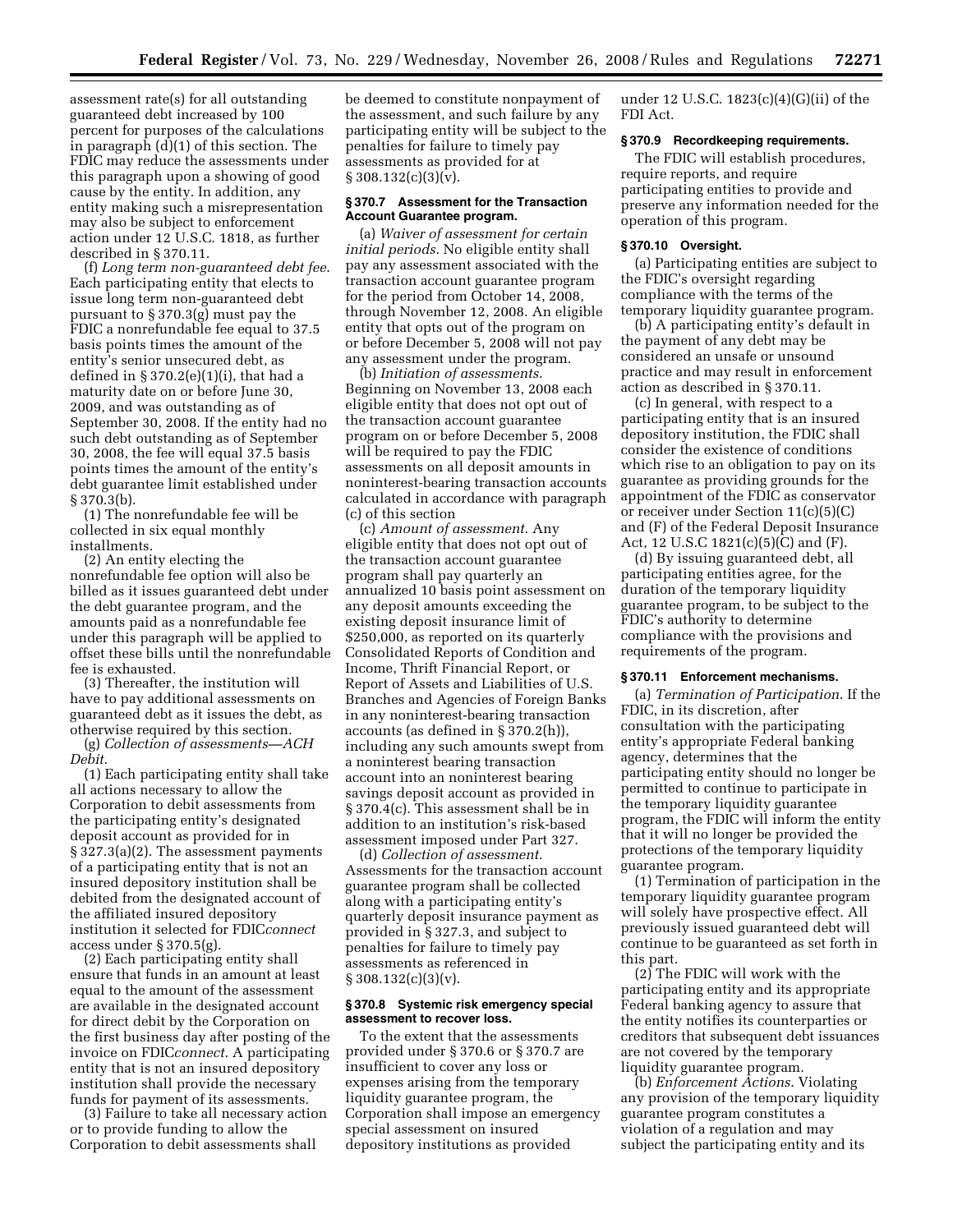institution-affiliated parties to enforcement actions under Section 8 of the FDI Act (12 U.S.C. 1818), including, for example, assessment of civil money penalties under section 8(i) of the FDI Act (12 U.S.C. 1818(i)), removal and prohibition orders under section 8(e) of the FDI Act (12 U.S.C. 1818(e)), and cease and desist orders under section 8(b) of the FDI Act (12 U.S.C. 1818(b)). The violation of any provision of the program by an insured depository institution also constitutes grounds for terminating the institution's deposit insurance under section 8(a)(2) of the FDI Act (12 U.S.C. 1818(a)(2)). The appropriate Federal banking agency for the participating entity will consult with the FDIC in enforcing the provisions of this part. The appropriate Federal banking agency and the FDIC also have enforcement authority under section  $18(a)(4)(C)$  of the FDI Act (12) U.S.C. 1828(a)(4)(C)) to pursue an enforcement action if a person knowingly misrepresents that any deposit liability, obligation, certificate, or share is insured when it is not in fact insured.

# **§ 370.12 Payment on the guarantee.**

(a) *Claims for Deposits in Noninterestbearing Transaction Accounts*. (1) *In general*. The FDIC will pay the guaranteed claims of depositors for funds in a noninterest-bearing transaction account in an insured depository institution that is a participating entity as soon as possible upon the failure of the entity. Unless otherwise provided for in this paragraph (a), the guaranteed claims of depositors who hold noninterest-bearing transaction deposit accounts in such entities will be paid in accordance with 12 U.S.C. 1821(f) and 12 CFR parts 330 and 370.

(2) *Subrogation rights of FDIC*. Upon payment of such claims, the FDIC will be subrogated to the claims of depositors in accordance with 12 U.S.C. 1821(g).

(3) *Review of final determination*. The final determination of the amount guaranteed shall be considered a final agency action of the FDIC reviewable in accordance with Chapter 7 of Title 5, by the United States district court for the federal judicial district where the principal place of business of the depository institution is located. Any request for review of the final determination shall be filed with the appropriate district court not later than sixty (60) days of the date on which the final determination is issued.

(b) *Payments on Guaranteed Debt of participating entities in default.* (1) *In general*. The FDIC's obligation to pay

holders of FDIC-guaranteed debt issued by a participating entity shall arise upon the uncured failure of such entity to make a timely payment of principal or interest as required under the debt instrument (a ''payment default'').

(2) *Method of payment.* Upon the occurrence of a payment default, the FDIC shall satisfy its guarantee obligation by making scheduled payments of principal and interest pursuant to the terms of the debt instrument through maturity (without regard to default or penalty provisions). The FDIC may in its discretion, at any time after June 30, 2012, elect to make a final payment of all outstanding principal and interest due under a guaranteed debt instrument whose maturity extends beyond that date. In such case, the FDIC shall not be liable for any prepayment penalty.

(3) *Demand for payment; proofs of claim*. (i) *Payment through authorized representative*. Except as provided in paragraph (b)(3)(ii) of this section, a demand for payment on the guaranteed amount shall be made on behalf of all holders of debt subject to a payment default that is made by a duly authorized representative of such debtholders if the issuer shall have elected to provide for one in the Master Agreement submitted pursuant § 370.6(b). Such demand must be accompanied by a proof of claim, which shall include evidence, to the extent not previously provided in the Master Agreement, in form and content satisfactory to the FDIC, of : the representative's financial and organizational capacity to act as representative; the representative's exclusive authority to act on behalf each and every debtholder and its fiduciary responsibility to the debtholder when acting as such, as established by the terms of the debt instrument; the occurrence of a payment default; and the authority to make an assignment of each debtholder's right, title, and interest in the FDIC-guaranteed debt to the FDIC and to effect the transfer to the FDIC of each debtholder's claim in any insolvency proceeding. This assignment shall include the right of the FDIC to receive any and all distributions on the debt from the proceeds of the receivership or bankruptcy estate. If any holder of the FDIC-guaranteed debt has received any distribution from the receivership or bankruptcy estate prior to the FDIC's payment under the guarantee, the guaranteed amount paid by the FDIC shall be reduced by the amount the holder has received in the distribution from the receivership or bankruptcy estate. All such demands must be made within 60 days of the

occurrence of the payment default upon which the demand is based. Upon receipt of a conforming proof of claim, if timely filed, the FDIC will make a payment of the amount guaranteed.

(ii) *Individual debtholders:* Individual debtholders who are not represented by an authorized representative provided for in a Master Agreement submitted pursuant to § 370.6(b), or who elect not to be represented by such authorized representative, may make demand for payment of the guaranteed amount upon the FDIC. The FDIC may reject a demand made by a person who the FDIC determines has not opted out of representation by an authorized representative. In order to be considered for payment, such demand must be accompanied by a proof of claim, which shall include evidence in form and content satisfactory to the FDIC of: the occurrence of a payment default; and the claimant's ownership of the FDICguaranteed debt obligation. The demand also must be accompanied by an assignment, in form and content satisfactory to the FDIC, of the debtholder's rights, title, and interest in the FDIC-guaranteed debt to the FDIC and the transfer to the FDIC of the debtholder's claim in any insolvency proceeding. This assignment shall include the right of the FDIC to receive any and all distributions on the debt from the proceeds of the receivership or bankruptcy estate. If any holder of the FDIC-guaranteed debt has received any distribution from the receivership or bankruptcy estate prior to the FDIC's payment under the guarantee, the guaranteed amount paid by the FDIC shall be reduced by the amount the holder has received in the distribution from the receivership or bankruptcy estate. All such demands must be made within 60 days of the occurrence of the payment default upon which the demand is based. Upon receipt of a conforming proof of claim, if timely filed, the FDIC will make a payment of the amount guaranteed.

(iii) Any demand under this subsection shall be made in writing and directed to the Director, Division of Resolutions and Receiverships, Federal Deposit Insurance Corporation, Washington, DC., and must include all supporting evidence as set forth in the previous subsections, and shall certify to the accuracy thereof

(iv) *Demand period*. Failure of the holder of the FDIC-guaranteed debt or an authorized representative to make demand for payment within sixty (60) days of the occurrence of payment default will deprive the holder of the FDIC-guaranteed debt of all further